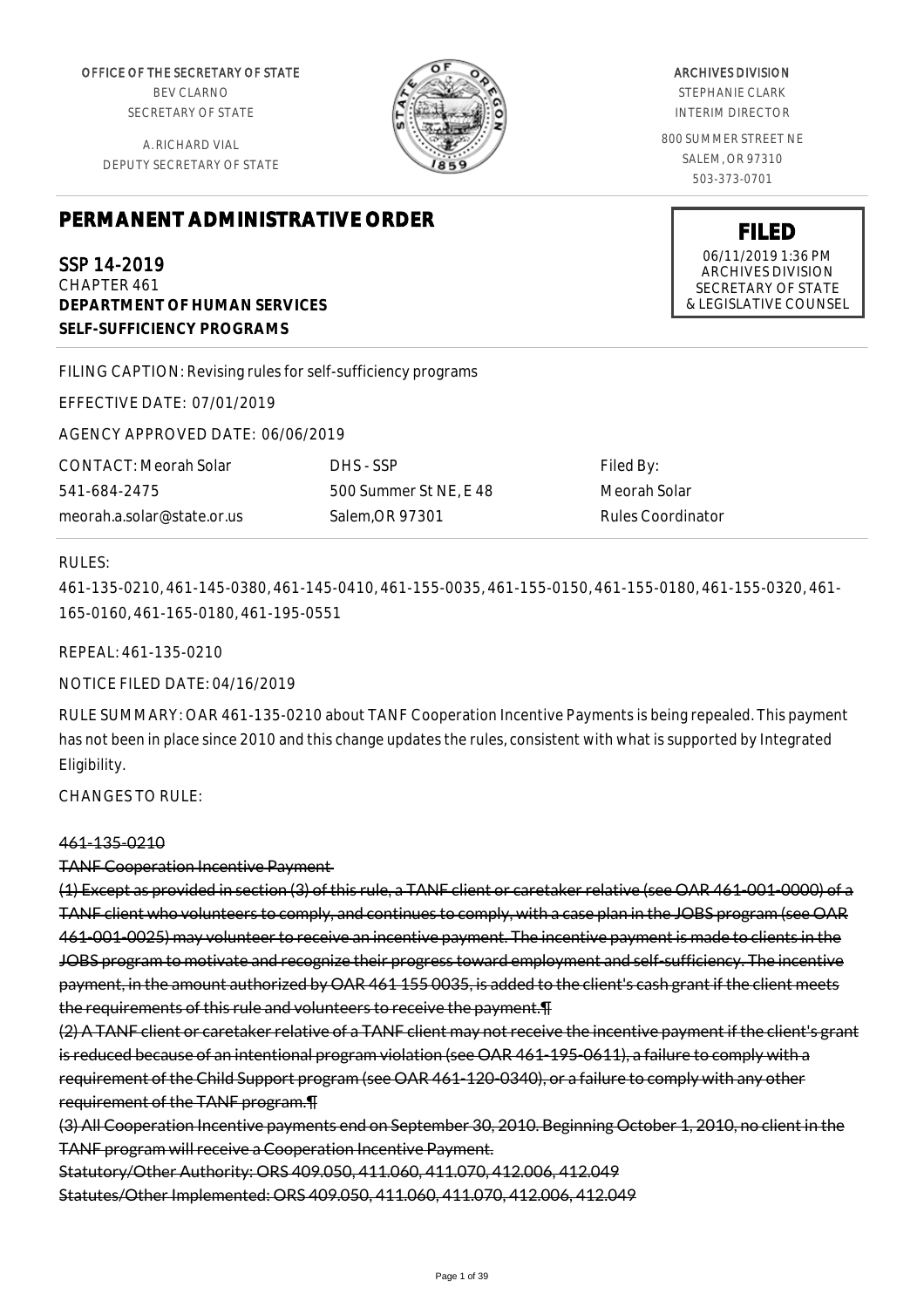### AMEND: 461-145-0380

### NOTICE FILED DATE: 04/16/2019

RULE SUMMARY: OAR 461-145-0380 about the effect of pension and retirement plans on eligibility for Department programs is being amended to disregard as a resource money held in specific pension or retirement accounts in the TANF program. This amendment implements HB 4079 (2018).

CHANGES TO RULE:

### 461-145-0380 Pension and Retirement Plans ¶

(1) Pension and retirement plans include the following:¶

(a) Benefits employees receive only when they retire. These benefits can be disbursed in lump-sum or monthly payments.¶

- (b) Benefits that employees are allowed to withdraw when they leave a job before retirement.¶
- (c) The following retirement plans authorized by section 401 of the Internal Revenue Code of 1986:¶
- (A) Traditional Defined-Benefit Plan.¶
- (B) Cash Balance Plan.¶
- (C) Employee Stock Ownership Plan.¶
- (D) Keogh Plan.¶
- (E) Money Purchase Pension Plan.¶
- (F) Profit-Sharing Plan.¶
- (G) Simple 401(k).¶
- $(H)$  401 $(k)$ . T

(d) Retirement plans authorized by section 403 of the Internal Revenue Code of 1986 at subsections (a) or (b).¶

- (e) The following retirement plans and annuities authorized by section 408 of the Internal Revenue Code of 1986
- at subsections (a), (b), (c), (k), (p), or (q), or at section  $408A:\mathcal{T}$
- (A) Individual Retirement Annuity.¶
- (B) Individual Retirement Account (IRA).¶
- (C) Deemed Individual Retirement Account or Annuity under a qualified employer plan.¶
- (D) Accounts established by employers and certain associations of employees.¶
- (E) Simplified Employee Pension (SEP).¶
- (F) Simple Individual Retirement Account (Simple-IRA).¶
- (G) Roth IRA.¶
- (f) The following retirement plans offered by governments, nonprofit organizations, or unions:¶
- (A) 457(b) Plan.¶
- (B) 501(c)(18) Plan.¶
- (C) Federal Thrift Savings Plan under 5 USC 8439.¶

(g) In all programs except the OSIP, OSIPM, and QMB programs, an annuity purchased by an individual with funds from a plan authorized under subsection (c), (d), or (f) of this section.¶

(2) An annuitized retirement plan described in subsection (1)(e) of this rule, purchased by the spouse (see OAR 461-001-0000), is not considered a retirement plan and is treated in accordance with OAR 461-145-0020 and OAR 461-145-0022.¶

(3) Except as provided in subsection (c) of this section, benefits an individual receives from pension and retirement plans are treated as follows:¶

- (a) Monthly payments are counted as unearned income.¶
- (b) All payments not covered by subsection (a) of this section are counted as periodic income (see OAR 461-001-
- 0000 and 461-140-0110) or lump-sum income (see OAR 461-001-0000 and 461-140-0120).¶
- (c) In the OSIP, OSIPM, and QMB-DW programs, if the equity value (see OAR 461-001-0000) of the pension or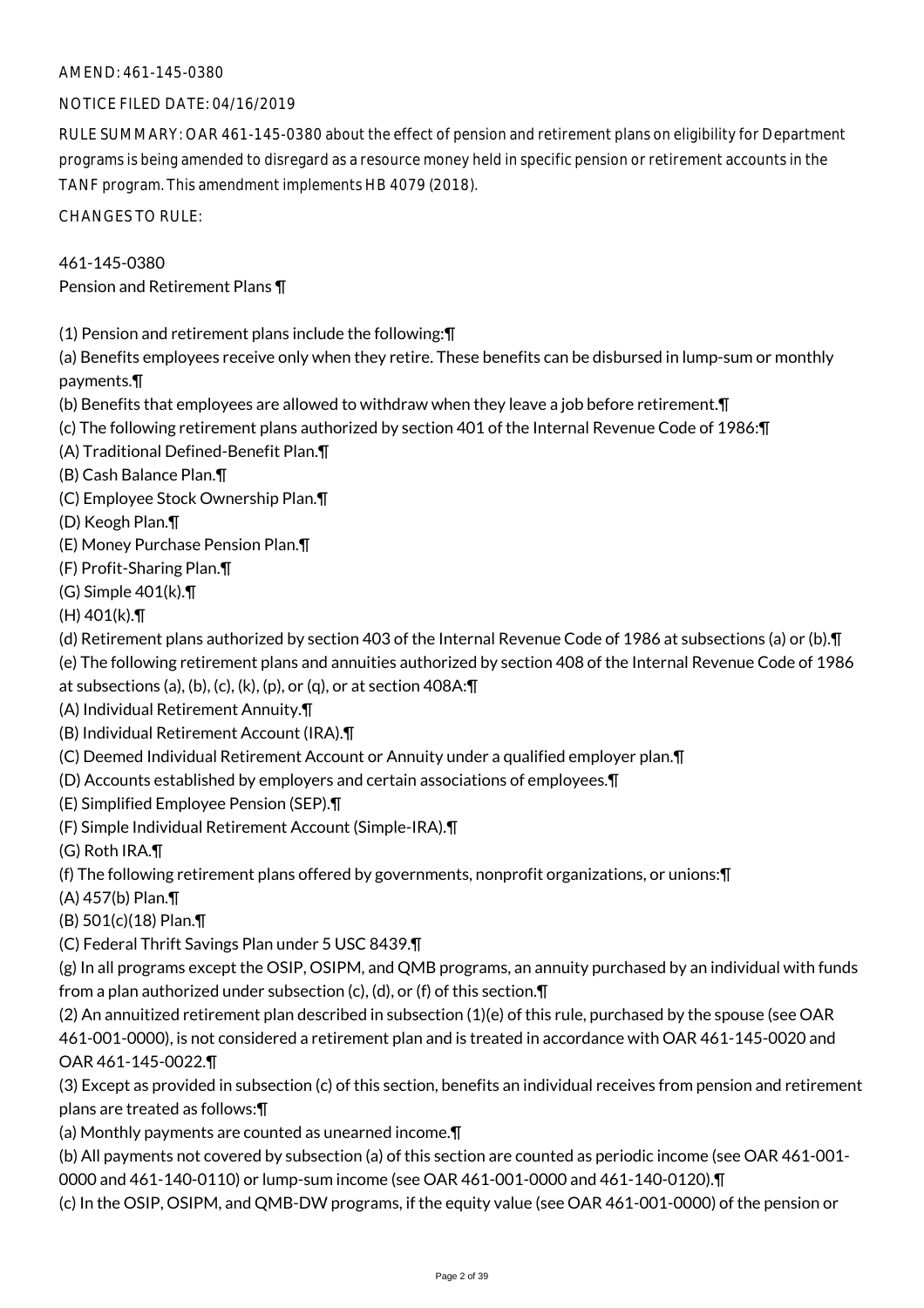retirement plan is counted as a resource under section (4) of this rule, any payments received are considered the conversion of a resource and are not counted as income.¶

(4) In the OSIP, OSIPM, and QMB-DW programs:¶

(a) Except for an annuity purchased with funds from a retirement plan described in subsection (1)(e) of this rule:¶ (A) The equity value of a pension or retirement plan is excluded as a resource if the individual is eligible for monthly or periodic payments under the terms of the plan and has applied for those payments. When an individual is permitted to choose or change a payment option, the individual must select the option that:¶

(i) Provides payments commencing on the earliest possible date; and¶

(ii) Completes payments over the actuarial life expectancy, as published in the Periodic Life Table of the Office of the Chief Actuary of the Social Security Administration, of the individual.¶

(B) The equity value of all pension and retirement plans not covered by paragraph (A) of this subsection that allows an individual to withdraw funds, minus any penalty for withdrawal, is counted as a resource.¶

(b) The equity value of an annuitized retirement plan described in subsection (1)(e) of this rule is excluded as a resource if it meets the payout requirements of OAR 461-145-0022(10)(c). Otherwise, the equity value is counted as a resource.¶

(c) For an individual in a standard living arrangement (see OAR 461-001-0000), the equity value of pension and retirement plans owned by a non-applying spouse or parent (see OAR 461-001-0000) is excluded as a resource. Dividends and interest earned on pension funds owned by a non-applying spouse or parent are excluded as income.¶

(5) In the QMB-BAS, QMB-SMB, and QMB-SMF programs, dividends and interest earned on pension funds owned by a non-applying spouse are excluded as income.¶

(6) In the SNAP and TANF programs, the value of retirement accounts identified in sections  $401(a)$ ,  $401(k)$ ,  $403(a)$ , 403(b), 408, 408(k), 408(p), 408A, 457(b), 501(c)(18), or 529A of the Internal Revenue Code are excluded as resources. The value of retirement accounts designated as a Federal Thrift Savings Plan account, IRA, myRA, Roth IRA, SEP, Simple IRA, and any other retirement plan designated as tax-exempt under a successor or similar provision of the Internal Revenue Code of 1986 are excluded resources.¶

(7) In all programs except the OSIP, OSIPM, QMB, and SNAP, and TANF programs, the equity value of a pension and retirement plan that allows an individual to withdraw funds before retirement, minus any penalty for early withdrawal, is counted as a resource.

Statutory/Other Authority: ORS 329A.500, 409.050, 411.060, 411.070, 411.404, 411.816, 412.014, 412.049, 413.085, 414.685, 412.007

Statutes/Other Implemented: ORS 329A.500, 409.010, 411.060, 411.070, 411.404, 411.816, 412.014, 412.049, 412.007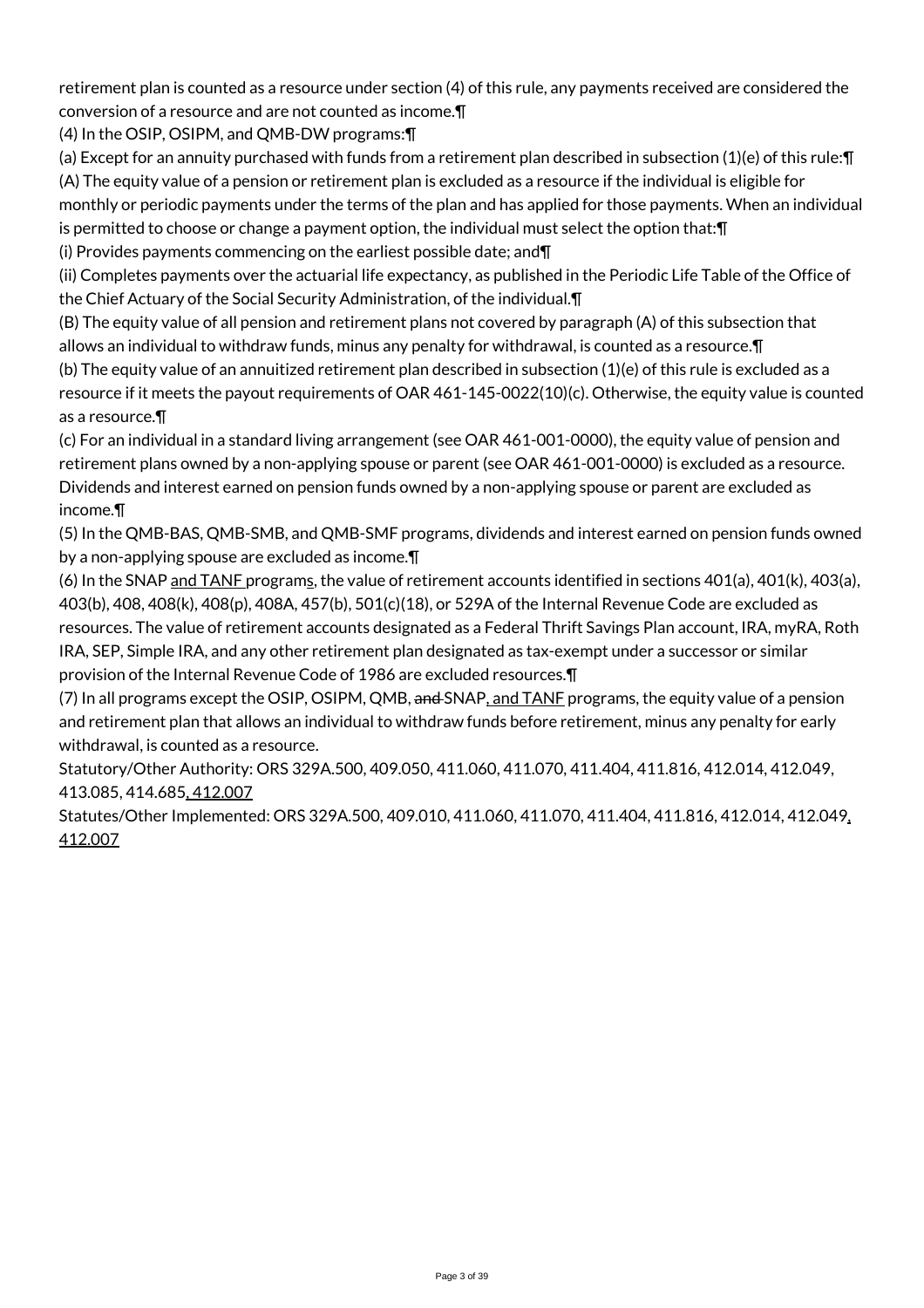### AMEND: 461-145-0410

### NOTICE FILED DATE: 04/16/2019

RULE SUMMARY: OAR 461-145-0410 about the effect of program benefits on eligibility is being amended to remove outdated references to incentive payments. These incentive payments have not been in place since 2010 and this change updates the rules, consistent with what is supported by Integrated Eligibility.

CHANGES TO RULE:

### 461-145-0410 Program Benefits ¶

(1) EA payments are treated as follows:¶

(a) In the ERDC and SNAP programs, a payment made directly to the client is counted as unearned income. Dual payee and provider-direct payments are excluded.¶

(b) In all programs except the ERDC and SNAP programs, these payments are excluded.¶

(2) Employment Payments (see OAR 461-001-0025 and 461-135-1270) are treated as follows:¶

(a) In the REF, REFM, SNAP, and TANF programs, these payments are counted as unearned income in the month received.¶

(b) In all programs not covered in subsection (a) of this section, these payments are excluded.¶

(3) Payments from ERDC and TANF child care are excluded unless the client is the provider.¶

(4) Payments from the MAGI medical (including MAGI-CHIP), OSIPM, QMB, and REFM programs are excluded.¶

(5) Payments from JPI (see OAR 461-135-1260) are issued as a food benefit and are excluded.¶

(6) SNAP payments are treated as follows:¶

(a) The value of an SNAP benefit is excluded in all programs except the EA program. In the EA program, the value is counted as a resource when determining the emergency food needs of the filing group (see OAR 461-110-0310 and 461-110-0370).¶

(b) OFSET service payments are excluded.¶

(7) Benefits from the GA, OSIP (except OSIP-IC), Post-TANF, REF, SFPSS, TANF, and tribal-TANF programs are treated as follows:¶

(a) In the EA program, these payments are counted as unearned income, except that these payments are excluded for a benefit group (see OAR 461-110-0750) whose emergent need is the result of domestic violence (see OAR 461-001-0000).¶

(b) In the ERDC program:¶

- (A) Post-TANF payments are excluded.¶
- (B) All other payments are counted as unearned income.¶
- (c) In the QMB-BAS, QMB-SMB, and QMB-SMF programs, these payments are excluded.¶

(d) In the SNAP program:¶

(A) These payments are treated as unearned income.¶

(B) An amount received as a late processing payment is treated as lump-sum income (see OAR 461-001-0000 and 461-140-0120).¶

- (C) Payments made to correct an underpayment are treated as lump-sum income.¶
- (D) Ongoing special needs payments for laundry allowances, special diet or meal allowance, restaurant meals,

accommodation allowances, and telephone allowances are treated as unearned income. All other special needs payments are excluded as reimbursements.¶

(e) In all programs except the EA, ERDC, QMB-BAS, QMB-SMB, QMB-SMF, and SNAP programs:¶

(A) These payments are excluded in the month received, and any portion remaining following the month of receipt is counted as a resource.¶

(B) Payments made to correct an underpayment are excluded.¶

(f) In all programs:¶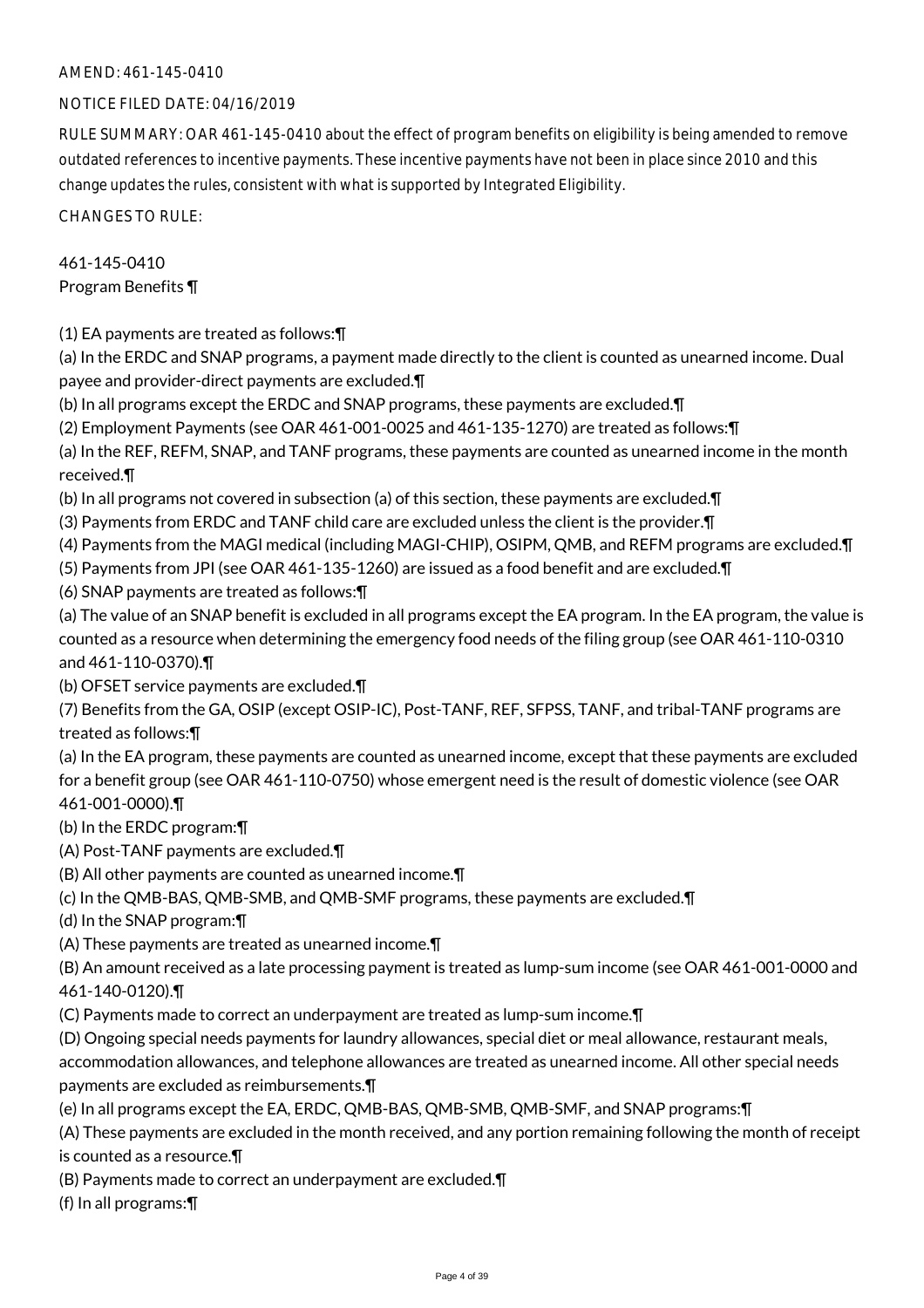(A) JOBS, REF, and TANF JOBS Plus support service payments are excluded.¶

(B) For the treatment of JOBS Plus income, see OAR 461-145-0130.¶

(C) REF and TANF client incentive payments are treated as follows:¶

(i) Except in the TANF program, the cooperation incentive payment (see OAR 461-135-0210) is counted as unearned income.¶

(ii) Progress and outcome incentive payments other than in-kind payments are counted as lump-sum income (see OAR 461-140-0120). All other incentives are excluded.¶

(8) Payments from OSIP-IC are treated as follows:¶

(a) In the SNAP program, these payments are counted as unearned income and assets held in a contingency fund (see OAR 411-030-0020) are counted as a resource.¶

(b) In all other programs, these payments and funds held in a contingency fund are excluded.¶

(9) Pre-TANF program payments are treated as follows:¶

(a) In the SNAP program, a payment for basic living expenses, made directly to the client, is counted as unearned income. All other payments are excluded.¶

(b) In all programs except the SNAP program, these payments are excluded.¶

(10) TA-DVS payments are excluded for all programs.

Statutory/Other Authority: ORS 329A.500, 409.050, 411.083, 411.404, 411.816, 412.014, ORS 329A.500, 412.049, 413.085, 414.685

Statutes/Other Implemented: ORS 329A.500, 409.010, 411.083, 411.404, 411.700, 411.816, 412.014, ORS 329A.500, 412.049, 7 CFR 273.9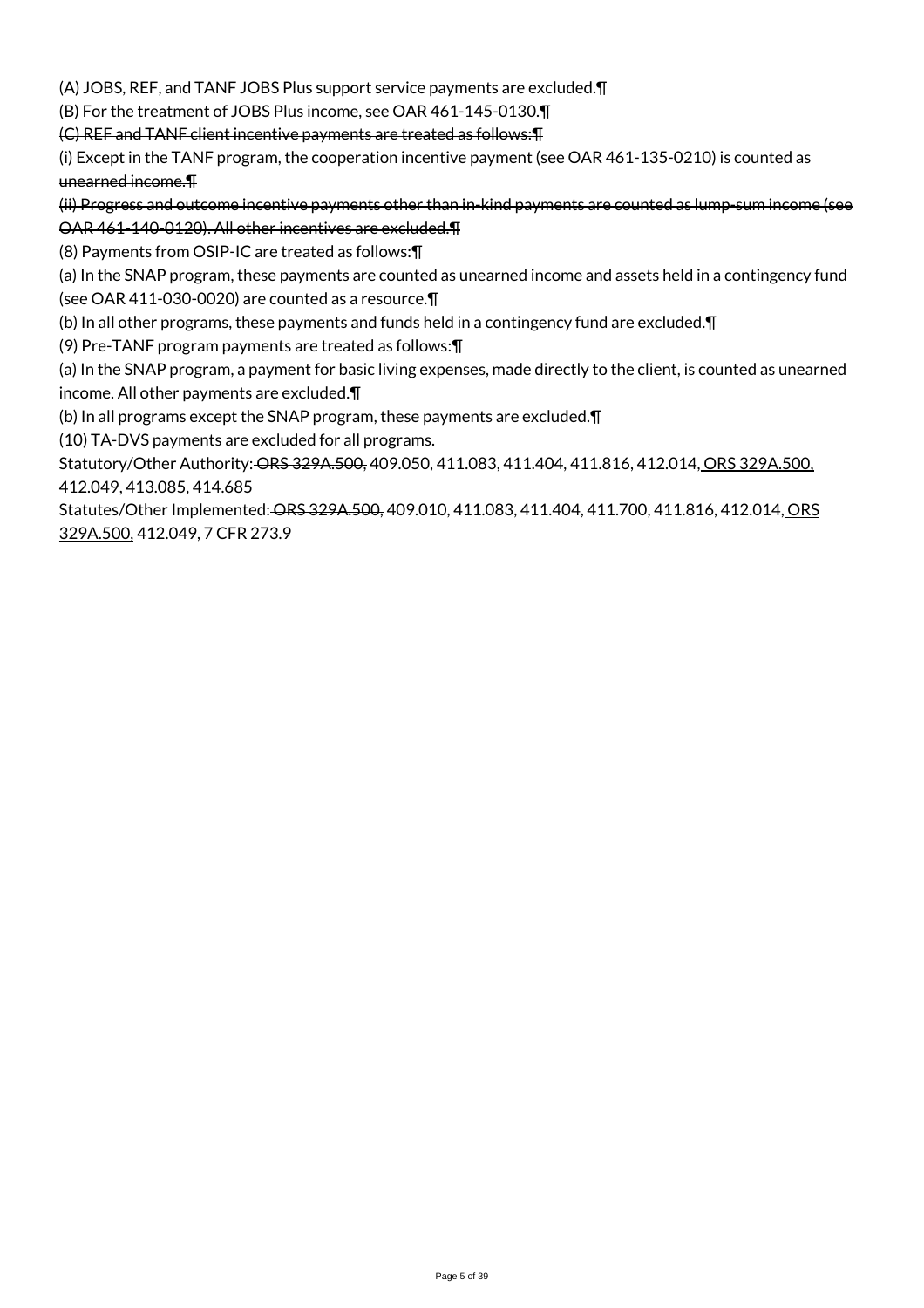#### REPEAL: 461-155-0035

### NOTICE FILED DATE: 04/16/2019

RULE SUMMARY: OAR 461-155-0035 about the Cooperation Incentive Payment Standard in the TANF program is being repealed. This payment has not been in place since 2010 and this change updates the rules, consistent with what is supported by Integrated Eligibility.

CHANGES TO RULE:

#### 461-155-0035

Cooperation Incentive Payment Standard; TANF

(1) The cooperation incentive is a monthly payment added to the TANF cash grant. OAR 461 135 0210 explains who is eligible for this incentive payment. The

(2) Except as provided in section (4) of this rule, when there is an adult in the need group (see OAR 461-110-0630), the incentive payment is based on the number of people in the need group as follows:¶

(a) One person - \$26¶

(b) Two people - \$32¶

(c) Three people - \$43¶

(d) Four people - \$52¶

(e) Five people - \$52¶

(f) Six people - \$75¶

(g) Seven people - \$75¶

(h) Eight or more people - \$109¶

(3) Except as provided in section (4) of this rule, when there is no adult in the need group, the incentive is calculated as follows:¶

(a) The payment authorized by section (1) of this rule is determined based on the number of people in the household group (see OAR 461-110-0210) rather than in the need group. For instance, if there are three people in the household group, the amount used for this calculation is \$43.¶

(b) The figure obtained in subsection (a) of this section is divided by the number of people in the household group, and the result is rounded to the next lower whole number.¶

(c) The figure obtained in subsection (b) of this section is multiplied by the number of people in the need group. The result is the incentive payment.¶

(4) All cooperation incentive payments end on September 30, 2010. Beginning October 1, 2010, no client in the TANF program will receive a cooperation incentive payment.

Statutory/Other Authority: ORS 409.050, 411.060, 411.070, 412.006, 412.049

Statutes/Other Implemented: ORS 409.010, 411.060, 411.070, 412.006, 412.049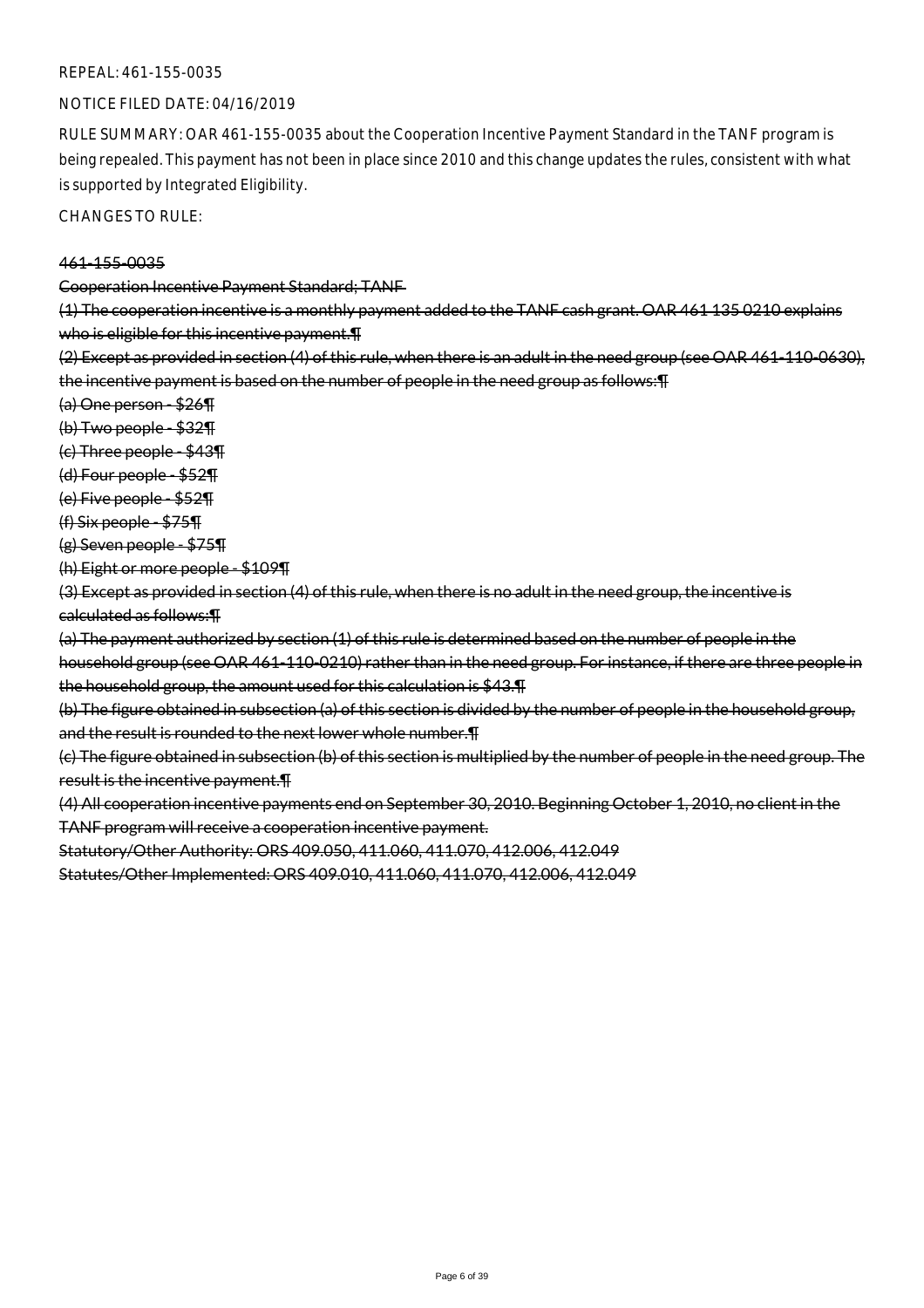### AMEND: 461-155-0150

### NOTICE FILED DATE: 04/16/2019

RULE SUMMARY: OAR 461-155-0150 about child care eligibility standards, payment rates, and copayments is being amended to increase the number of absent days a child care centers certified by the Office of Child Care bill in a month along with related requirements. This rule is also being amended to permit registration and related fees for licensed providers, and to add incentive payments for providers doing alternative hour care from January 1, 2019 through September 30, 2019. These changes are intended to remove barriers that limit access by subsidy clients to certified centers.

### CHANGES TO RULE:

### 461-155-0150

Child Care Eligibility Standard, Payment Rates, and Copayments ¶

The following provisions apply to child care in the ERDC, JOBS, JOBS Plus, and TANF programs:¶

(1) The following definitions apply to the rules governing child care rates:¶

(a) Infant: For all providers other than licensed (registered or certified) care, a child aged newborn to 1 year. For licensed care, an infant is a child aged newborn to 2 years.¶

(b) Toddler: For all providers other than licensed (registered or certified) care, a child aged 1 year to 3 years. For licensed care, a toddler is a child aged 2 years to 3 years.¶

(c) Preschool: A child aged 3 years to 6 years.¶

(d) School: A child aged 6 years or older.¶

(e) Special Needs: A child who meets the age requirement of the program (ERDC or TANF) and who requires a level of care over and above the norm for his or her age due to a physical, behavioral, or mental disability. The disability must be verified by one of the following:¶

(A) A physician, nurse practitioner, clinical social worker, or any additional sources in OAR 461-125-0830.¶ (B) Eligibility for Early Intervention and Early Childhood Special Education Programs, or school-age Special Education Programs.¶

(C) Eligibility for SSI.¶

(2) The following definitions apply to the types of care specified in the child care rate charts in subsections (4)(a) through  $(4)(c)$  of this rule:  $\P$ 

(a) The Standard Family Rate applies to child care provided in the provider's own home or in the home of the child when the provider does not qualify for the enhanced rate allowed by subsection (b) of this section.¶

(b) The Enhanced Family Rate applies to child care provided in the provider's own home or in the home of the child when the provider meets the training requirements of the Oregon Registry, established by the Oregon Center for Career Development in Childhood Care and Education.¶

(c) The Registered Family Rate applies to child care provided in the provider's own home when the provider meets criteria established by the Office of Child Care.¶

(d) The Certified Family Rate applies to child care provided in a residential dwelling that is certified by the Office of Child Care as a Certified Family Home. To earn this designation, the facility must be inspected, and both provider and facility are required to meet certain standards not required of a registered family provider.¶

(e) The Standard Center Rate applies to child care provided in a facility that is not located in a residential dwelling and is exempt from Office of Child Care Certification rules (see OAR 414-300-0000).¶

(f) The Enhanced Center Rate applies to child care provided in an exempt center whose staff meet the training requirements of the Oregon Registry established by the Oregon Center for Career Development in Childhood Care and Education. Eligibility to receive the enhanced center rate for care provided in an exempt center is subject to the following requirements:¶

(A) A minimum of one staff member for every 20 children in care must meet the Oregon Registry training requirements noted in subsection (b) of this section.¶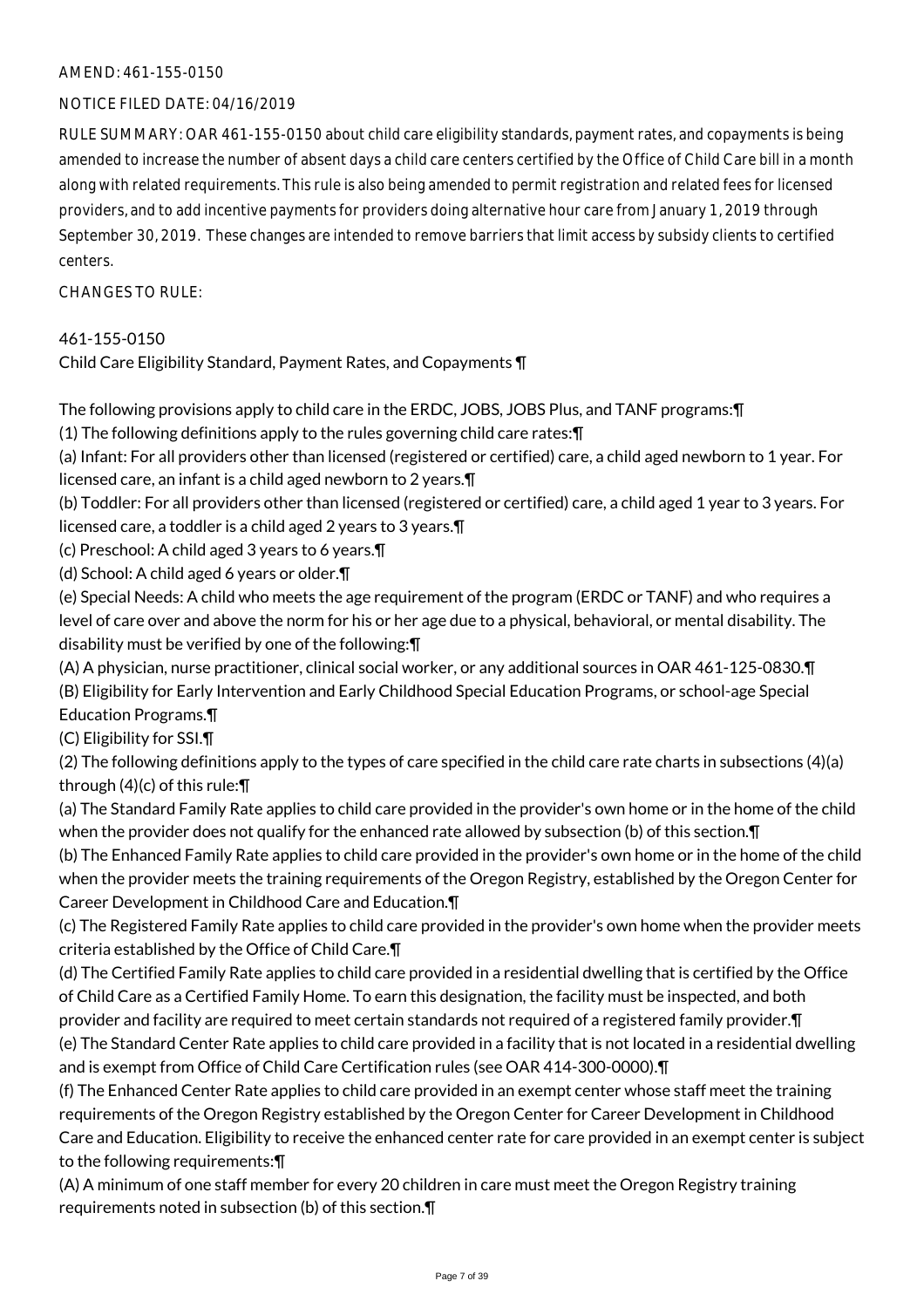(B) New staff must meet the Oregon Registry training requirements within 90 days of hire, if necessary to maintain the trained staff-to-children ratio described in paragraph (A) of this subsection.¶

(C) There must be at least one person present where care is provided who has a current certificate in infant and child CPR and a current American Red Cross First Aid card or an equivalent.¶

(g) An enhanced rate will become effective not later than the second month following the month in which the Department receives verification that the provider has met the requirements of subsection (b) or (f) of this section.¶

(h) The Certified Center Rate applies to child care provided in a center that is certified by the Office of Child Care or participating in the Alternative Pathway program through the Office of Child Care.¶

(3) The following provisions apply to child care payments:¶

(a) Providers not eligible for the enhanced or licensed rate will be paid at an hourly rate for children in care less than 158 hours per month subject to the maximum full-time monthly rate.¶

(b) Providers eligible for the enhanced or licensed rate will be paid at an hourly rate for children in care less than 136 hours a month, unless the provider customarily bills all families at a part-time monthly rate subject to the maximum full-time monthly rate and is designated as the primary provider for the case.¶

(c) At their request, providers eligible for the enhanced or licensed rate may be paid at the part-time monthly rate if they provide 63 or more hours of care in the month, customarily bill all families at a part-time monthly rate, and are designated as the primary provider for the case.¶

(d) Unless required by the circumstances of the client or child, the Department will not pay for care at a part-time monthly or a monthly rate to more than one provider for the same child for the same month. T

(e) The Department will pay at the hourly rate for less than 63 hours of care in the month subject to the maximum full-time monthly rate.¶

(f) The Department will pay for <del>up to five days each month the child is absent</del>absent days each month the child is absent. For all providers receiving payment under the TANF program, absent days are limited to up to five days each month. For all providers receiving payment under the ERDC program except Certified Centers certified by the Office of Child Care, absent days are limited to up to five days each month. For Certified Centers receiving payment under the ERDC program, absent days are limited to up to 30 days each month if the child has attended one day of care in the facility for that month. Absent days can be billed if:¶

(A) The child was scheduled to be in care and the provider bills for the amount of time the child was scheduled to be in care; and¶

(B) It is the provider's policy to bill all families for absent days.¶

(g) TFor all providers receiving payment under the TANF program and for all providers except Certified Centers receiving payment under the ERDC program, the Department will not pay for more than five consecutive days of scheduled care for which the child is absent.¶

(h) Child care providers are eligible to receive an incentive payment upon achieving and maintaining a three star or higher rating with the Quality Rating Improvement System (QRIS) subject to all of the following provisions.¶ (A) The incentive payment is in addition to the Department maximum rate.¶

(B) A provider may receive an incentive payment for any ERDC child that the Department paid the provider for full-time care (136 hours or more).¶

(C) Providers who are contracted for child care services through the ERDC program are not eligible to receive incentive payments, with the exception of Early Head Start providers.¶

(D) Eligibility for the incentive payment is effective the month after the QRIS rating has been achieved.¶

(E) The incentive payment amount is based on the provider's star QRIS rating as follows: [see attached table]¶ (i) In the ERDC program, child care providers eligible for the licensed rate may receive payment from the

Department for registration and other fees if they are required by the facility for a child to begin or continue care

and the fees are also required of the general public. Fees related to penalties, fines, charges exceeding approved ERDC hours or rates (see section (4) of this rule), or advance payment for cost of care are not eligible for payment.¶

(j) In the ERDC program, child care providers are eligible to receive an incentive payment for alternative hour care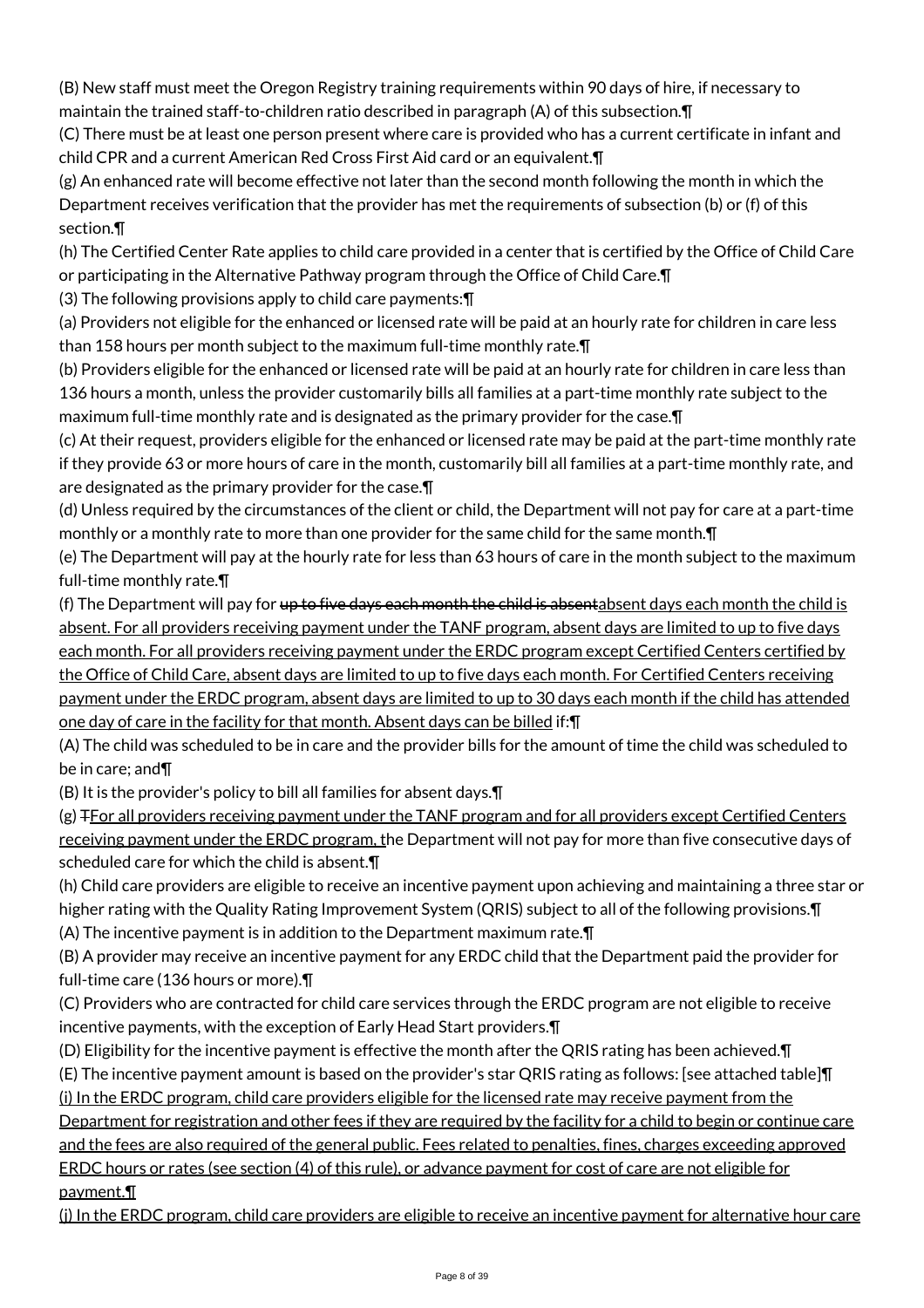(see subparagraph (B)(i) of this subsection) subject to all of the following provisions:¶

(A) Alternative hour care incentives are limited to care provided between January 1, 2019 and September 30, 2019. ¶

 $(B)$  For the purposes of this rule:  $\P$ 

(i) "Alternative hour care" means child care conducted between the hours of 7:00 P.M. and 6:00 A.M. Monday through Friday or any hours conducted Saturday or Sunday. ¶

(ii) A "qualifying child" is a child in alternative hour care for at least 20 hours per calendar month. ¶

(C) Providers must submit the appropriate request form to the Direct Pay Unit no later than October 15, 2019.¶

(D) Incentive payments are \$250 for each qualifying child (see subparagraph (B)(ii) of this subsection) in

alternative hour care at least 20 hours per calendar month or \$500 for each qualifying child in alternative hour care at least 40 hours per calendar month. **[1]** 

(E) Incentive payments are subject to limitations of state funding. ¶

(4) The following are the child care rates based on the type of provider, the location of the provider (shown by zip code), the age of the child, and the type of billing used (hourly or monthly):¶

(a) [see attached table]¶

(b) [see attached table]¶

(c) [see attached table]¶

(5) Except to the extent provided otherwise in section (12), (13), or (14) of this rule or for children in contracted child care (see OAR 461-135-0405 and 461-135-0407), this section establishes the ERDC eligibility standard and the client's copayment (copay).¶

(a) At initial certification, the ERDC eligibility standard is met for a need group (see OAR 461-110-0630) of eight or less if monthly countable income (see OAR 461-001-0000) for the need group is less than 185 percent of the federal poverty level (FPL), as described in OAR 461-155-0180. The eligibility standard for a need group of eight applies to any need group larger than eight.¶

(b) During the certification period (see OAR 461-001-0000) and at recertification the ERDC eligibility standard is met for a need group of eight or less if monthly countable income for the need group during the 12 month period is less than 250 percent FPL or 85 percent state median income (SMI), whichever is higher, as described in OAR 461- 155-0180. The eligibility standard for a need group of eight applies to any need group larger than eight.¶

(c) The minimum monthly ERDC copay is \$25.¶

(d) The filing group may not exceed the resource limit in OAR 461-160-0015.¶

(e) For a filing group (see OAR 461-110-0310) whose countable income is at or below 50 percent of the 2007 FPL, the copay is \$25 or 1.5 percent of the filing group's monthly countable income, whichever is greater.¶

(f) For a filing group whose countable income is over 50 percent of the 2007 FPL, the copay amount is determined with the following percentage of monthly income:¶

(A) Divide the filing group's countable income by the 2007 FPL, drop all digits beyond two decimal points, subtract 0.5, and multiply this difference by 0.12.¶

(B) Add .015 to the amount in paragraph (A) of this subsection. This sum is the percentage of monthly income used to determine the copay amount. Multiply this sum by the filing group's countable income and round to the nearest whole dollar.¶

(g) For individuals participating in the Occupational Training and Child Care program and the Launch housing stabilization project, the copay is \$27.00.¶

(h) The 2007 federal poverty level used to determine copay amounts under subsections (e) and (f) of this section is set at the following amounts: [see attached table]¶

(6) Subject to the provisions in section (9) of this rule, the monthly limit for each child's child care payments is the lesser of the amount charged by the provider or providers and the following amounts:¶

(a) The monthly rate provided in section (4) of this rule.¶

(b) The product of the hours of care, limited by section (8) of this rule, multiplied by the hourly rate provided in section (4) of this rule.¶

(7) The limit in any month for child care payments on behalf of a child whose caretaker is away from the child's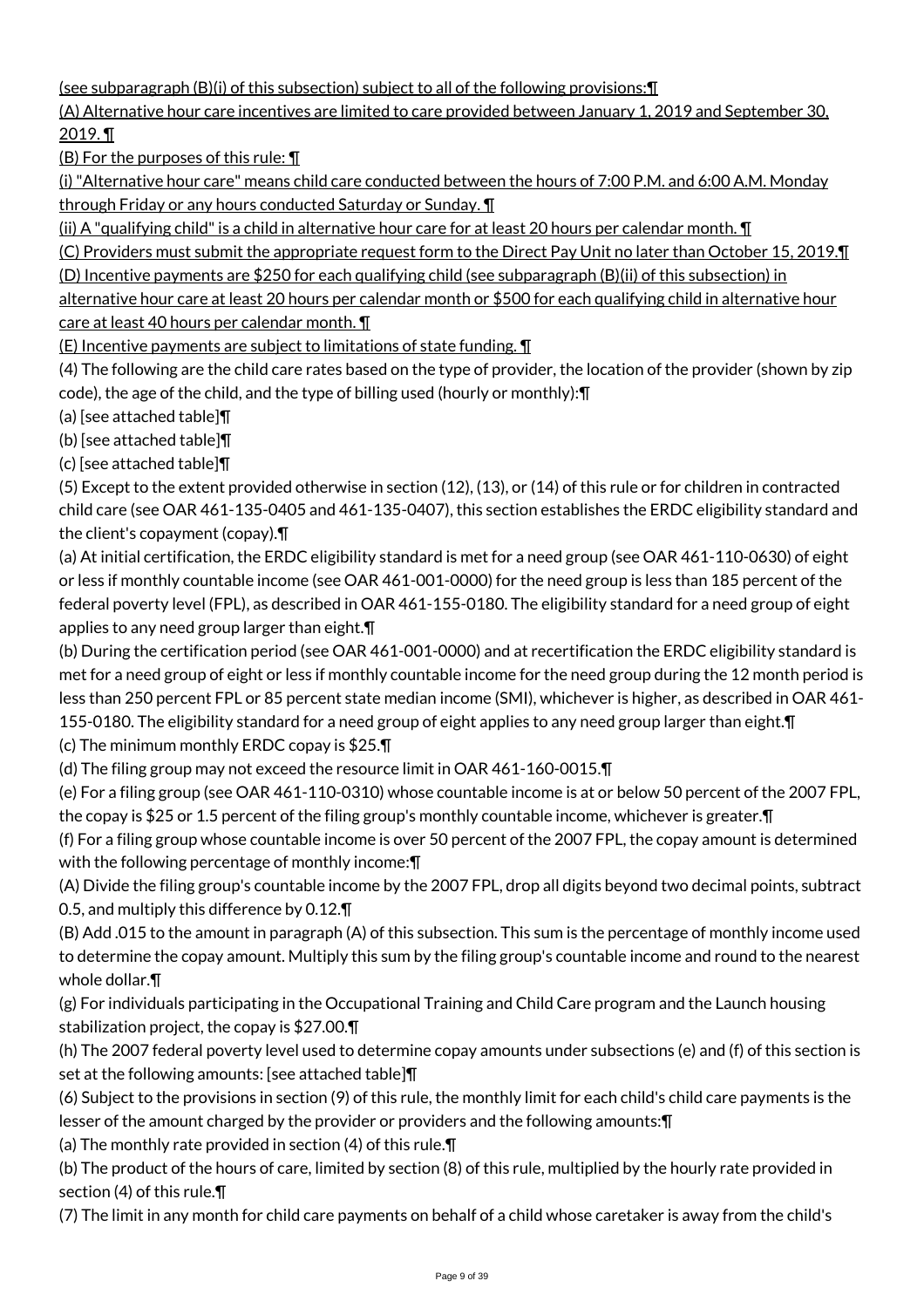home for more than 30 days because the caretaker is a member of a reserve or National Guard unit that is called up for active duty is the lesser of the following:¶

(a) The amount billed by the provider or providers.¶

(b) The monthly rate established in this rule for 215 hours of care.¶

(8) The number of payable billed hours of care for a child is limited as follows:¶

(a) In the ERDC and TANF programs, the total payable hours of care in a month may not exceed the amounts in paragraphs (A) or (B) of this subsection:¶

(A) 125 percent of the number of child care hours authorized:¶

(i) Under OAR 461-160-0040(2) and (5); or¶

(ii) To participate in activities included in a case plan (see OAR 461-001-0025) including, for clients in the JOBS Plus program, the time the client searches for unsubsidized employment and for which the employer pays the client.¶

(B) The monthly rate established in section (4) of this rule multiplied by a factor of not more than 1.5, determined by dividing the number of hours billed by 215, when the client meets the criteria for extra hours under section (10) of this rule.¶

(b) In the ERDC program, for a client who earns less than the Oregon minimum wage, the total may not exceed 125 percent of the anticipated earnings divided by the state minimum wage not to exceed 172 hours (which is full time).¶

(c) In the TANF program, for a client who earns less than the Oregon minimum wage or is self-employed, the total may not exceed 125 percent of the anticipated earnings divided by the state minimum wage not to exceed 172 hours (which is full time). The limitation of this subsection is waived for the first three months of the client's employment.¶

(d) In the ERDC program, employed caretakers eligible under OAR 461-135-0400 may have education hours added to the authorized work hours. Education hours may not exceed authorized work hours and combined hours may not exceed 215 hours per month. Education hours are hours required to participate in coursework that leads to a certificate, degree, or job-related knowledge or skills attainment at an institution of higher education approved to receive federal financial aid.¶

(9) The limit in any month for child care payments on behalf of a child whose caretaker has special circumstances, defined in section (10) of this rule, is the lesser of one of the following:¶

(a) The amount billed by the provider or providers; or¶

(b) The monthly rate established in section (4) of this rule multiplied by a factor, of not more than 1.5, determined by dividing the number of hours billed by 215.¶

(10) The limit allowed by section (9) of this rule is authorized once the Department has determined the client has special circumstances. For the purposes of this section, a client has special circumstances when it is necessary for the client to obtain child care in excess of 215 hours in a month to perform the requirements of his or her employment or training required to keep current employment, not including self-employment. This is limited to the following situations:¶

(a) The commute time to and from work exceeds two hours per day.¶

(b) The caretaker works an overnight shift and care is necessary for both work hours and sleep hours.¶

(c) The caretaker works a split shift and it is not feasible to care for the child between shifts.¶

(d) The caretaker consistently works more than 40 hours per week.¶

(11) The payment available for care of a child who meets the special needs criteria described in subsection (e) of section (1) of this rule is increased in accordance with OAR 461-155-0151 if the requirements of both of the following subsections are met:¶

(a) The child requires significantly more direct supervision by the child care provider than normal for a child of the same age.¶

(b) The child is enrolled in a local school district Early Intervention or Early Childhood Special Education program or school-age Special Education Program. The enrollment required by this subsection is waived if determined inappropriate by a physician, nurse practitioner, licensed or certified psychologist, clinical social worker, or school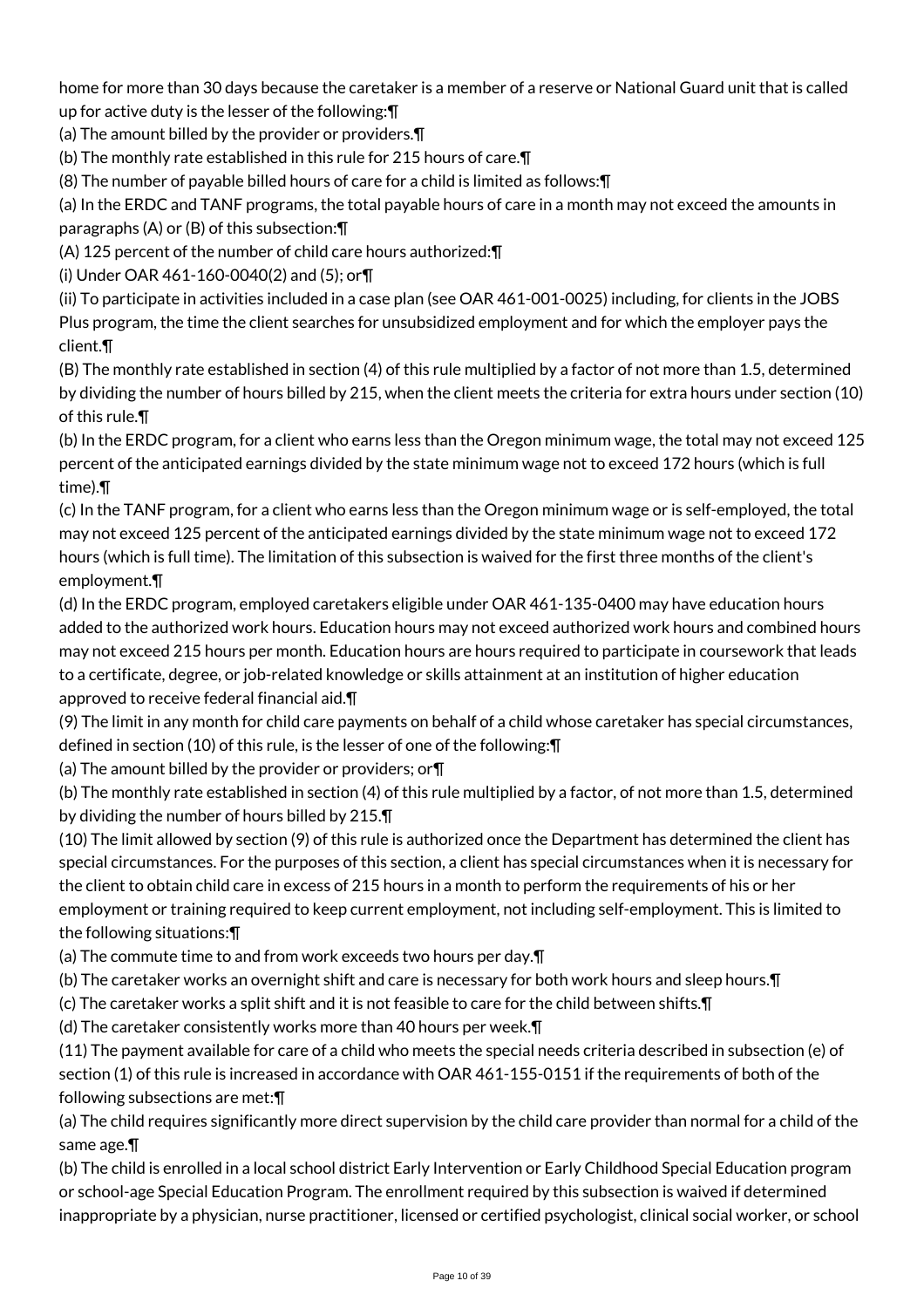district official.¶

(12) Effective May 1, 2012:¶

(a) The minimum monthly ERDC copay is \$27.¶

(b) Except as stated in subsection (a) of this section, the Department adds 10 percent to the monthly client copay amount set under section (5) of this rule by multiplying the copay amount by 1.1 and rounding down to the nearest whole dollar.¶

(13) Effective April 1, 2016, the ERDC copay is \$27 for no more than three months after closure of Pre-TANF, SFPSS, or TANF benefits when:¶

(a) The closure is because an individual in the need group had earned income that led to the TANF closure;¶

(b) An ERDC date of request (see OAR 461-115-0030) is established within 90 days of closure; and¶

(c) The individual is eligible for ERDC at initial certification.¶

(14) The ERDC copay will be reduced starting the month after the ERDC case has been electronically connected to a Department approved child care provider with a Quality Rating and Improvement System (QRIS) star rating of 3, 4, or 5. The copay will be reduced by the following amounts:¶

(a) A copay set at \$27 is waived, unless the copay is \$27 under section (13) of this rule in which case the copay is not waived under this section.¶

(b) Copay amounts of \$28 to \$200 are reduced by \$20.¶

(c) Copay amounts of \$201 or more are reduced by 10 percent rounding to the nearest dollar.¶

[see attached table]

Statutory/Other Authority: ORS 329A.500, 409.050, 411.060, 411.070, 412.049

Statutes/Other Implemented: 409.010. ORS 329A.500, 409.010, 409.610, 411.060, 411.070, 411.122, 411.141, 412.006, 412.049, 412.124, 418.485

RULE ATTACHMENTS DO NOT SHOW CHANGES. PLEASE CONTACT AGENCY REGARDING CHANGES.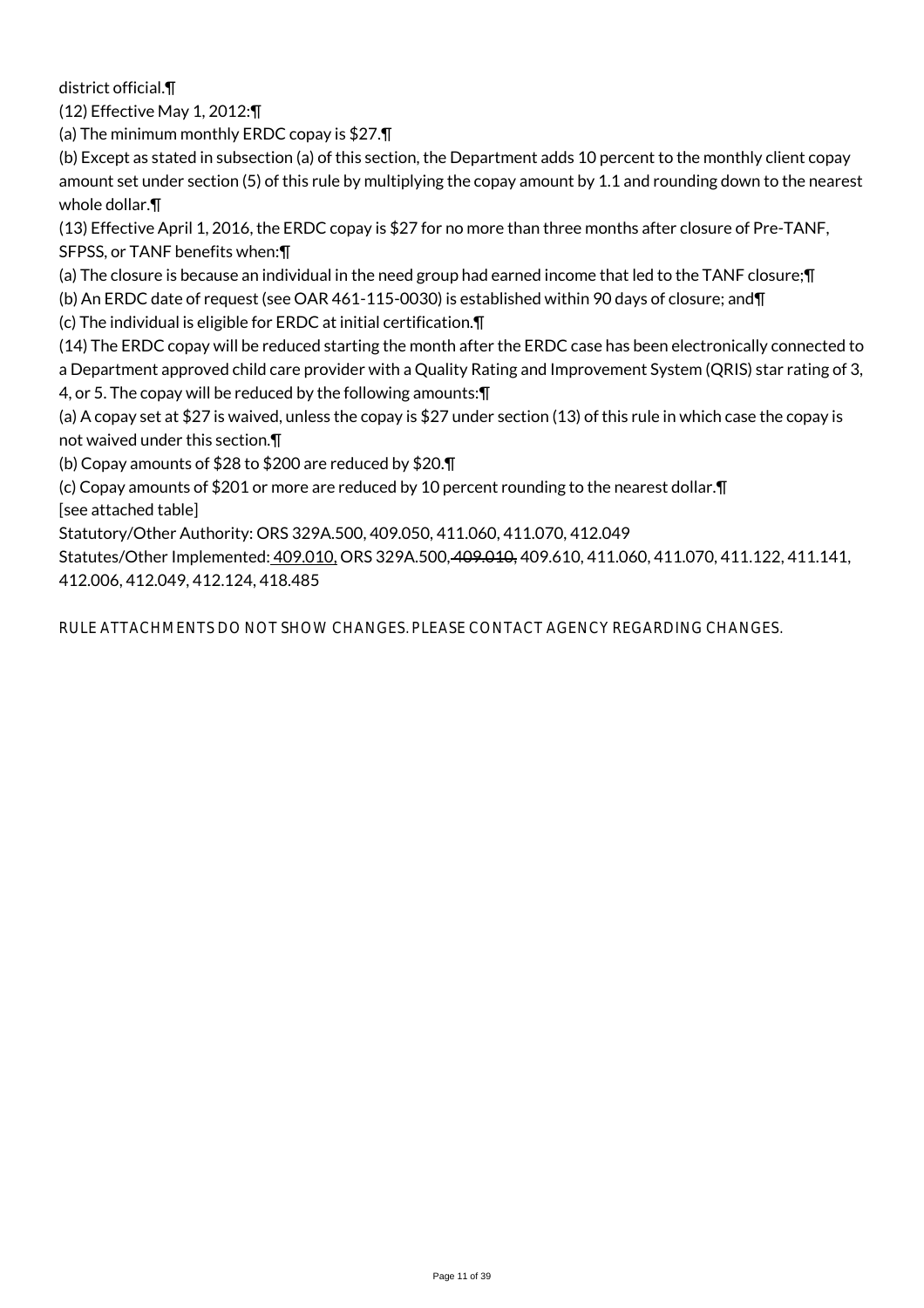The following provisions apply to child care in the ERDC, JOBS, JOBS Plus, and TANF programs:

- (1) The following definitions apply to the rules governing child care rates:
	- (a) Infant: For all providers other than licensed (registered or certified) care, a child aged newborn to 1 year. For licensed care, an infant is a child aged newborn to 2 years.
	- (b) Toddler: For all providers other than licensed (registered or certified) care, a child aged 1 year to 3 years. For licensed care, a toddler is a child aged 2 years to 3 years.
	- (c) Preschool: A child aged 3 years to 6 years.
	- (d) School: A child aged 6 years or older.
	- (e) Special Needs: A child who meets the age requirement of the program (ERDC or TANF) and who requires a level of care over and above the norm for his or her age due to a physical, behavioral, or mental disability. The disability must be verified by one of the following:
		- (A) A physician, nurse practitioner, clinical social worker, or any additional sources in OAR 461-125-0830.
		- (B) Eligibility for Early Intervention and Early Childhood Special Education Programs, or school-age Special Education Programs.
		- (C) Eligibility for SSI.
- (2) The following definitions apply to the types of care specified in the child care rate charts in subsections  $(4)(a)$  through  $(4)(c)$  of this rule:
	- (a) The *Standard Family Rate* applies to child care provided in the provider's own home or in the home of the child when the provider does not qualify for the enhanced rate allowed by subsection (b) of this section.
	- (b) The *Enhanced Family Rate* applies to child care provided in the provider's own home or in the home of the child when the provider meets the training requirements of the Oregon Registry, established by the Oregon Center for Career Development in Childhood Care and Education.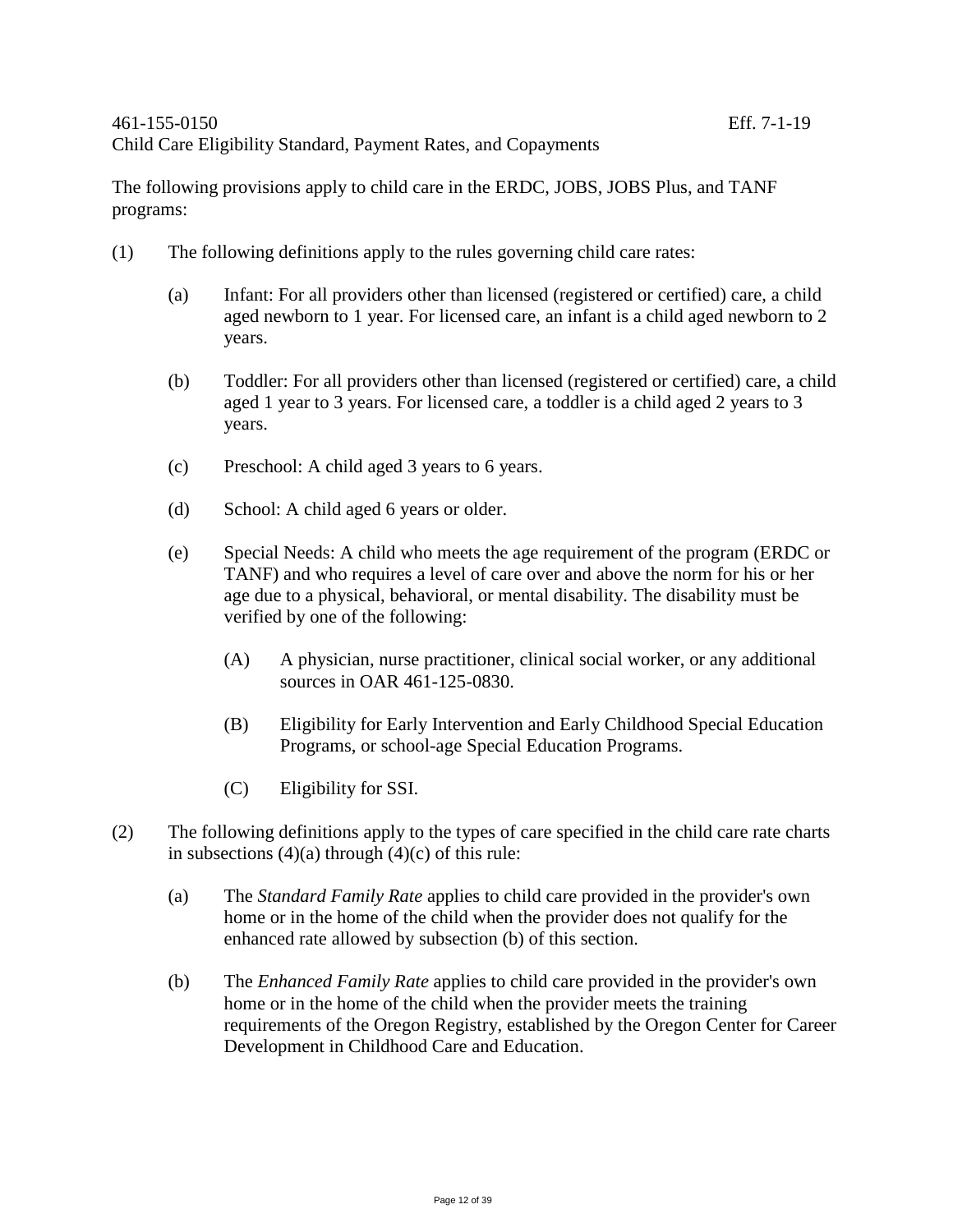- (c) The *Registered Family Rate* applies to child care provided in the provider's own home when the provider meets criteria established by the Office of Child Care.
- (d) The *Certified Family Rate* applies to child care provided in a residential dwelling that is certified by the Office of Child Care as a Certified Family Home. To earn this designation, the facility must be inspected, and both provider and facility are required to meet certain standards not required of a registered family provider.
- (e) The *Standard Center Rate* applies to child care provided in a facility that is not located in a residential dwelling and is exempt from Office of Child Care Certification rules (see OAR 414-300-0000).
- (f) The *Enhanced Center Rate* applies to child care provided in an exempt center whose staff meet the training requirements of the Oregon Registry established by the Oregon Center for Career Development in Childhood Care and Education. Eligibility to receive the enhanced center rate for care provided in an exempt center is subject to the following requirements:
	- (A) A minimum of one staff member for every 20 children in care must meet the Oregon Registry training requirements noted in subsection (b) of this section.
	- (B) New staff must meet the Oregon Registry training requirements within 90 days of hire, if necessary to maintain the trained staff-to-children ratio described in paragraph (A) of this subsection.
	- (C) There must be at least one person present where care is provided who has a current certificate in infant and child CPR and a current American Red Cross First Aid card or an equivalent.
- (g) An enhanced rate will become effective not later than the second month following the month in which the Department receives verification that the provider has met the requirements of subsection (b) or (f) of this section.
- (h) The *Certified Center Rate* applies to child care provided in a center that is certified by the Office of Child Care or participating in the Alternative Pathway program through the Office of Child Care.
- (3) The following provisions apply to child care payments:
	- (a) Providers not eligible for the enhanced or licensed rate will be paid at an hourly rate for children in care less than 158 hours per month subject to the maximum full-time monthly rate.
	- (b) Providers eligible for the enhanced or licensed rate will be paid at an hourly rate for children in care less than 136 hours a month, unless the provider customarily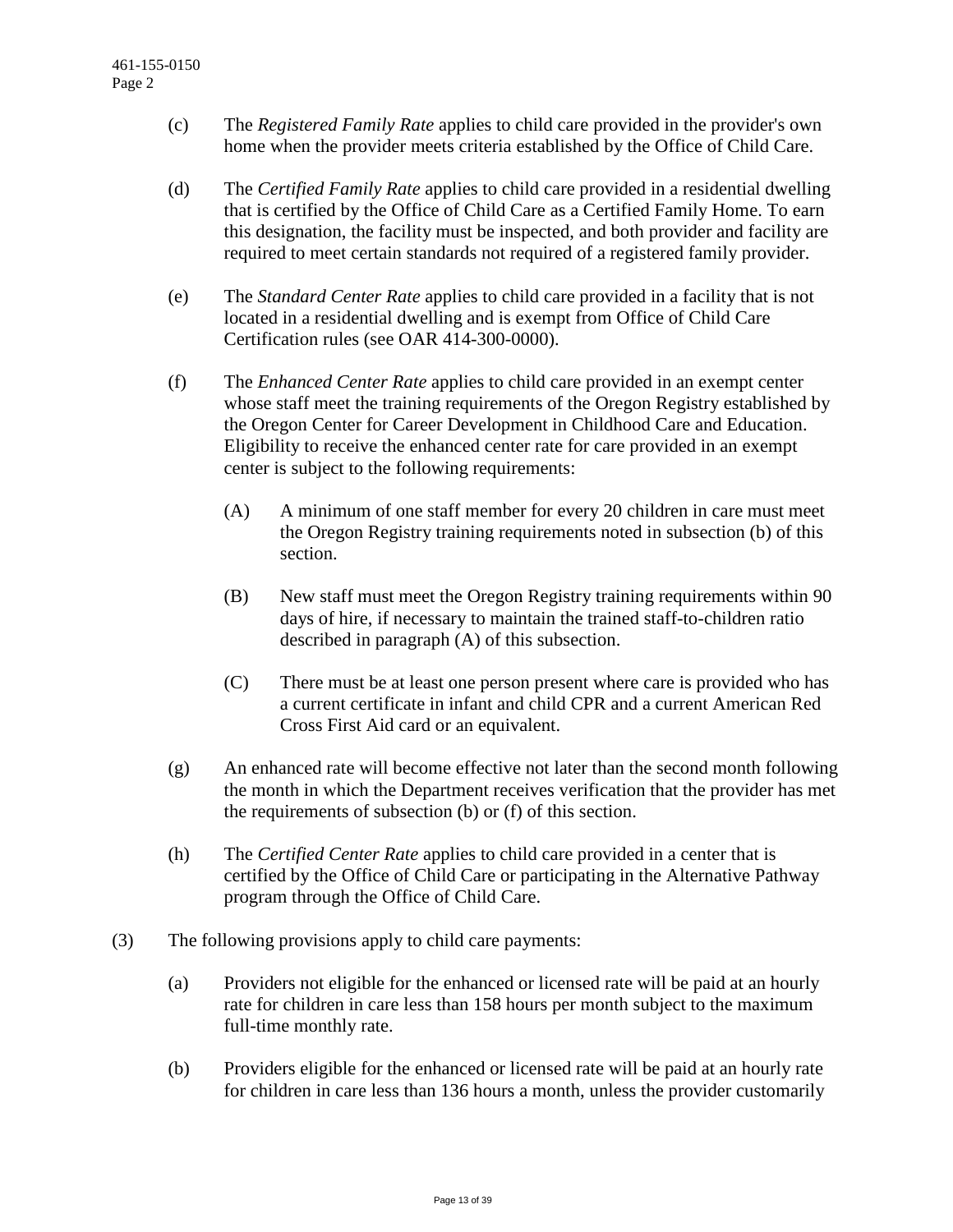bills all families at a part-time monthly rate subject to the maximum full-time monthly rate and is designated as the primary provider for the case.

- (c) At their request, providers eligible for the enhanced or licensed rate may be paid at the part-time monthly rate if they provide 63 or more hours of care in the month, customarily bill all families at a part-time monthly rate, and are designated as the primary provider for the case.
- (d) Unless required by the circumstances of the client or child, the Department will not pay for care at a part-time monthly or a monthly rate to more than one provider for the same child for the same month.
- (e) The Department will pay at the hourly rate for less than 63 hours of care in the month subject to the maximum full-time monthly rate.
- (f) The Department will pay for absent days each month the child is absent. For all providers receiving payment under the TANF program, absent days are limited to up to five days each month. For all providers receiving payment under the ERDC program except Certified Centers certified by the Office of Child Care, absent days are limited to up to five days each month. For Certified Centers receiving payment under the ERDC program, absent days are limited to up to 30 days each month if the child has attended one day of care in the facility for that month. Absent days can be billed if:
	- (A) The child was scheduled to be in care and the provider bills for the amount of time the child was scheduled to be in care; and
	- (B) It is the provider's policy to bill all families for absent days.
- (g) For all providers receiving payment under the TANF program and for all providers except Certified Centers receiving payment under the ERDC program, the Department will not pay for more than five consecutive days of scheduled care for which the child is absent.
- (h) Child care providers are eligible to receive an incentive payment upon achieving and maintaining a three star or higher rating with the Quality Rating Improvement System (QRIS) subject to all of the following provisions.
	- (A) The incentive payment is in addition to the Department maximum rate.
	- (B) A provider may receive an incentive payment for any ERDC child that the Department paid the provider for full-time care (136 hours or more).
	- (C) Providers who are contracted for child care services through the ERDC program are not eligible to receive incentive payments, with the exception of Early Head Start providers.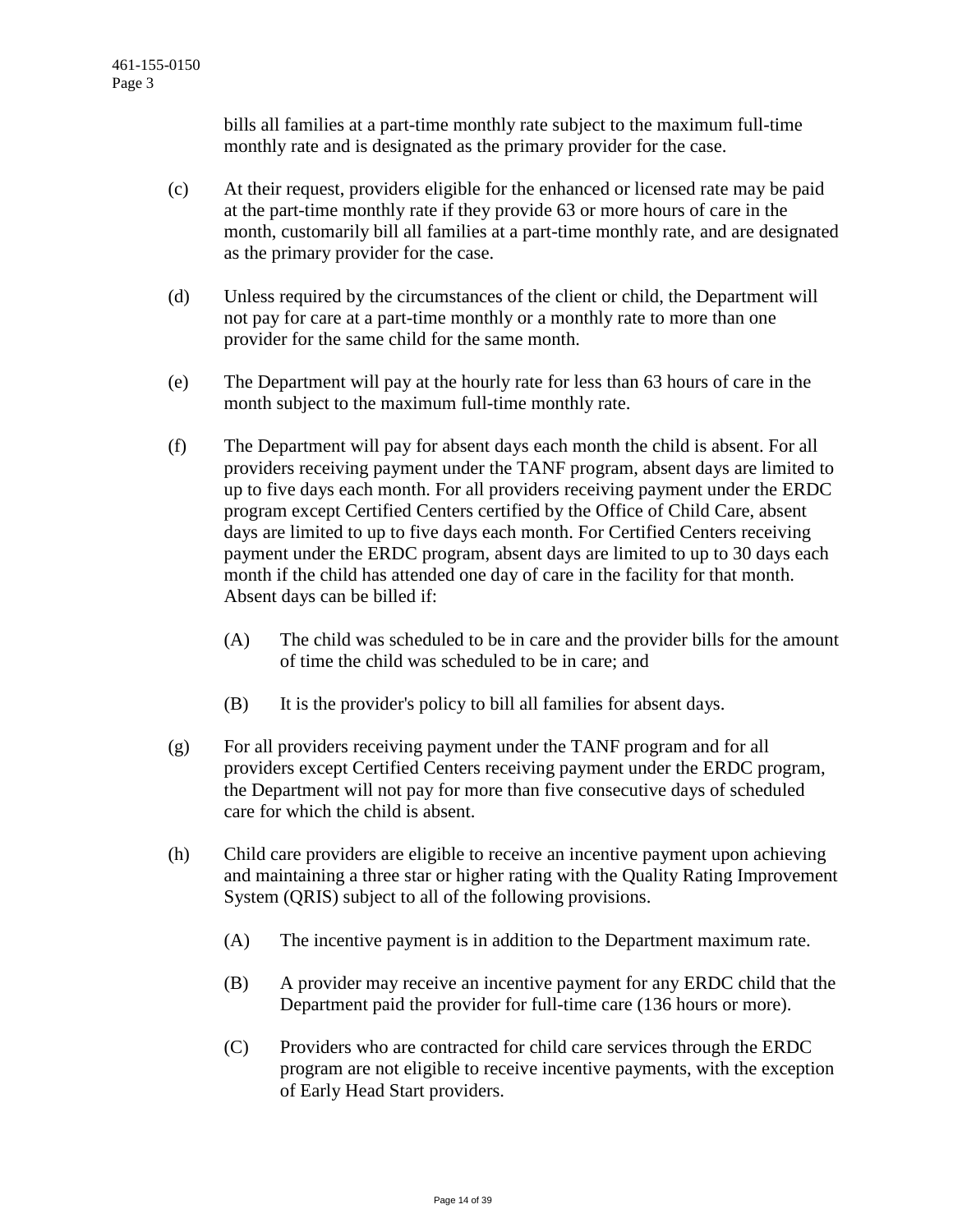- (D) Eligibility for the incentive payment is effective the month after the QRIS rating has been achieved.
- (E) The incentive payment amount is based on the provider's star QRIS rating as follows:

| <b>Star Rating</b> | Amount |
|--------------------|--------|
|                    |        |
|                    |        |
|                    |        |

- (i) In the ERDC program, child care providers eligible for the licensed rate may receive payment from the Department for registration and other fees if they are required by the facility for a child to begin or continue care and the fees are also required of the general public. Fees related to penalties, fines, charges exceeding approved ERDC hours or rates (see section (4) of this rule), or advance payment for cost of care are not eligible for payment.
- (j) In the ERDC program, child care providers are eligible to receive an incentive payment for *alternative hour care* (see subparagraph (B)(i) of this subsection) subject to all of the following provisions:
	- (A) *Alternative hour care* incentives are limited to care provided between January 1, 2019 and September 30, 2019.
	- (B) For the purposes of this rule:
		- (i) "Alternative hour care" means child care conducted between the hours of 7:00 P.M. and 6:00 A.M. Monday through Friday or any hours conducted Saturday or Sunday.
		- (ii) A "qualifying child" is a child in alternative hour care for at least 20 hours per calendar month.
	- (C) Providers must submit the appropriate request form to the Direct Pay Unit no later than October 15, 2019.
	- (D) Incentive payments are \$250 for each *qualifying child* (see subparagraph (B)(ii) of this subsection) in *alternative hour care* at least 20 hours per calendar month or \$500 for each *qualifying child* in *alternative hour care* at least 40 hours per calendar month.
	- (E) Incentive payments are subject to limitations of state funding.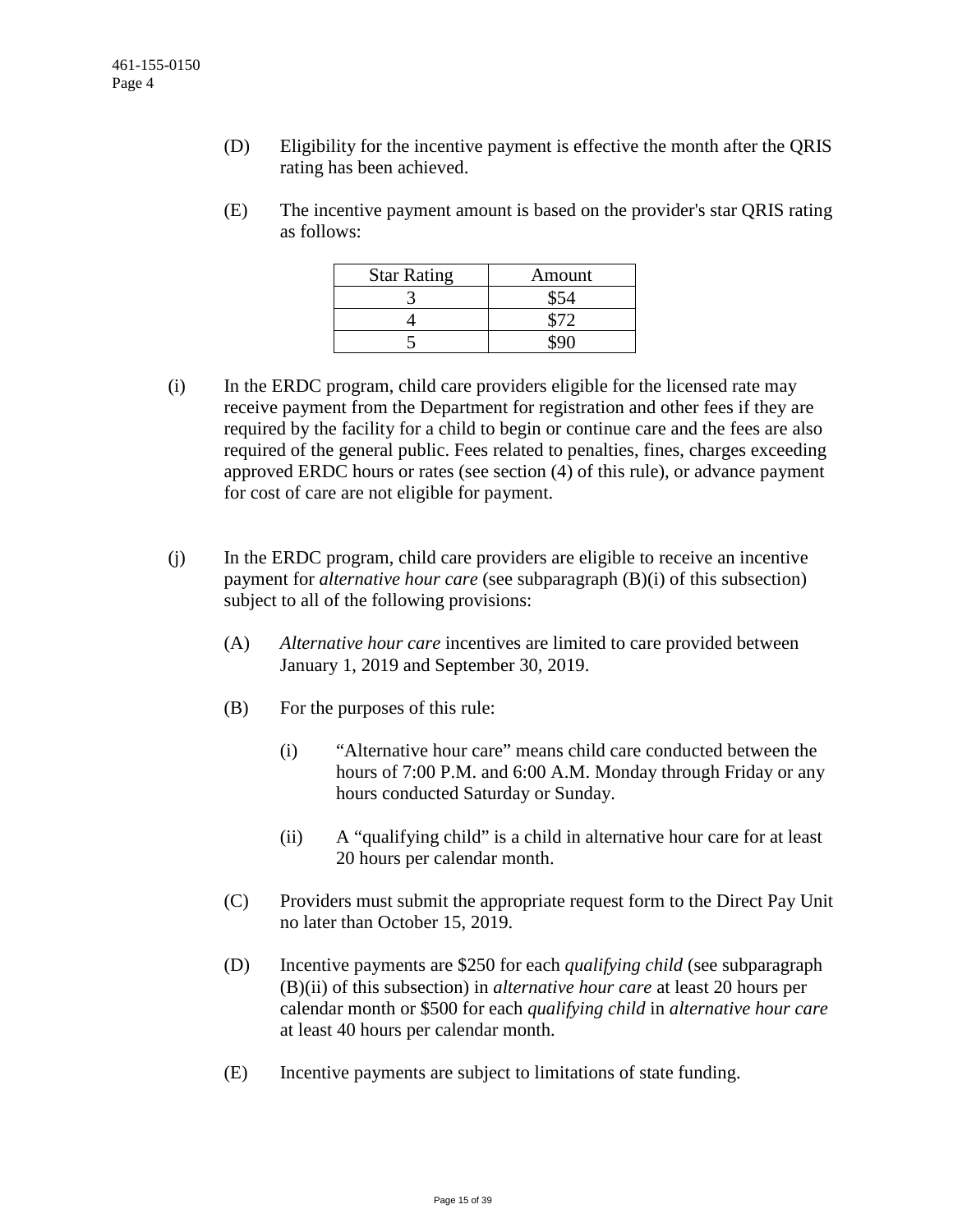(4) The following are the child care rates based on the type of provider, the location of the provider (shown by zip code), the age of the child, and the type of billing used (hourly or monthly):

#### (a)

|                      |           | <b>Standard Family Rate</b> |           | <b>Standard Center Rate</b> |
|----------------------|-----------|-----------------------------|-----------|-----------------------------|
|                      |           | 1-157 Hours 158-215 Hours   |           | 1-157 Hours 158-215 Hours   |
|                      | per month | per month                   | per month | per month                   |
|                      | Hourly    | Monthly                     | Hourly    | Monthly                     |
| Infant               | \$3.52    | \$651                       | \$9.00    | \$1,061                     |
| Toddler              | \$3.47    | \$625                       | \$5.25    | \$1,053                     |
| Preschool            | \$3.47    | \$586                       | \$5.06    | \$795                       |
| School               | \$3.47    | \$586                       | \$4.50    | \$641                       |
| <b>Special Needs</b> | \$3.52    | \$651                       | \$9.00    | \$1,061                     |

### Group Area A STANDARD RATE MAXIMUMS (Not Licensed)

### ENHANCED RATE MAXIMUMS (Not Licensed)

|                      |                         | <b>Enhanced Family Rate</b> |                            | <b>Enhanced Center Rate</b> |                              |                            |  |
|----------------------|-------------------------|-----------------------------|----------------------------|-----------------------------|------------------------------|----------------------------|--|
|                      | 1-62 Hours<br>per month | 63-135 Hours<br>per month   | 136-215 Hours<br>per month | 1-62 Hours<br>per month     | 63-135<br>Hours per<br>month | 136-215 Hours<br>per month |  |
|                      | Hourly                  | Part-time                   | Monthly                    | Hourly                      | Part-time                    | Monthly                    |  |
| Infant               | \$3.78                  | \$512                       | \$683                      | \$10.20                     | \$902                        | \$1,203                    |  |
| Toddler              | \$3.57                  | \$492                       | \$656                      | \$5.95                      | \$895                        | \$1,193                    |  |
| Preschool            | \$3.57                  | \$465                       | \$620                      | \$5.74                      | \$676                        | \$901                      |  |
| School               | \$3.51                  | \$450                       | \$600                      | \$5.10                      | \$545                        | \$727                      |  |
| <b>Special Needs</b> | \$3.78                  | \$512                       | \$683                      | \$10.20                     | \$902                        | \$1,203                    |  |

### LICENSED RATE MAXIMUMS

|                      |              | <b>Registered Family Rate</b> |         |        | <b>Certified Family Rate</b> |                                                             |         | <b>Certified Center Rate</b> |           |  |
|----------------------|--------------|-------------------------------|---------|--------|------------------------------|-------------------------------------------------------------|---------|------------------------------|-----------|--|
|                      | $1-62$ Hours | 63-135                        | 136-215 | $1-62$ | 63-135                       | 136-215                                                     | $1-62$  | 63-135                       | 136-215   |  |
|                      |              | Hours per                     |         |        |                              | Hours per Hours per Hours per Hours per Hours per Hours per |         |                              | Hours per |  |
|                      | per month    | month                         | month   | month  | month                        | month                                                       | month   | month                        | month     |  |
|                      | Hourly       | Part-time                     | Monthly | Hourly | Part-time                    | Monthly                                                     | Hourly  | Part-time                    | Monthly   |  |
| Infant               | \$4.00       | \$600                         | \$800   | \$6.00 | \$941                        | \$1,254                                                     | \$12.00 | \$1,061                      | \$1,415   |  |
| Toddler              | \$4.00       | \$563                         | \$750   | \$6.00 | \$855                        | \$1,140                                                     | \$7.00  | \$1,053                      | \$1,404   |  |
| Preschool            | \$3.67       | \$548                         | \$730   | \$5.05 | \$750                        | \$1,000                                                     | \$6.75  | \$795                        | \$1,060   |  |
| School               | \$3.70       | \$458                         | \$610   | \$4.70 | \$563                        | \$750                                                       | \$6.00  | \$641                        | \$855     |  |
| <b>Special Needs</b> | \$4.00       | \$600                         | \$800   | \$6.00 | \$941                        | \$1,254                                                     | \$12.00 | \$1,061                      | \$1,415   |  |

Zip Codes for Group Area A:

Portland, Bend, Eugene, Corvallis, Springfield, Monmouth and Ashland areas

|  |  |  | 97003 97004 97005 97006 97007 97008 97009 97010 97013 97014 97015 97019 |  |  |  |
|--|--|--|-------------------------------------------------------------------------|--|--|--|
|  |  |  | 97022 97023 97024 97027 97028 97030 97031 97034 97035 97036 97041 97045 |  |  |  |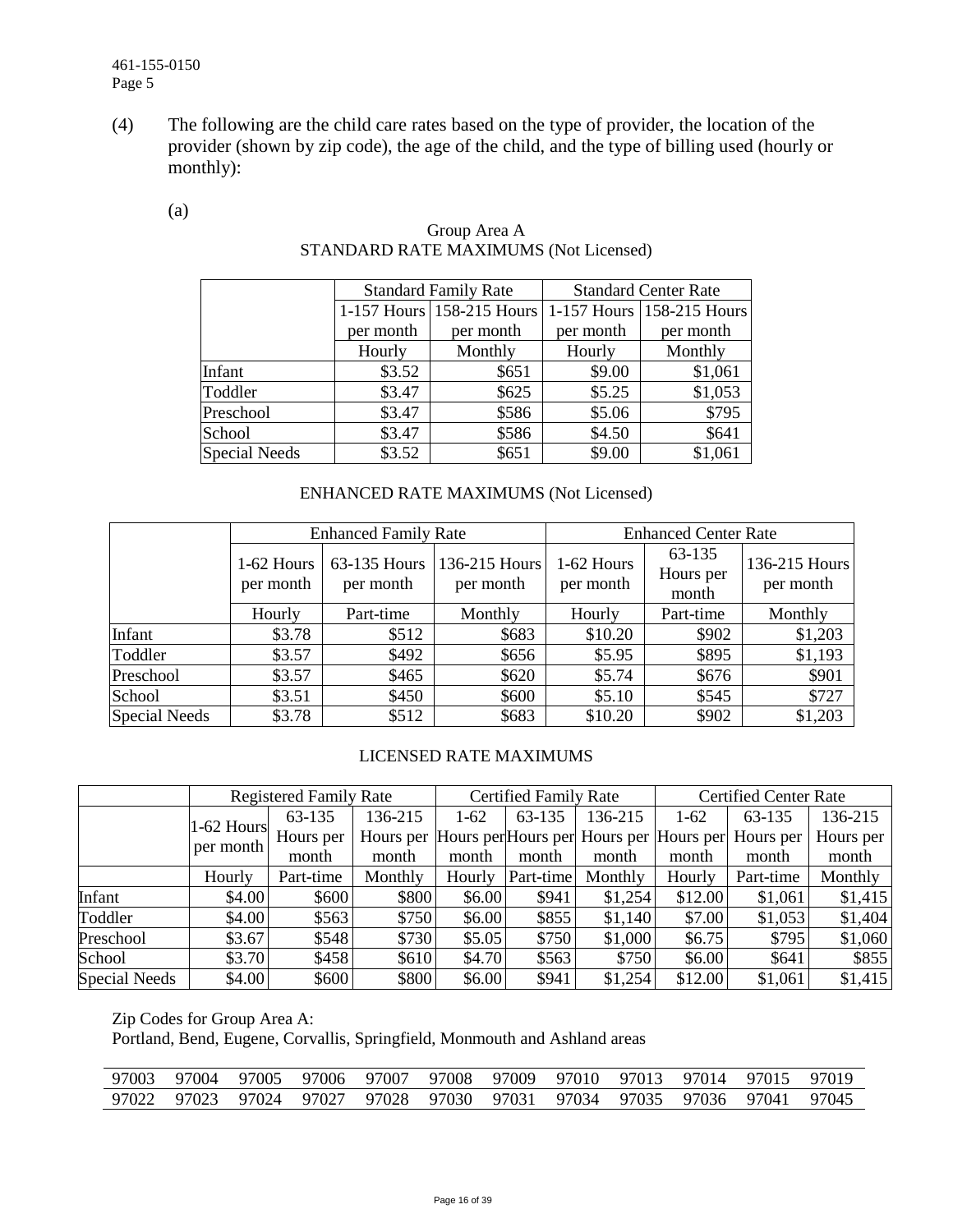461-155-0150 Page 6

| 97051 | 97055 | 97056 | 97060 | 97062 | 97064 | 97068 | 97070 | 97080 | 97086 | 97089 | 97106 |
|-------|-------|-------|-------|-------|-------|-------|-------|-------|-------|-------|-------|
| 97109 | 97112 | 97113 | 97116 | 97119 | 97123 | 97124 | 97125 | 97132 | 97133 | 97135 | 97140 |
| 97149 | 97201 | 97202 | 97203 | 97204 | 97205 | 97206 | 97209 | 97210 | 97211 | 97212 | 97213 |
| 97214 | 97215 | 97216 | 97217 | 97218 | 97219 | 97220 | 97221 | 97222 | 97223 | 97224 | 97225 |
| 97227 | 97229 | 97230 | 97231 | 97232 | 97233 | 97236 | 97239 | 97242 | 97258 | 97266 | 97267 |
| 97268 | 97286 | 97292 | 97330 | 97331 | 97333 | 97339 | 97351 | 97361 | 97371 | 97376 | 97401 |
| 97402 | 97403 | 97404 | 97405 | 97408 | 97454 | 97455 | 97477 | 97478 | 97482 | 97520 | 97525 |
| 97701 | 97702 | 97703 | 97707 | 97708 | 97709 | 97078 |       |       |       |       |       |

(b)

#### Group Area B STANDARD RATE MAXIMUMS (Not Licensed)

|                      |               | <b>Standard Family Rate</b> |           | <b>Standard Center Rate</b> |
|----------------------|---------------|-----------------------------|-----------|-----------------------------|
|                      | $1-157$ Hours | 158-215 Hours               |           | 1-157 Hours 158-215 Hours   |
|                      | per month     | per month                   | per month | per month                   |
|                      | Hourly        | Monthly                     | Hourly    | Monthly                     |
| Infant               | \$3.05        | \$520                       | \$3.75    | \$641                       |
| Toddler              | \$3.05        | \$499                       | \$3.75    | \$589                       |
| Preschool            | \$2.89        | \$494                       | \$3.00    | \$510                       |
| School               | \$2.89        | \$480                       | \$3.30    | \$431                       |
| <b>Special Needs</b> | \$3.05        | \$520                       | \$3.75    | \$641                       |

### ENHANCED RATE MAXIMUMS (Not Licensed)

|               |           | <b>Enhanced Family Rate</b> |                                                                             | <b>Enhanced Center Rate</b> |           |           |  |
|---------------|-----------|-----------------------------|-----------------------------------------------------------------------------|-----------------------------|-----------|-----------|--|
|               |           |                             | 1-62 Hours 63-135 Hours 136-215 Hours 1-62 Hours 63-135 Hours 136-215 Hours |                             |           |           |  |
|               | per month | per month                   | per month                                                                   | per month                   | per month | per month |  |
|               | Hourly    | Part-time                   | Monthly                                                                     | Hourly                      | Part-time | Monthly   |  |
| Infant        | \$3.20    | \$420                       | \$560                                                                       | \$4.25                      | \$545     | \$727     |  |
| Toddler       | \$3.20    | \$400                       | \$533                                                                       | \$4.25                      | \$500     | \$667     |  |
| Preschool     | \$3.20    | \$400                       | \$533                                                                       | \$3.40                      | \$434     | \$578     |  |
| School        | \$3.20    | \$375                       | \$500                                                                       | \$3.74                      | \$367     | \$489     |  |
| Special Needs | \$3.20    | \$420                       | \$560                                                                       | \$4.25                      | \$545     | \$727     |  |

### LICENSED RATE MAXIMUMS

|               | <b>Registered Family Rate</b> |                     |           |        | <b>Certified Family Rate</b> |           | <b>Certified Center Rate</b>              |        |           |
|---------------|-------------------------------|---------------------|-----------|--------|------------------------------|-----------|-------------------------------------------|--------|-----------|
|               | $1-62$                        | 63-135              | 136-215   | $1-62$ | 63-135                       | 136-215   |                                           | 63-135 | 136-215   |
|               |                               | Hours per Hours per | Hours per |        | Hours per Hours per          | Hours per | $11-62$ Hours $ $ Hours perl <sup>'</sup> |        | Hours per |
|               | month                         | month               | month     | month  | month                        | month     | per month                                 | month  | month     |
|               | Hourly                        | Part-time           | Monthly   | Hourly | Part-time                    | Monthly   | Hourly                                    | Part-  | Monthly   |
|               |                               |                     |           |        |                              |           |                                           | time   |           |
| Infant        | \$3.50                        | \$450               | \$600     | \$4.00 | \$563                        | \$750     | \$5.00                                    | \$641  | \$855     |
| Toddler       | \$3.50                        | \$416               | \$555     | \$4.00 | \$525                        | \$700     | \$5.00                                    | \$589  | \$785     |
| Preschool     | \$3.30                        | \$413               | \$550     | \$3.75 | \$488                        | \$650     | \$4.00                                    | \$510  | \$680     |
| School        | \$3.30                        | \$383               | \$510     | \$3.80 | \$450                        | \$600     | \$4.40                                    | \$431  | \$575     |
| Special Needs | \$3.50                        | \$450               | \$600     | \$4.00 | \$563                        | \$750     | \$5.00                                    | \$641  | \$855     |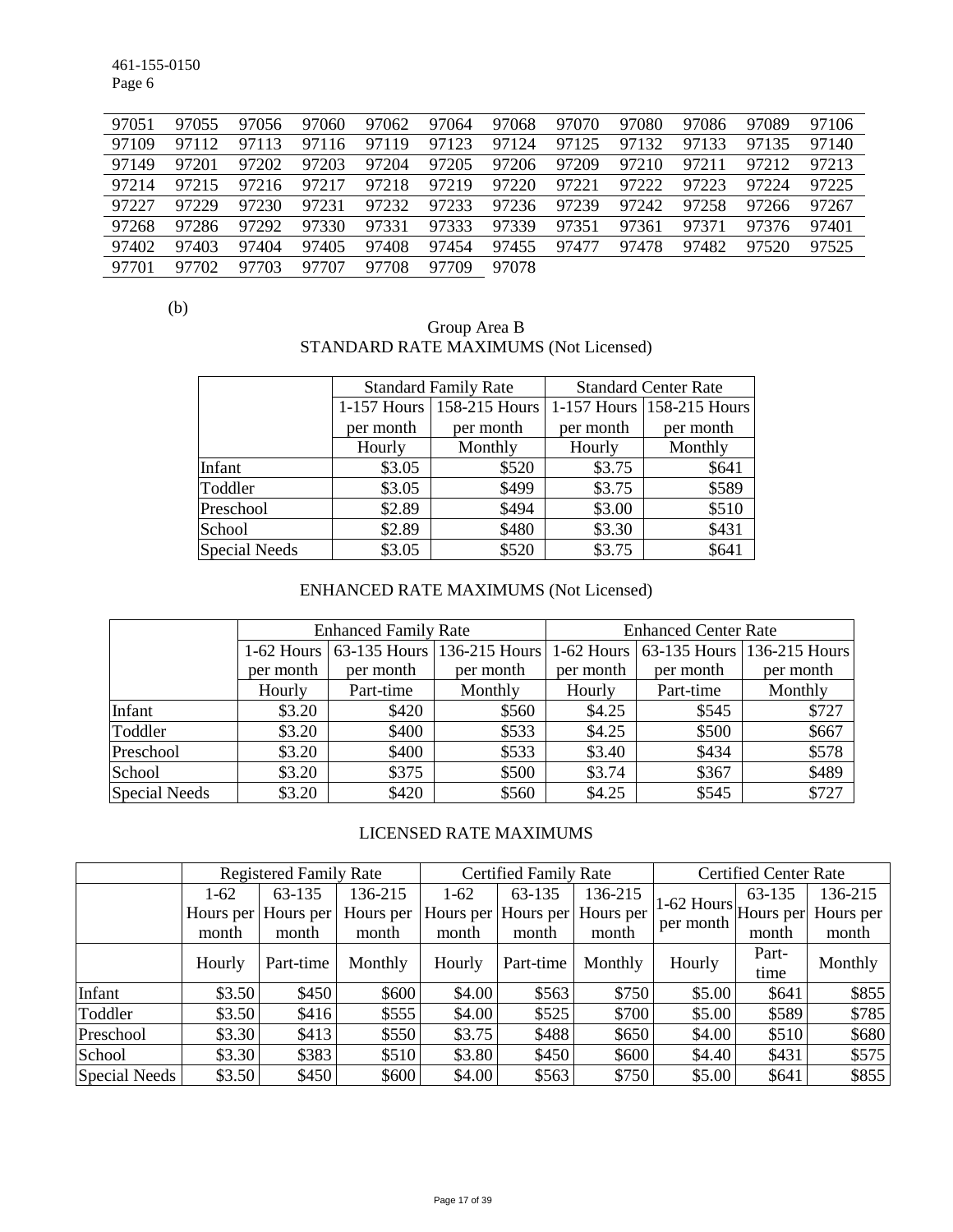461-155-0150 Page 7

## Zip Codes for Group Area B:

| Salem, Medford, Roseburg, Brookings and areas outside the metropolitan areas in Eugene and Portland |  |  |
|-----------------------------------------------------------------------------------------------------|--|--|
|                                                                                                     |  |  |

|       |       | $-21$ |       | ----  |       |       |       |       |       |       |       |
|-------|-------|-------|-------|-------|-------|-------|-------|-------|-------|-------|-------|
| 97002 |       | 97011 | 97016 | 97017 | 97018 | 97038 | 97042 | 97044 | 97048 | 97049 | 97053 |
| 97058 | 97067 | 97071 | 97103 | 97107 | 97108 | 97110 | 97111 | 97114 | 97115 | 97117 | 97118 |
| 97121 | 97122 | 97127 | 97128 | 97131 | 97134 | 97138 | 97141 | 97143 | 97146 | 97148 | 97301 |
| 97302 | 97303 | 97304 | 97305 | 97306 | 97307 | 97309 | 97310 | 97317 | 97321 | 97322 | 97325 |
| 97326 | 97327 | 97328 | 97336 | 97338 | 97341 | 97343 | 97344 | 97348 | 97352 | 97353 | 97355 |
| 97357 | 97362 | 97365 | 97366 | 97367 | 97370 | 97372 | 97374 | 97377 | 97378 | 97380 | 97381 |
| 97383 | 97385 | 97386 | 97389 | 97391 | 97392 | 97394 | 97415 | 97420 | 97423 | 97424 | 97426 |
| 97431 | 97444 | 97446 | 97448 | 97452 | 97456 | 97457 | 97459 | 97465 | 97470 | 97471 | 97479 |
| 97487 | 97489 | 97501 | 97502 | 97503 | 97504 | 97524 | 97534 | 97535 | 97756 | 97759 | 97760 |
| 97801 | 97812 | 97813 |       |       |       |       |       |       |       |       |       |

(c)

### Group Area C STANDARD RATE MAXIMUMS (Not Licensed)

|                      | <b>Standard Family Rate</b> |               | <b>Standard Center Rate</b> |           |  |
|----------------------|-----------------------------|---------------|-----------------------------|-----------|--|
|                      | 1-157 Hours per             | 158-215 Hours | $1 - 157$                   | 158-215   |  |
|                      | month                       | per month     | Hours per                   | Hours per |  |
|                      |                             |               | month                       | month     |  |
|                      | Hourly                      | Monthly       | Hourly                      | Monthly   |  |
| Infant               | \$3.05                      | \$520         | \$3.75                      | \$641     |  |
| Toddler              | \$3.05                      | \$499         | \$3.75                      | \$589     |  |
| Preschool            | \$2.89                      | \$494         | \$3.00                      | \$510     |  |
| School               | \$2.89                      | \$480         | \$3.30                      | \$431     |  |
| <b>Special Needs</b> | \$3.05                      | \$520         | \$3.75                      | \$641     |  |

### ENHANCED RATE MAXIMUMS (Not Licensed)

|               |            | <b>Enhanced Family Rate</b> |                            | <b>Enhanced Center Rate</b> |              |                 |  |
|---------------|------------|-----------------------------|----------------------------|-----------------------------|--------------|-----------------|--|
|               | 1-62 Hours |                             | 63-135 Hours 136-215 Hours | 1-62 Hours                  | 63-135 Hours | $136-215$ Hours |  |
|               | per month  | per month                   | per month                  | per month                   | per month    | per month       |  |
|               | Hourly     | Part-time                   | Monthly                    | Hourly                      | Part-time    | Monthly         |  |
| Infant        | \$3.20     | \$420                       | \$560                      | \$4.25                      | \$545        | \$727           |  |
| Toddler       | \$3.20     | \$400                       | \$533                      | \$4.25                      | \$500        | \$667           |  |
| Preschool     | \$3.20     | \$400                       | \$533                      | \$3.40                      | \$434        | \$578           |  |
| School        | \$3.20     | \$375                       | \$500                      | \$3.74                      | \$367        | \$489           |  |
| Special Needs | \$3.20     | \$420                       | \$560                      | \$4.25                      | \$545        | \$727           |  |

### LICENSED RATE MAXIMUMS

| <b>Registered Family Rate</b> |                              |                  |                                          | <b>Certified Family Rate</b>    |                  | <b>Certified Center Rate</b> |                 |                                                             |
|-------------------------------|------------------------------|------------------|------------------------------------------|---------------------------------|------------------|------------------------------|-----------------|-------------------------------------------------------------|
| $1-62$<br>Hours per<br>month  | 63-135<br>Hours per<br>month | 136-215<br>month | $1 - 62$<br>Hours per Hours per<br>month | 63-135<br>Hours<br>per<br>month | 136-215<br>month | $1-62$<br>month              | 63-135<br>month | 136-215<br>Hours per Hours per Hours per Hours per<br>month |
| Hourly                        | Part-time                    | Monthly          | Hourly                                   | Part-<br>time                   | Monthly          | Hourly                       | Part-time       | Monthly                                                     |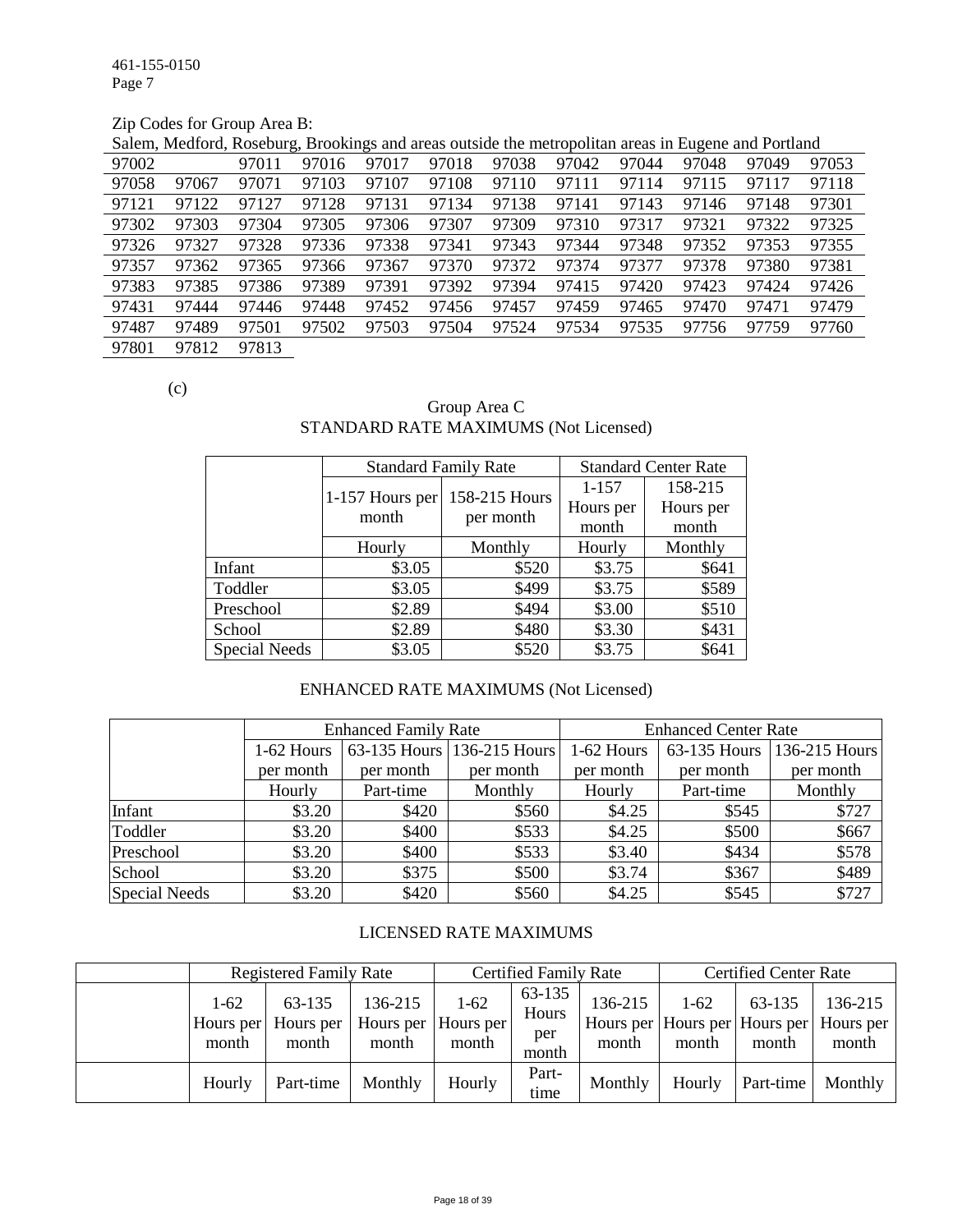461-155-0150 Page 8

| Infant               | \$3.50 | \$450 | \$600 | \$4.00 | \$563 | \$750 | \$5.00 | \$641 | \$855 |
|----------------------|--------|-------|-------|--------|-------|-------|--------|-------|-------|
| Toddler              | \$3.50 | \$416 | \$555 | \$4.00 | \$525 | \$700 | \$5.00 | \$589 | \$785 |
| Preschool            | \$3.30 | \$413 | \$550 | \$3.75 | \$488 | \$650 | \$4.00 | \$510 | \$680 |
| School               | \$3.30 | \$383 | \$510 | \$3.80 | \$450 | \$600 | \$4.40 | \$431 | \$575 |
| <b>Special Needs</b> | \$3.50 | \$450 | \$600 | \$4.00 | \$563 | \$750 | \$5.00 | \$641 | \$855 |

Zip Codes for Group Area C: Balance of State, Other State Zips

| 97001 | 97020 | 97021 | 97026 | 97029 | 97032 | 97033 | 97037 | 97039 | 97040 | 97050 | 97054 | 97057 |
|-------|-------|-------|-------|-------|-------|-------|-------|-------|-------|-------|-------|-------|
| 97063 | 97065 | 97101 | 97102 | 97130 | 97136 | 97137 | 97144 | 97145 | 97147 | 97324 | 97329 | 97335 |
| 97342 | 97345 | 97346 | 97347 | 97350 | 97358 | 97359 | 97360 | 97364 | 97368 | 97369 | 97375 | 97384 |
| 97388 | 97390 | 97396 | 97406 | 97407 | 97409 | 97410 | 97411 | 97412 | 97413 | 97414 | 97416 | 97417 |
| 97419 | 97425 | 97427 | 97428 | 97429 | 97430 | 97432 | 97433 | 97434 | 97435 | 97436 | 97437 | 97438 |
| 97439 | 97441 | 97442 | 97443 | 97447 | 97449 | 97450 | 97451 | 97453 | 97458 | 97460 | 97461 | 97462 |
| 97463 | 97464 | 97466 | 97467 | 97468 | 97469 | 97472 | 97473 | 97476 | 97480 | 97481 | 97484 | 97486 |
| 97488 | 97490 | 97491 | 97492 | 97493 | 97494 | 97495 | 97496 | 97497 | 97498 | 97499 | 97522 | 97523 |
| 97526 | 97527 | 97530 | 97531 | 97532 | 97533 | 97536 | 97537 | 97538 | 97539 | 97540 | 97541 | 97543 |
| 97544 | 97601 | 97603 | 97604 | 97620 | 97621 | 97622 | 97623 | 97624 | 97625 | 97626 | 97627 | 97630 |
| 97632 | 97633 | 97634 | 97635 | 97636 | 97637 | 97638 | 97639 | 97640 | 97641 | 97710 | 97711 | 97712 |
| 97720 | 97721 | 97722 | 97730 | 97731 | 97732 | 97733 | 97734 | 97735 | 97736 | 97737 | 97738 | 97739 |
| 97740 | 97741 | 97742 | 97750 | 97751 | 97752 | 97753 | 97754 | 97758 | 97761 | 97810 | 97814 | 97817 |
| 97818 | 97819 | 97820 | 97821 | 97822 | 97823 | 97824 | 97825 | 97826 | 97827 | 97828 | 97830 | 97831 |
| 97833 | 97834 | 97835 | 97836 | 97837 | 97838 | 97839 | 97840 | 97841 | 97842 | 97843 | 97844 | 97845 |
| 97846 | 97848 | 97850 | 97856 | 97857 | 97859 | 97861 | 97862 | 97864 | 97865 | 97867 | 97868 | 97869 |
| 97870 | 97871 | 97872 | 97873 | 97874 | 97875 | 97876 | 97877 | 97880 | 97882 | 97883 | 97884 | 97885 |
| 97886 | 97901 | 97902 | 97903 | 97904 | 97905 | 97906 | 97907 | 97908 | 97909 | 97910 | 97911 | 97913 |
| 97914 | 97918 | 97919 | 97920 |       |       |       |       |       |       |       |       |       |

- (5) Except to the extent provided otherwise in section (12), (13), or (14) of this rule or for children in contracted child care (see OAR 461-135-0405 and 461-135-0407), this section establishes the ERDC eligibility standard and the client's copayment (copay).
	- (a) At initial certification, the ERDC eligibility standard is met for a *need group* (see OAR 461-110-0630) of eight or less if monthly *countable income* (see OAR 461- 001-0000) for the *need group* is less than 185 percent of the federal poverty level (FPL), as described in OAR 461-155-0180. The eligibility standard for a *need group* of eight applies to any *need group* larger than eight.
	- (b) During the *certification period* (see OAR 461-001-0000) and at recertification the ERDC eligibility standard is met for a *need group* of eight or less if monthly *countable income* for the *need group* during the 12 month period is less than 250 percent FPL or 85 percent state median income (SMI), whichever is higher, as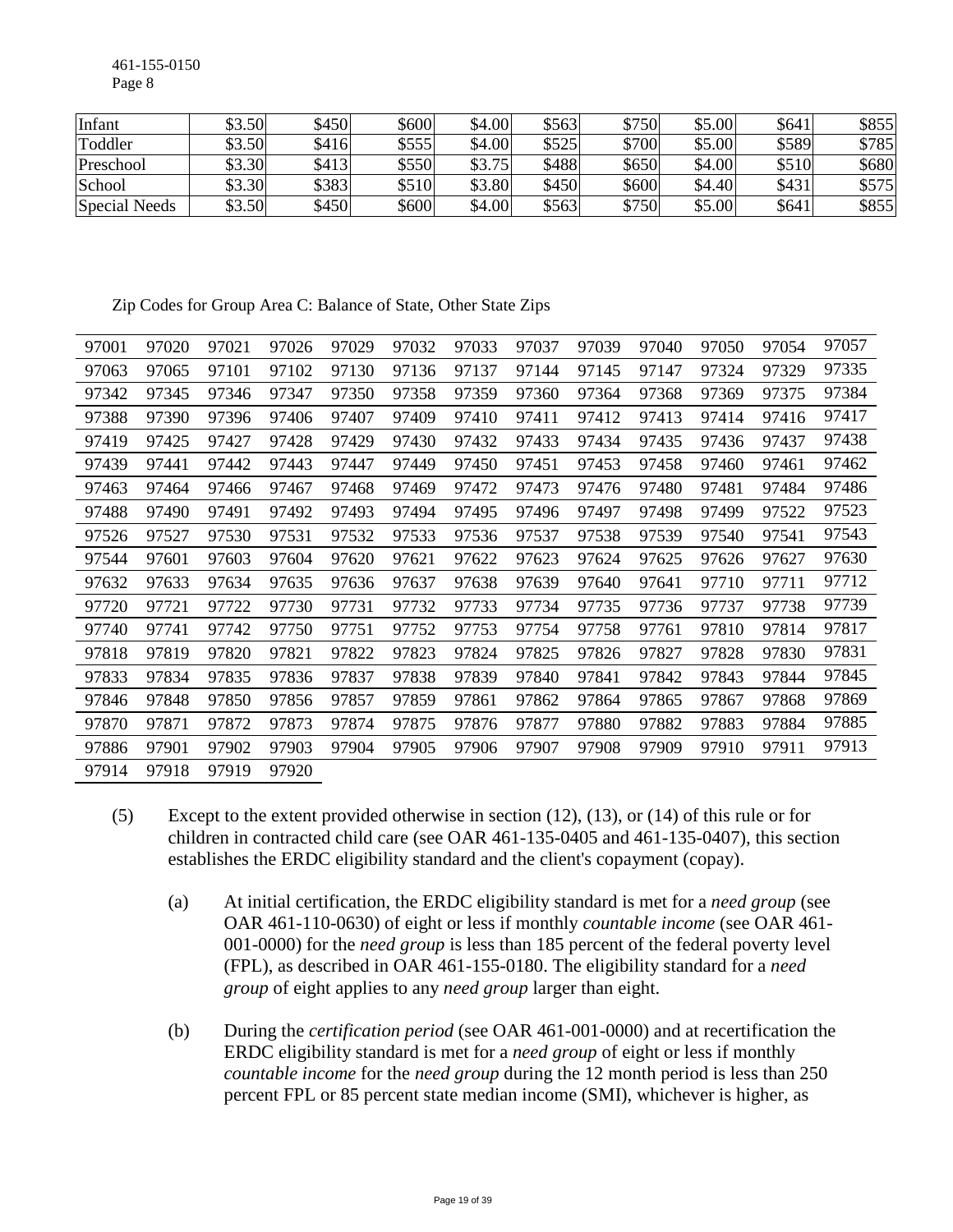described in OAR 461-155-0180. The eligibility standard for a *need group* of eight applies to any *need group* larger than eight.

- (c) The minimum monthly ERDC copay is \$25.
- (d) The filing group may not exceed the resource limit in OAR 461-160-0015.
- (e) For a filing group (see OAR 461-110-0310) whose *countable income* is at or below 50 percent of the 2007 FPL, the copay is \$25 or 1.5 percent of the filing group's monthly *countable income*, whichever is greater.
- (f) For a filing group whose *countable income* is over 50 percent of the 2007 FPL, the copay amount is determined with the following percentage of monthly income:
	- (A) Divide the filing group's *countable income* by the 2007 FPL, drop all digits beyond two decimal points, subtract 0.5, and multiply this difference by 0.12.
	- (B) Add .015 to the amount in paragraph (A) of this subsection. This sum is the percentage of monthly income used to determine the copay amount. Multiply this sum by the filing group's *countable income* and round to the nearest whole dollar.
- (g) For individuals participating in the Occupational Training and Child Care program, the copay is \$27.00.
- (h) The 2007 federal poverty level used to determine copay amounts under subsections (e) and (f) of this section is set at the following amounts:

| Number in | <b>Gross Monthly</b> | <b>Gross Yearly</b> |
|-----------|----------------------|---------------------|
| Family    | Income               | Income              |
| 2         | \$1,141              | \$13,690            |
| 3         | 1,431                | 17,170              |
|           | 1,721                | 20,650              |
| 5         | 2,011                | 24,130              |
| 6         | 2,301                | 27,610              |
|           | 2,591                | 31,090              |
| or more   | 2,881                | 34,570              |

- (6) Subject to the provisions in section (9) of this rule, the monthly limit for each child's child care payments is the lesser of the amount charged by the provider or providers and the following amounts:
	- (a) The monthly rate provided in section (4) of this rule.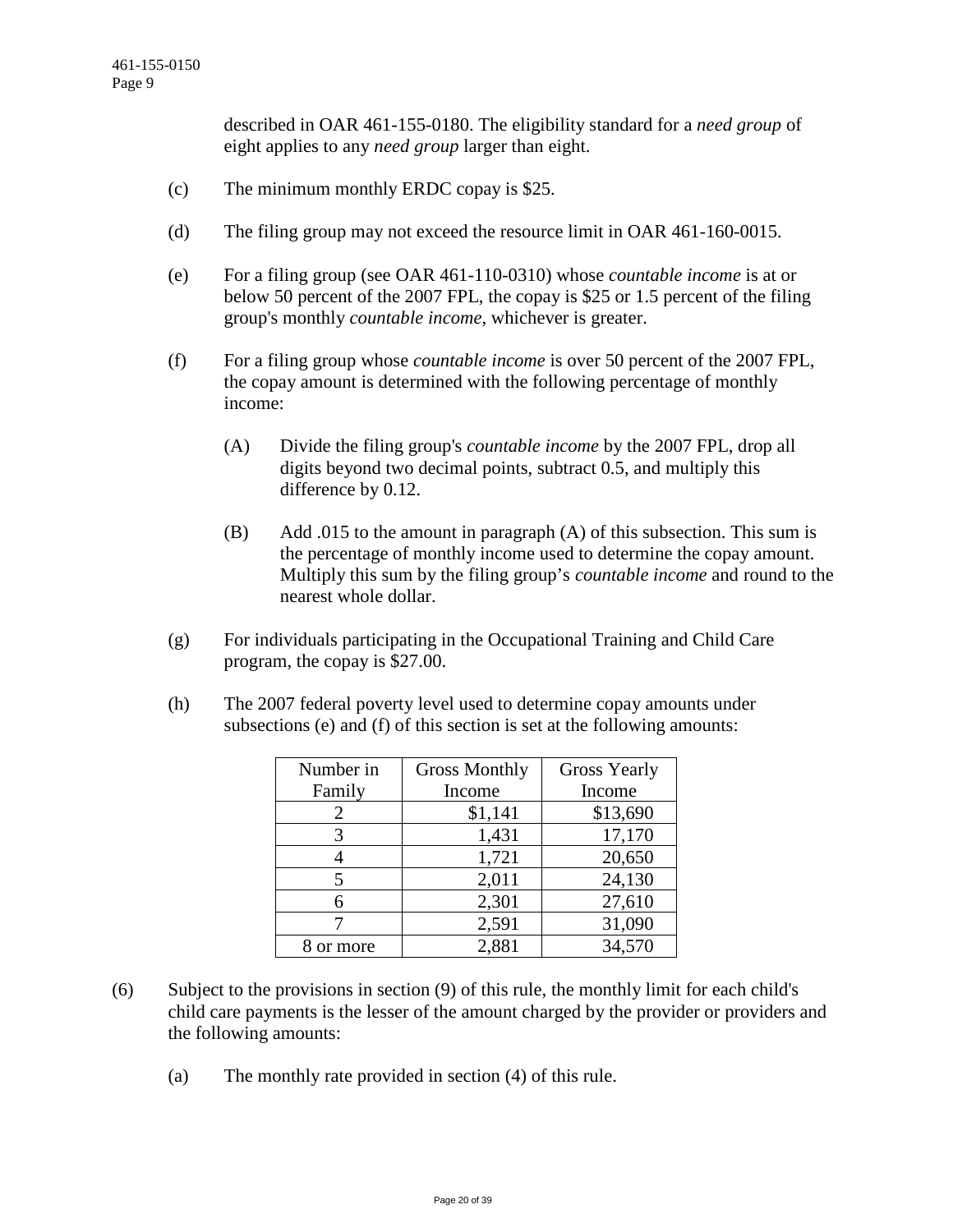- (b) The product of the hours of care, limited by section (8) of this rule, multiplied by the hourly rate provided in section (4) of this rule.
- (7) The limit in any month for child care payments on behalf of a child whose caretaker is away from the child's home for more than 30 days because the caretaker is a member of a reserve or National Guard unit that is called up for active duty is the lesser of the following:
	- (a) The amount billed by the provider or providers.
	- (b) The monthly rate established in this rule for 215 hours of care.
- (8) The number of payable billed hours of care for a child is limited as follows:
	- (a) In the ERDC and TANF programs, the total payable hours of care in a month may not exceed the amounts in paragraphs (A) or (B) of this subsection:
		- (A) 125 percent of the number of child care hours authorized:
			- (i) Under OAR 461-160-0040(2) and (5); or
			- (ii) To participate in activities included in a *case plan* (see OAR 461- 001-0025) including, for clients in the JOBS Plus program, the time the client searches for unsubsidized employment and for which the employer pays the client.
		- (B) The monthly rate established in section (4) of this rule multiplied by a factor of not more than 1.5, determined by dividing the number of hours billed by 215, when the client meets the criteria for extra hours under section (10) of this rule.
	- (b) In the ERDC program, for a client who earns less than the Oregon minimum wage, the total may not exceed 125 percent of the anticipated earnings divided by the state minimum wage not to exceed 172 hours (which is full time).
	- (c) In the TANF program, for a client who earns less than the Oregon minimum wage or is self-employed, the total may not exceed 125 percent of the anticipated earnings divided by the state minimum wage not to exceed 172 hours (which is full time). The limitation of this subsection is waived for the first three months of the client's employment.
	- (d) In the ERDC program, employed caretakers eligible under OAR 461-135-0400 may have education hours added to the authorized work hours. Education hours may not exceed authorized work hours and combined hours may not exceed 215 hours per month. Education hours are hours required to participate in coursework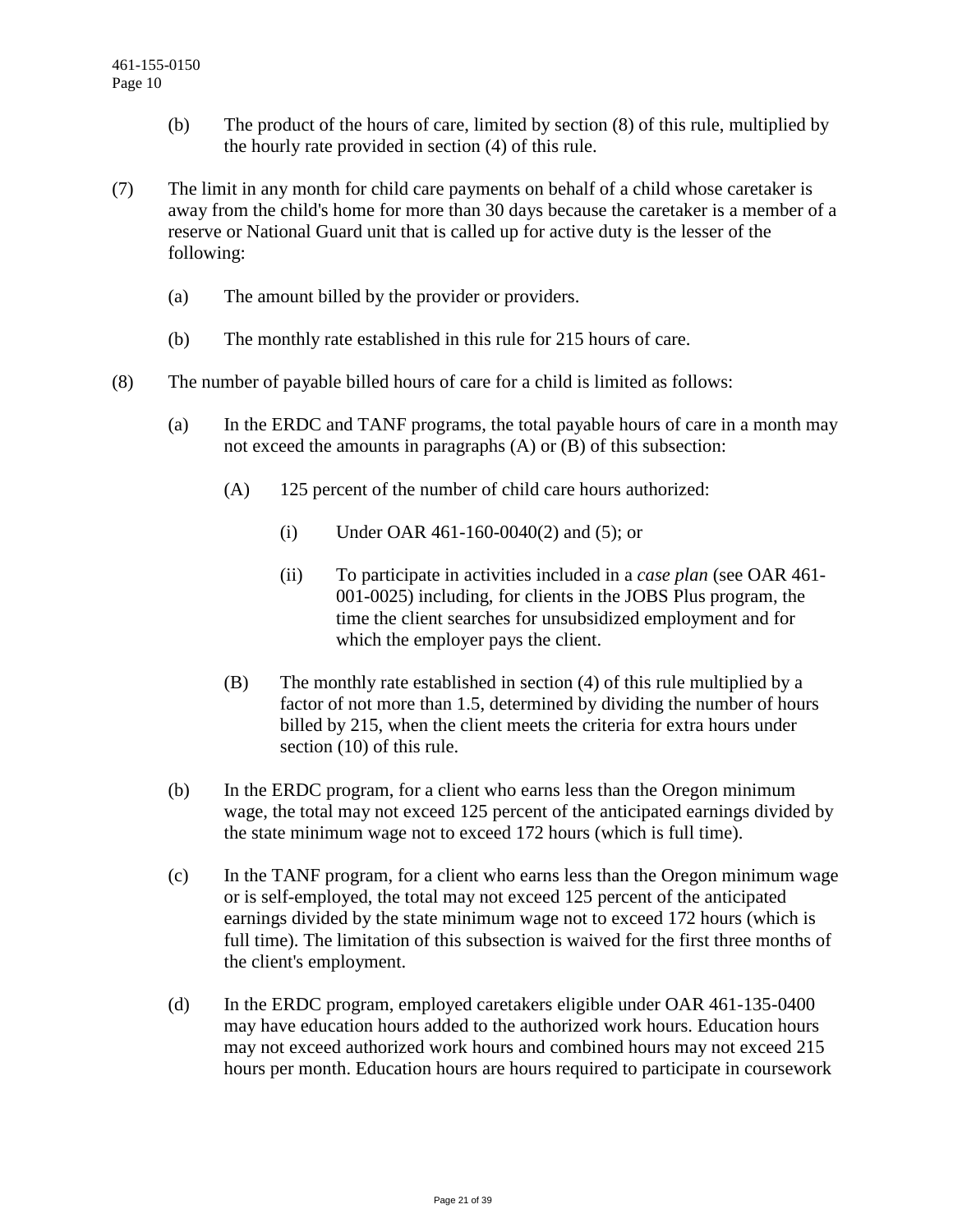that leads to a certificate, degree, or job-related knowledge or skills attainment at an institution of higher education approved to receive federal financial aid.

- (9) The limit in any month for child care payments on behalf of a child whose caretaker has special circumstances, defined in section (10) of this rule, is the lesser of one of the following:
	- (a) The amount billed by the provider or providers; or
	- (b) The monthly rate established in section (4) of this rule multiplied by a factor, of not more than 1.5, determined by dividing the number of hours billed by 215.
- (10) The limit allowed by section (9) of this rule is authorized once the Department has determined the client has special circumstances. For the purposes of this section, a client has special circumstances when it is necessary for the client to obtain child care in excess of 215 hours in a month to perform the requirements of his or her employment or training required to keep current employment, not including self-employment. This is limited to the following situations:
	- (a) The commute time to and from work exceeds two hours per day.
	- (b) The caretaker works an overnight shift and care is necessary for both work hours and sleep hours.
	- (c) The caretaker works a split shift and it is not feasible to care for the child between shifts.
	- (d) The caretaker consistently works more than 40 hours per week.
- (11) The payment available for care of a child who meets the special needs criteria described in subsection (e) of section (1) of this rule is increased in accordance with OAR 461-155- 0151 if the requirements of both of the following subsections are met:
	- (a) The child requires significantly more direct supervision by the child care provider than normal for a child of the same age.
	- (b) The child is enrolled in a local school district Early Intervention or Early Childhood Special Education program or school-age Special Education Program. The enrollment required by this subsection is waived if determined inappropriate by a physician, nurse practitioner, licensed or certified psychologist, clinical social worker, or school district official.
- (12) Effective May 1, 2012:
	- (a) The minimum monthly ERDC copay is \$27.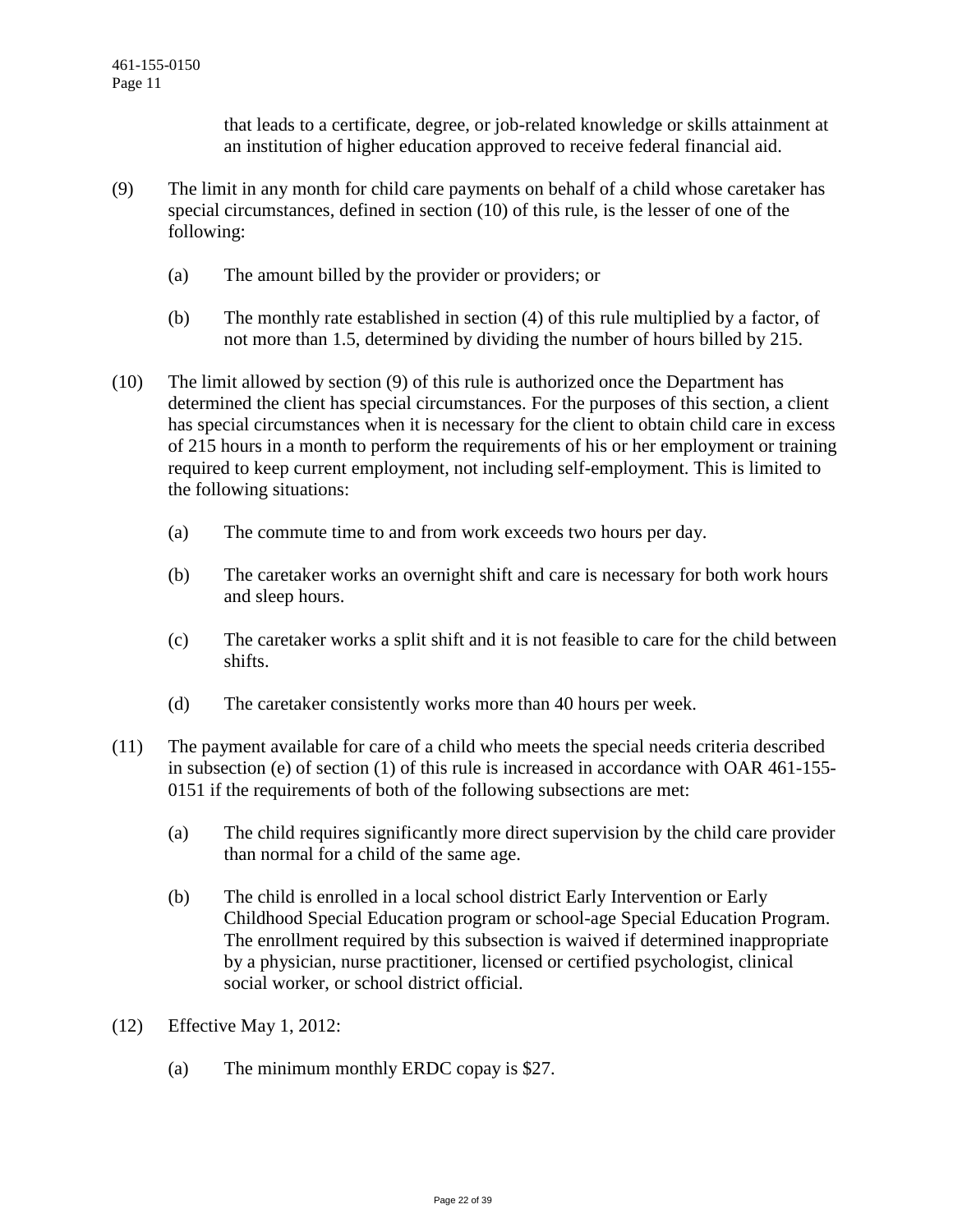- (b) Except as stated in subsection (a) of this section, the Department adds 10 percent to the monthly client copay amount set under section (5) of this rule by multiplying the copay amount by 1.1 and rounding down to the nearest whole dollar.
- (13) Effective April 1, 2016, the ERDC copay is \$27 for no more than three months after closure of Pre-TANF, SFPSS, or TANF benefits when:
	- (a) The closure is because an individual in the *need group* had earned income that led to the TANF closure;
	- (b) An ERDC *date of request* (see OAR 461-115-0030) is established within 90 days of closure; and
	- (c) The individual is eligible for ERDC at initial certification.
- (14) The ERDC copay will be reduced starting the month after the ERDC case has been electronically connected to a Department approved child care provider with a Quality Rating and Improvement System (QRIS) star rating of 3, 4, or 5. The copay will be reduced by the following amounts:
	- (a) A copay set at \$27 is waived, unless the copay is \$27 under section (13) of this rule in which case the copay is not waived under this section.
	- (b) Copay amounts of \$28 to \$200 are reduced by \$20.
	- (c) Copay amounts of \$201 or more are reduced by 10 percent rounding to the nearest dollar.

Stat. Auth.: ORS 329A.500, 409.050, 411.060, 411.070, 412.006, 412.049 Stats. Implemented: ORS 329A.500, 409.010, 409.610, 411.060, 411.070, 411.122, 411.141, 412.006, 412.049, 412.124, 418.485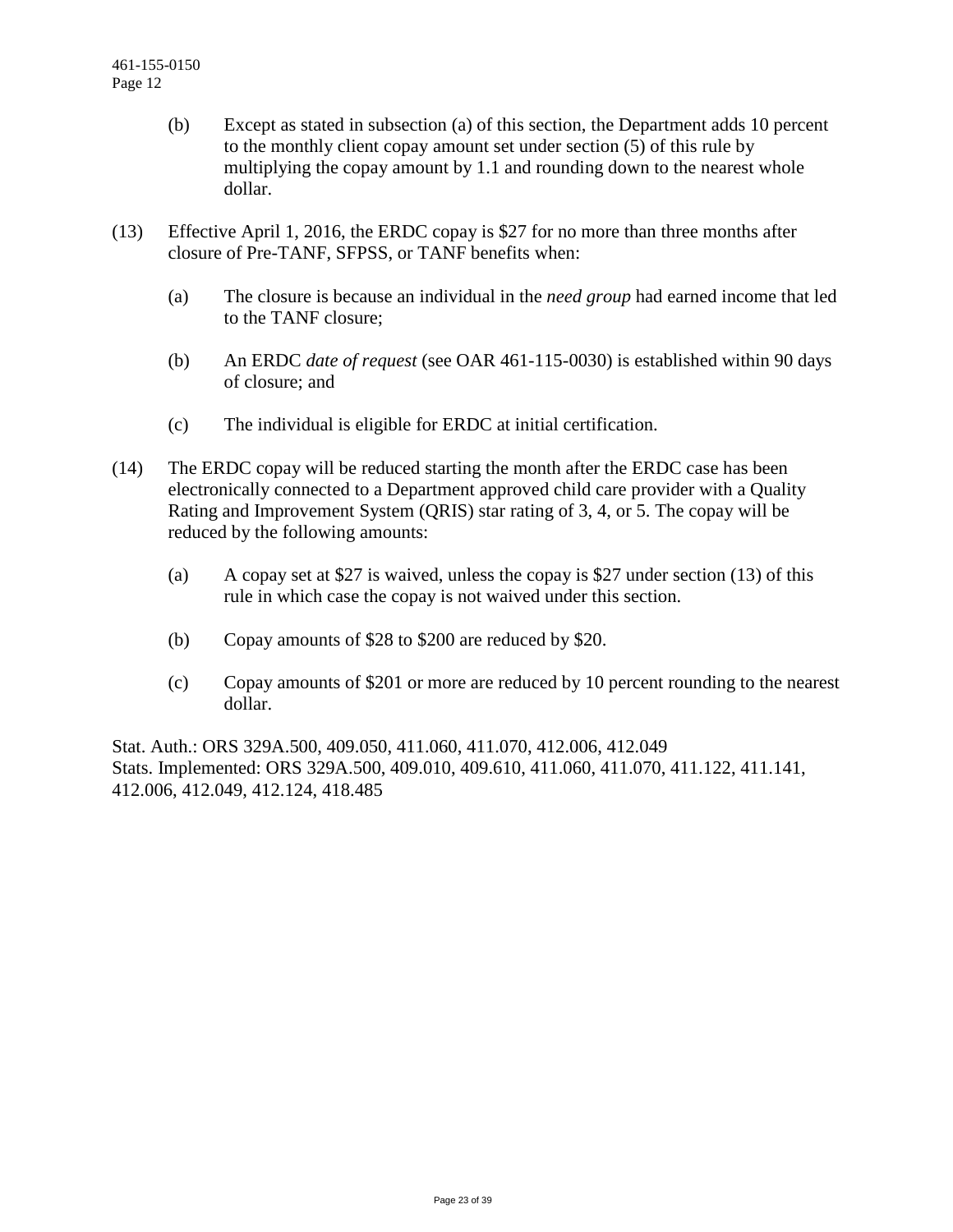### AMEND: 461-155-0180

### NOTICE FILED DATE: 04/16/2019

RULE SUMMARY: OAR 461-155-0180 is being amended to make permanent temporary rule changes effective March 1, 2019 that updated federal poverty guidelines and state median income levels. The standards being changed affect benefit decisions in self-sufficiency programs.

CHANGES TO RULE:

461-155-0180 Income Standards; Not OSIP, OSIPM, QMB ¶

(1) A Department program may cite this rule if the program uses a monthly income standard based on the federal poverty level or state median income. The standards in this rule are effective as of OctoberMarch 1, 20182, except as provided otherwise.¶

(2) A monthly income standard set at 100 percent of the 2018 federal poverty level is set at the following amounts: [see attached table]¶

(3) A monthly income standard set at 130 percent of the 2018 federal poverty level is set at the following amounts: [see attached table]¶

(4) Effective March 1, 2018, aA monthly income standard set at 185 percent of the 20189 federal poverty level is set at the following amounts: [see attached table]¶

(5) A monthly income standard set at 200 percent of the 2018 federal poverty level is set at the following amounts: [see attached table]¶

(6) A monthly income standard set at 250 percent of the 2018 federal poverty level is set at the following amounts: [see attached table]¶

(7) A monthly income standard set at 350 percent of the 20168 federal poverty level is set at the following amounts: [see attached table]¶

(8) A monthly income standard set at 85 percent of the 20189 state median income is set at the following amounts: [see attached table]

Statutory/Other Authority: ORS 329A.500, 409.050, 411.060, 411.070, 411.816, 412.049 Statutes/Other Implemented: ORS 329A.500, 409.010, 411.060, 411.070, 411.816, 412.014, 412.049

RULE ATTACHMENTS DO NOT SHOW CHANGES. PLEASE CONTACT AGENCY REGARDING CHANGES.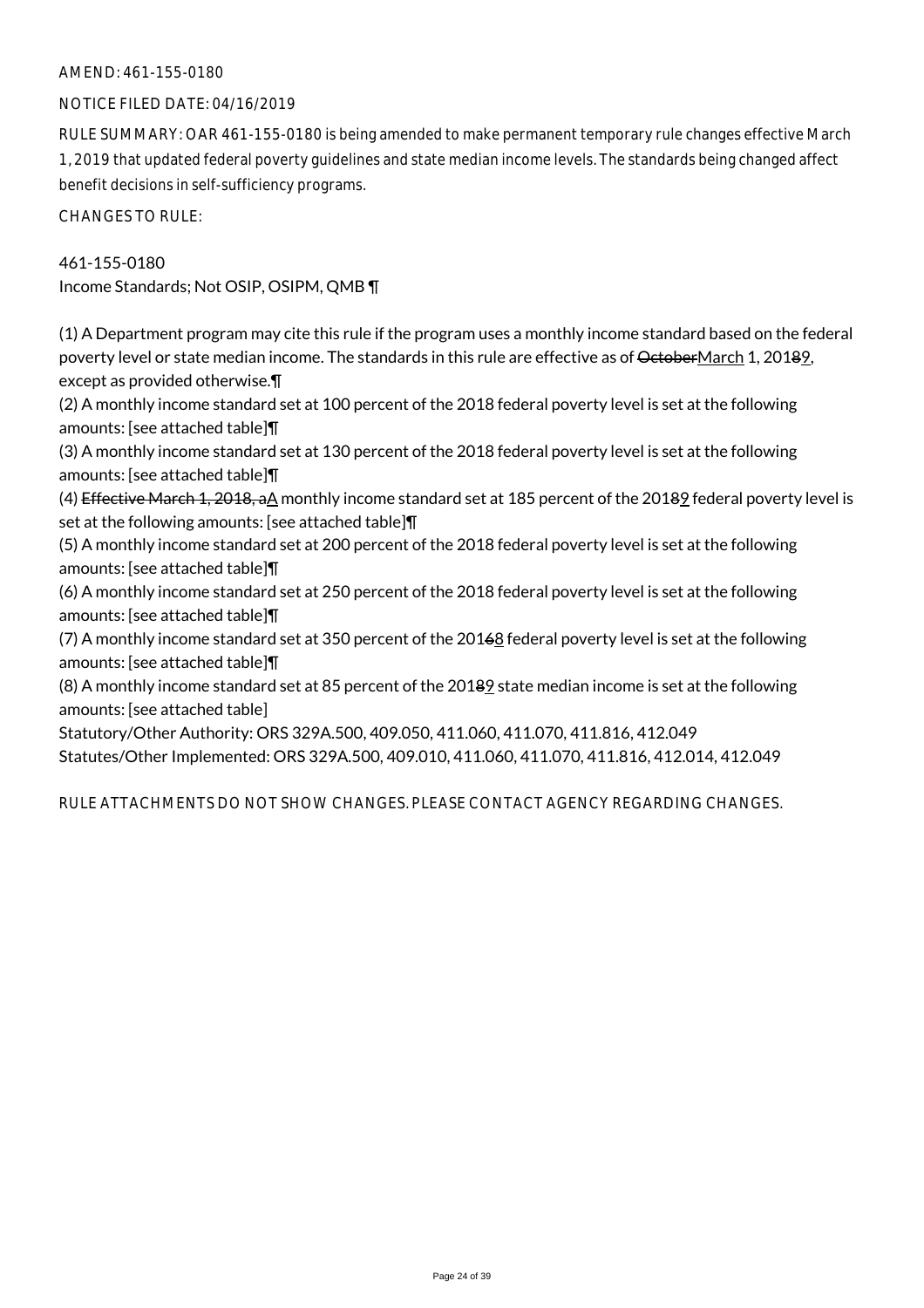### 461-155-0180 Eff. 7-1-19 Income Standards; Not OSIP, OSIPM, QMB

- (1) A Department program may cite this rule if the program uses a monthly income standard based on the federal poverty level or state median income. The standards in this rule are effective as of March 1, 2019, except as provided otherwise.
- (2) A monthly income standard set at 100 percent of the 2018 federal poverty level is set at the following amounts:

| Size of Group | Standard    |
|---------------|-------------|
|               | 1,012<br>\$ |
| 2             | 1,372       |
| 3             | 1,732       |
| 4             | 2,092       |
| 5             | 2,452       |
| 6             | 2,812       |
| 7             | 3,172       |
| 8             | 3,532       |
| 9             | 3,892       |
| 10            | 4,356       |
| $+1$          | $+360$      |

(3) A monthly income standard set at 130 percent of the 2018 federal poverty level is set at the following amounts:

| Size of Group | Standard |
|---------------|----------|
|               | \$1,316  |
| 2             | 1,784    |
| 3             | 2,252    |
| 4             | 2,720    |
| 5             | 3,188    |
| 6             | 3,656    |
|               | 4,124    |
| 8             | 4,592    |
| 9             | 5,060    |
| 10            | 5,528    |
| $^{+1}$       | 468      |

(4) A monthly income standard set at 185 percent of the 2019 federal poverty level is set at the following amounts:

| Size of Group | Standard |
|---------------|----------|
|               | \$1,926  |
|               | 2.607    |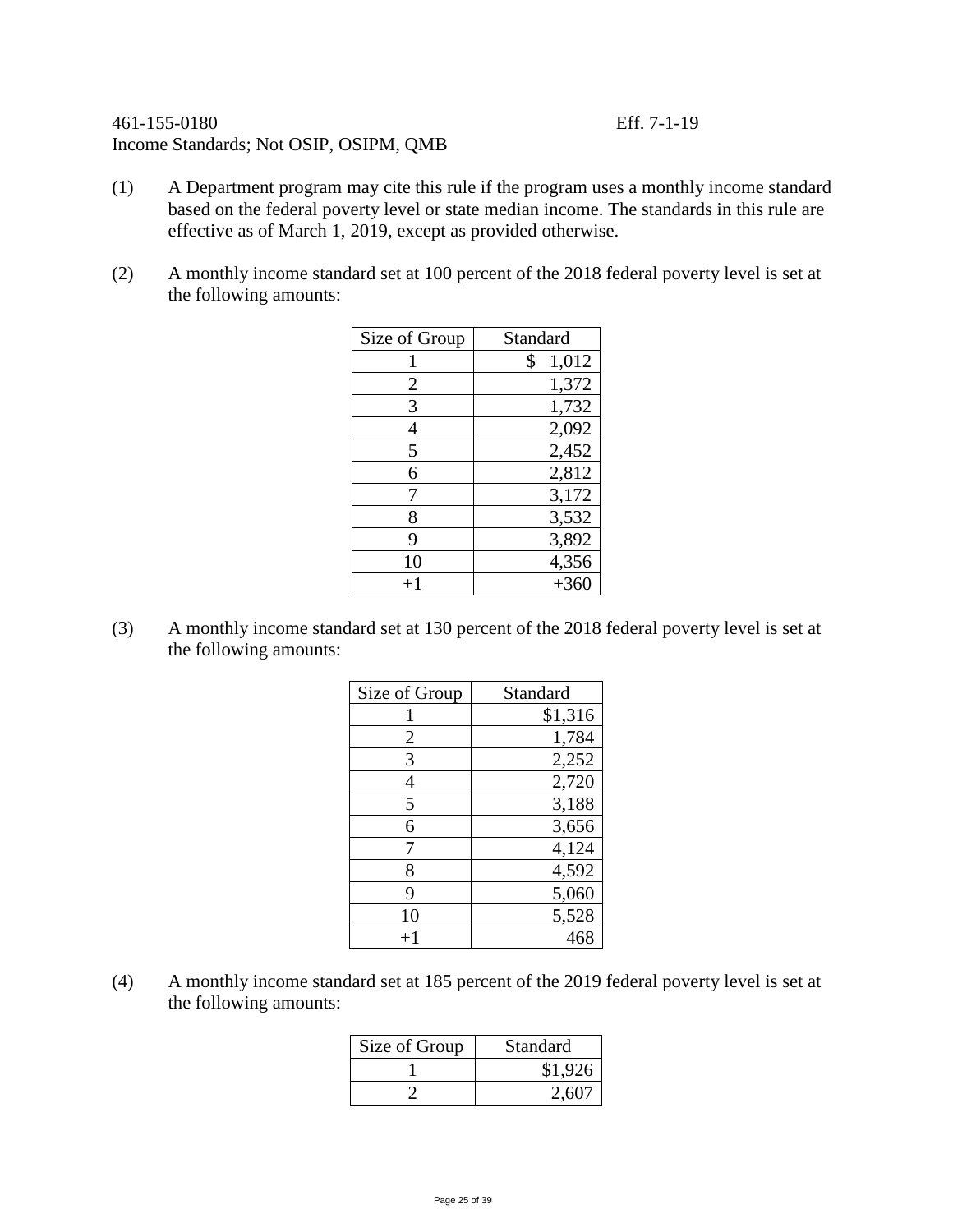| 3,288  |
|--------|
| 3,970  |
| 4,651  |
| 5,333  |
| 6,014  |
| 6,695  |
| 7,377  |
| 8,058  |
| $+681$ |
|        |

(5) A monthly income standard set at 200 percent of the 2018 federal poverty level is set at the following amounts:

| Size of Group | Standard |
|---------------|----------|
|               | \$2,024  |
| 2             | 2,744    |
| 3             | 3,464    |
| 4             | 4,184    |
| 5             | 4,904    |
| 6             | 5,624    |
| 7             | 6,502    |
| 8             | 7,064    |
|               | $+720$   |

(6) A monthly income standard set at 250 percent of the 2018 federal poverty level is set at the following amounts:

| Size of Group | Standard |
|---------------|----------|
|               | \$2,530  |
| 2             | 3,430    |
| 3             | 4,330    |
| 4             | 5,230    |
| 5             | 6,130    |
| 6             | 7,030    |
|               | 7,930    |
| X             | 8,830    |

(7) A monthly income standard set at 350 percent of the 2018 federal poverty level is set at the following amounts:

| Size of Group | Standard |
|---------------|----------|
|               | \$3,465  |
|               | 4,673    |
|               | 5,880    |
|               | 7.088    |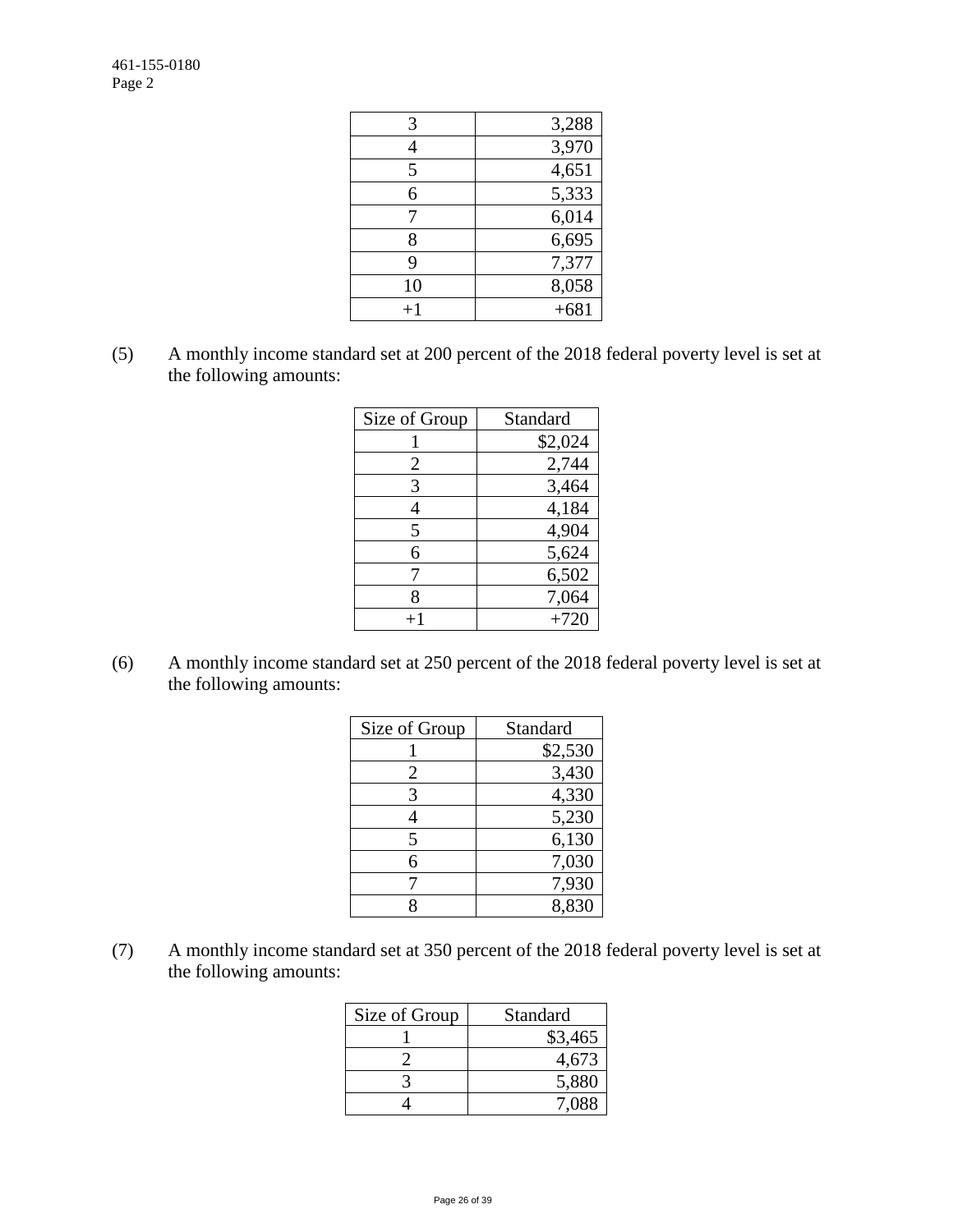| 5  | 8,295  |
|----|--------|
| 6  | 9,503  |
|    | 10,713 |
| 8  | 11,927 |
| 9  | 13,140 |
| 10 | 14,353 |
|    | 1.214  |

(8) A monthly income standard set at 85 percent of the 2019 state median income is set at the following amounts:

| Size of Group  | Standard |
|----------------|----------|
| $\overline{2}$ | \$3,924  |
| 3              | 4,847    |
|                | 5,770    |
| 5              | 6,693    |
| 6              | 7,616    |
|                | 7,525    |
|                | 7,692    |

Stat. Auth.: ORS 329A.500, 409.050, 411.060, 411.070, 411.816, 412.014, 412.049 Stats. Implemented: ORS 329A.500, 409.010, 411.060, 411.070, 411.816, 412.014, 412.049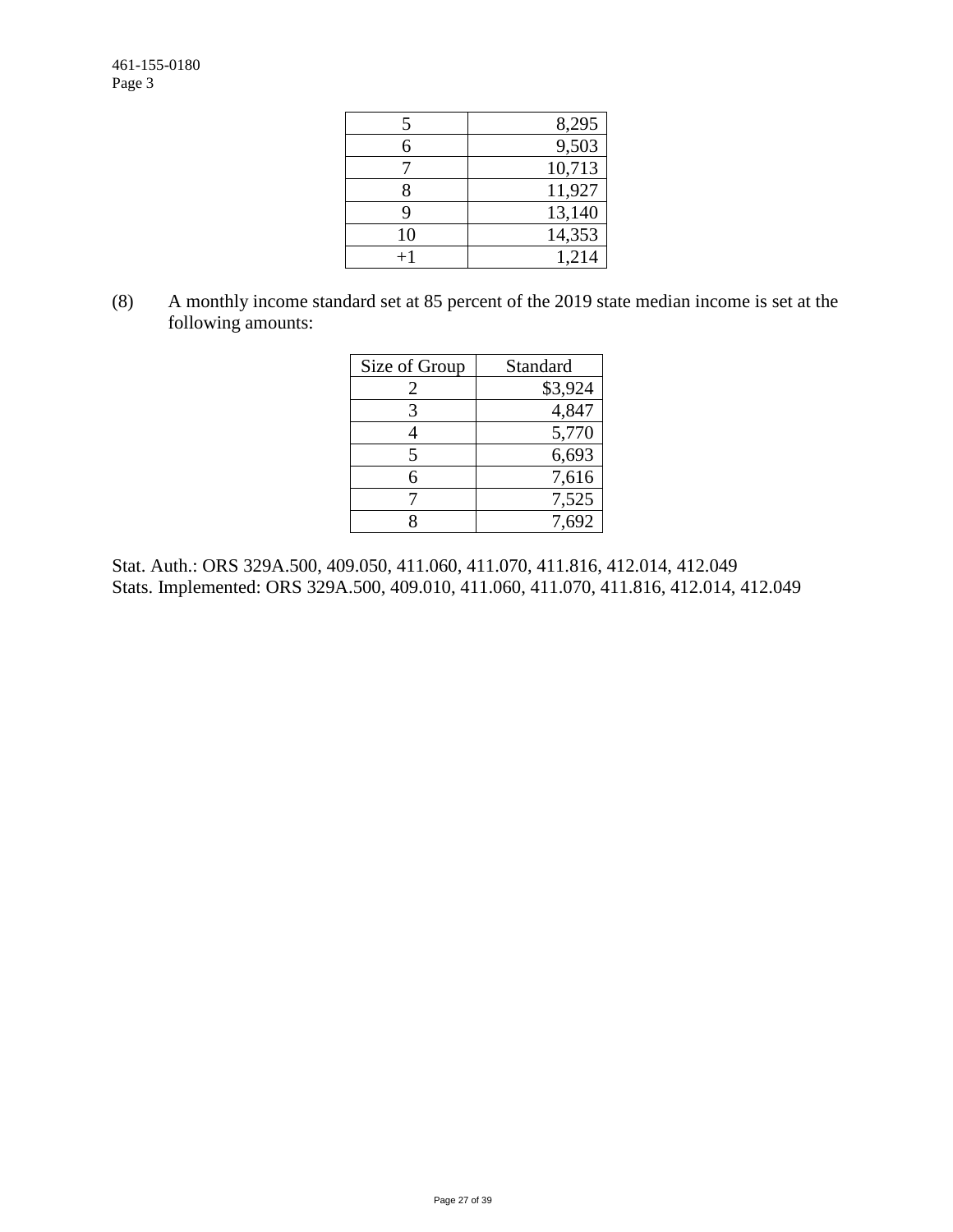### AMEND: 461-155-0320

### NOTICE FILED DATE: 04/16/2019

RULE SUMMARY: OAR 461-155-0320 about payment standards in the SFPSS program is being amended to revise the payment tables to calculate the amount of aid the Department may recoup based on the SFPSS Interim Assistance Agreement. This rule is also being amended to set out who is considered an adult under this rule. These amendments do not change the amount of aid to the SFPSS client or family, and make the rule compatible with the upcoming Integrated Eligibility system.

 $CHANGESTORUIF$ 

461-155-0320 Payment Standard; SFPSS ¶

In the SFPSS program the following payment standards apply:¶

(1) When one adult (see section (5) of this rule) in the filing group (see OAR 461-110-0330) is applying for SSI: [ Table not included. See ED. NOTE.see attached table]¶

(2) When there are two individuals in the filing group who are either a parent (see OAR 461-001-0000) or a caretaker relative (see OAR 461-001-0000), and one of them is an adult and applying for SSI: [see attached table  $\overline{\mathbb{I}}$ 

(23) When two adults (see section (5) of this rule) in the filing group are applying for SSI: [Table not included. See ED. NOTE.see attached table]¶

(34) The standard for eleven individuals or more in the need group (see OAR 461-110-0530) is the sum of the Adults Amount for ten individuals in the need group, plus the Family Payment for ten\$110 for each additional individuals in the need group, plus \$110 for each. (The additional individual in the need group. The

[ED. NOTE: Tables referenced are available from adult portion in sections (1), (2), and (3) would be \$110.)¶ (5) For purposes of this rule, "adult" means an individual who is age 18 years or older, and either ageney.] parent or caretaker relative.

Statutory/Other Authority: ORS 409.050, 411.060, 411.070, 412.006, 412.014, 412.049 Statutes/Other Implemented: ORS 409.050, 411.060, 411.070, 412.006, 412.014, 412.049

RULE ATTACHMENTS DO NOT SHOW CHANGES. PLEASE CONTACT AGENCY REGARDING CHANGES.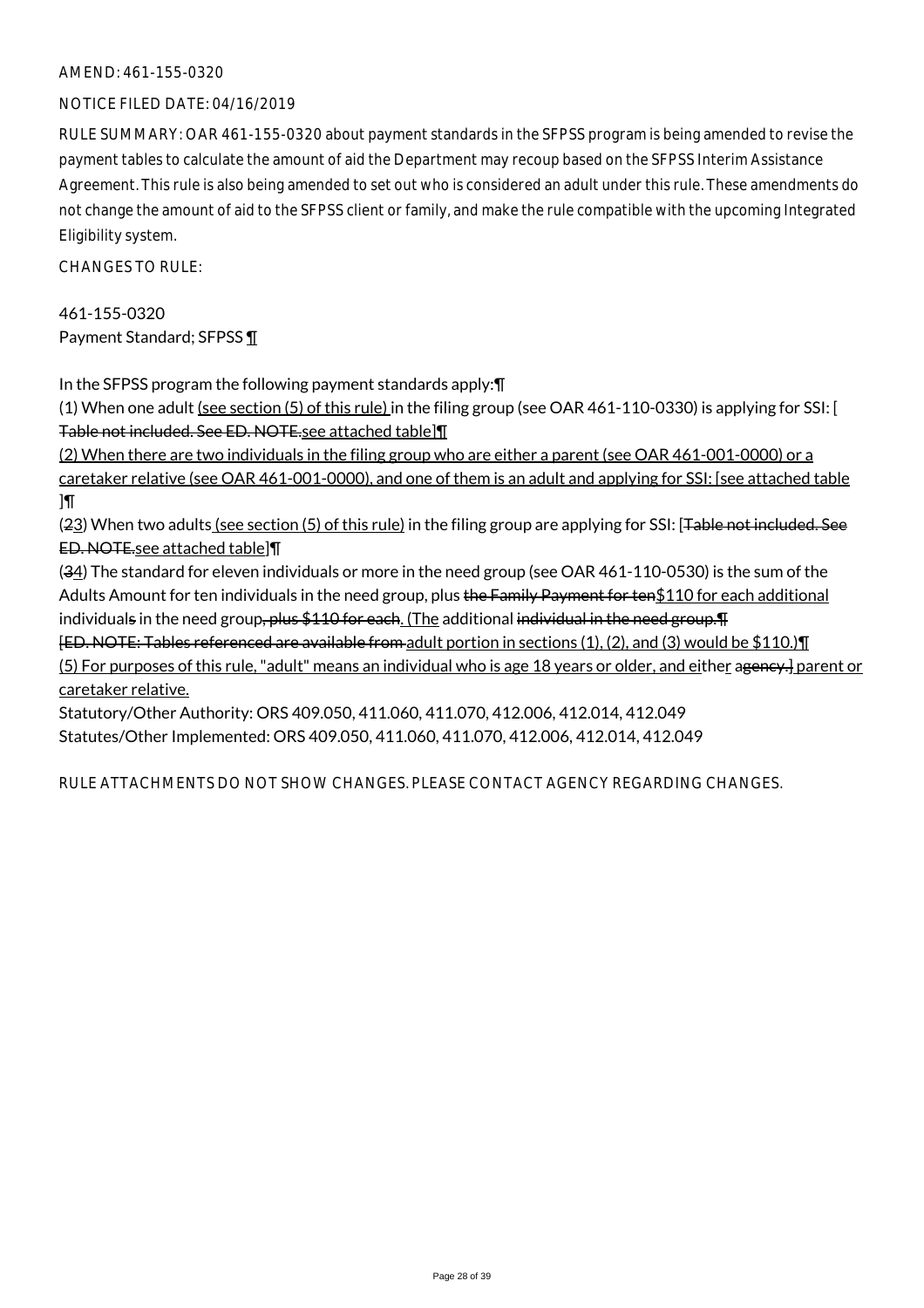### 461-155-0320 Eff. 7-1-19 Payment Standard; SFPSS

In the SFPSS program the following payment standards apply:

(1) When one *adult* (see section (5) of this rule) in the *filing group* (see OAR 461-110-0330) is applying for SSI:

| Individuals in | Adult   | <b>Total Payment</b> |
|----------------|---------|----------------------|
| Need Group     | Payment | Standard             |
|                | \$125   | \$<br>339            |
| 2              | 125     | 432                  |
| 3              | 125     | 506                  |
| 4              | 125     | 621                  |
| 5              | 125     | 721                  |
| 6              | 125     | 833                  |
|                | 122     | 923                  |
| 8              | 113     | 1,030                |
| 9              | 112     | 1,093                |
|                | 112     | 1,204                |

(2) When there are two individuals in the *filing group* who are either a *parent* (see OAR 461- 001-0000) or a *caretaker relative* (see OAR 461-001-0000), and one of them is an *adult* and applying for SSI:

| Individuals in Need | <b>Adult Amount</b> | <b>Total Payment</b> |
|---------------------|---------------------|----------------------|
| Group               |                     | Standard             |
| 2                   | \$93                | \$432                |
| 3                   | 74                  | 506                  |
|                     | 115                 | 621                  |
| 5                   | 100                 | 721                  |
| 6                   | 112                 | 833                  |
|                     | 90                  | 923                  |
| 8                   | 107                 | 1,030                |
| g                   | 63                  | 1,093                |
|                     |                     |                      |

(3) When two adults (see section (5) of this rule) in the *filing group* are applying for SSI:

| Individuals in<br><b>Need Group</b> | <b>Adults</b><br>Amount per<br>Adult | Standard |
|-------------------------------------|--------------------------------------|----------|
|                                     | \$93                                 | 432      |
|                                     | 74                                   | 506      |
|                                     | 115                                  |          |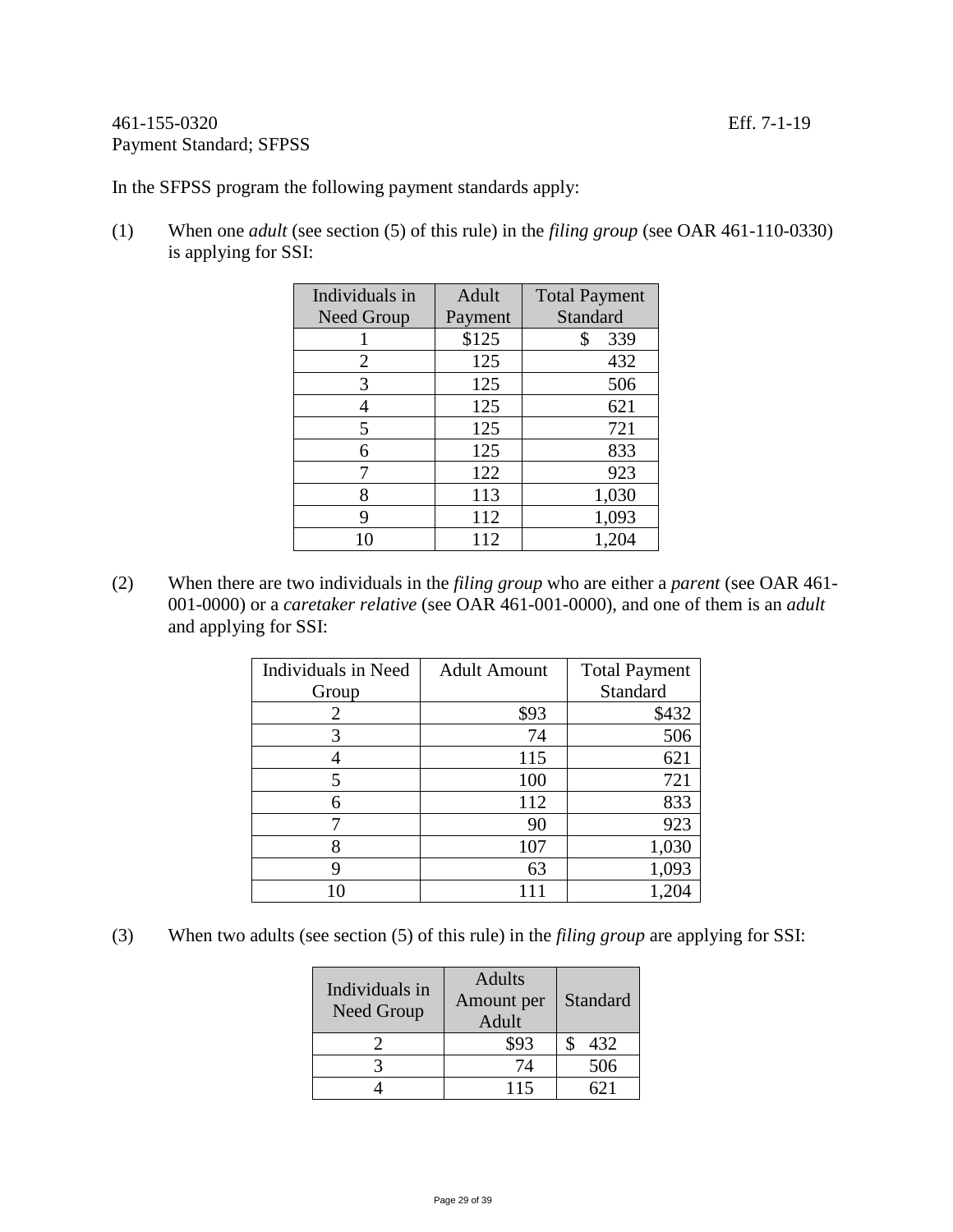| 100 | 721   |
|-----|-------|
| 112 | 833   |
| 90  | 923   |
| 107 | 1,030 |
| 63  | 1,093 |
| 111 | 1,204 |

- (4) The standard for eleven individuals or more in the *need group* (see OAR 461-110-0530) is the sum of the Adults Amount for ten individuals in the *need group*, plus \$110 for each additional individual in the *need group*. (The additional *adult* portion in sections (1), (2), and (3) would be \$110.)
- (5) For purposes of this rule, "adult" means an individual who is age 18 years or older, and either a *parent* or *caretaker relative*.

Stat. Auth.: ORS 409.050, 411.060, 411.070, 412.006, 412.014, 412.049 Stats. Implemented: ORS 409.010, 411.060, 411.070, 412.006, 412.014, 412.049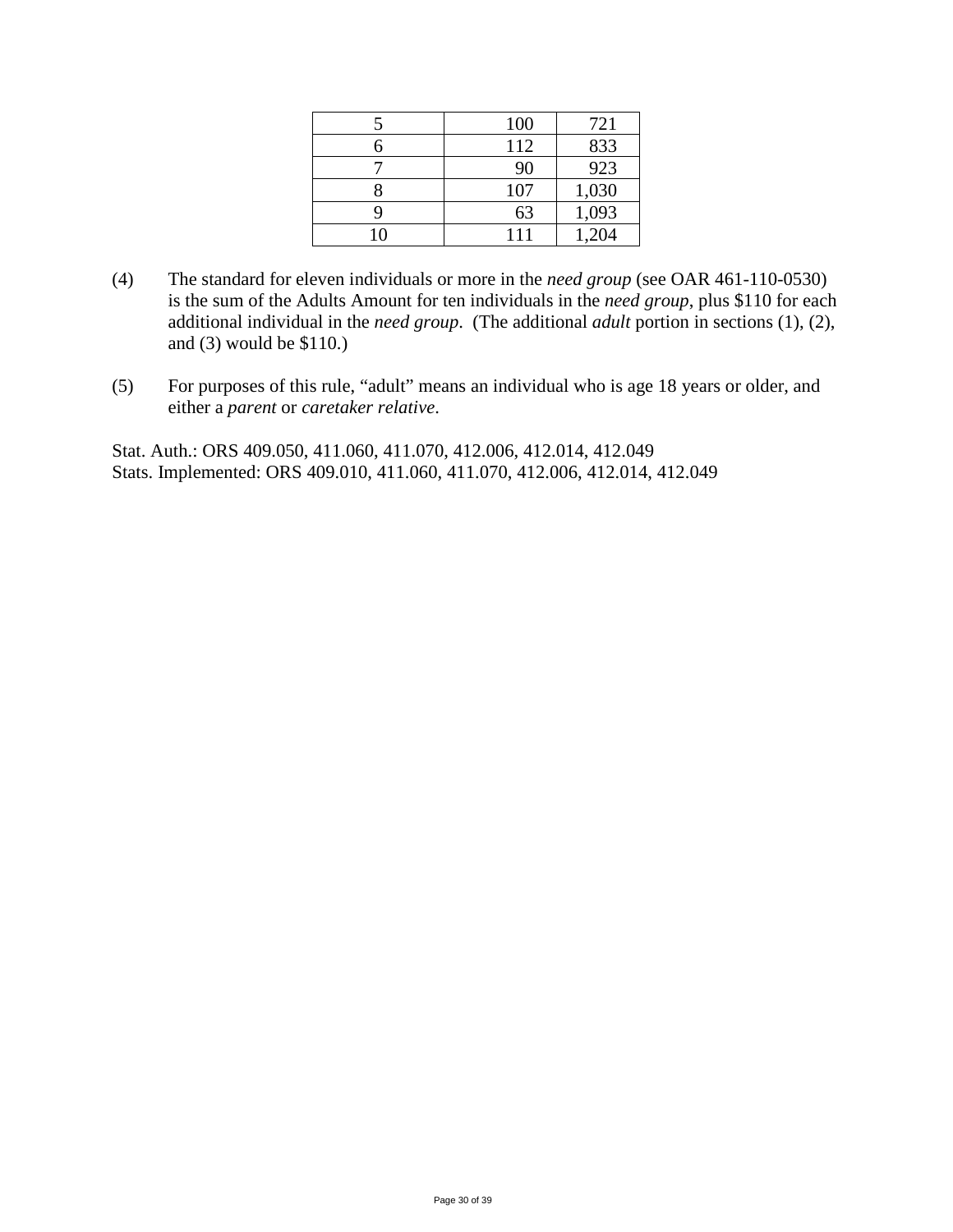### AMEND: 461-165-0160

REPEAL: Temporary 461-165-0160 from SSP 11-2019

NOTICE FILED DATE: 04/16/2019

RULE SUMMARY: OAR 461-165-0160 about direct provider payments is being amended to make permanent temporary rule amendments effective April 1, 2019 that allow child care centers certified by the Office of Child Care to bill DHS for ERDC subsidy families in advance for anticipated child care attendance hours. This amendment eliminates a barrier for families to access Certified Centers while using the ERDC subsidy.

CHANGES TO RULE:

### 461-165-0160

Direct Provider Payments; General Information ¶

(1) The Department makes payments on behalf of eligible clients to the providers they select to care for their children. The payments are made directly to the provider. To be eligible for payment, a provider must:¶

(a) Charge Department clients at a rate no higher than the rate charged other customers;¶

(b) Provide the Department his or her social security number (SSN) or IRS identification number; and¶

(c) Meet the requirements of OAR 461-165-0180.¶

(2) Payments to a client's provider are subject to each of the following limitations:¶

(a) A payment is made only for child care already provided, with the exception of  $\epsilon$  in the TANF program for all providers. A payment is made for child care already provided in the ERDC program for all providers except C ertified eCenters designated to participate in the pre-pay center pilot programcertified by the Office of Child Care who receive payment in advance for anticipated hours a child is in care for the month. **T** 

(b) Payment is made for the amount charged to the client but may not exceed the rate authorized in OAR 461- 155-0150.¶

(c) No payment will be authorized unless the client has designated a primary provider.¶

(d) No payment will be made for less than one dollar.¶

(e) Except as provided otherwise in subsection (f) of this section, a payment is made only for child care provided on or after the date the designated provider has met the requirements to be listed and paid through the Department.¶

(f) A designated child care provider who the Department approves to be listed and paid through the Department may receive payment for child care provided prior to obtaining Department approval if the provider met the other Department requirements and was licensed under OAR 414-205-0000 to 414-205-0170, 414-350-0000 to 414- 350-0405, or 414-300-0000 to 414-300-0415.¶

(3) In the ERDC and TANF programs, the Department may issue a payment to an eligible provider during a month for which child care is being provided to meet an unexpected need of the provider related to the care of a covered child. The payment may be made if, without the payment, continued care by the same provider would be jeopardized and the client could not immediately obtain child care from another provider.

Statutory/Other Authority: ORS 329A.500, 409.050, 411.060, 411.070, 411.122, 412.049, ORS 329A.500 Statutes/Other Implemented: ORS 329A.500, 409.010, 411.060, 411.070, 411.122, 412.049, 45 CFR 98.45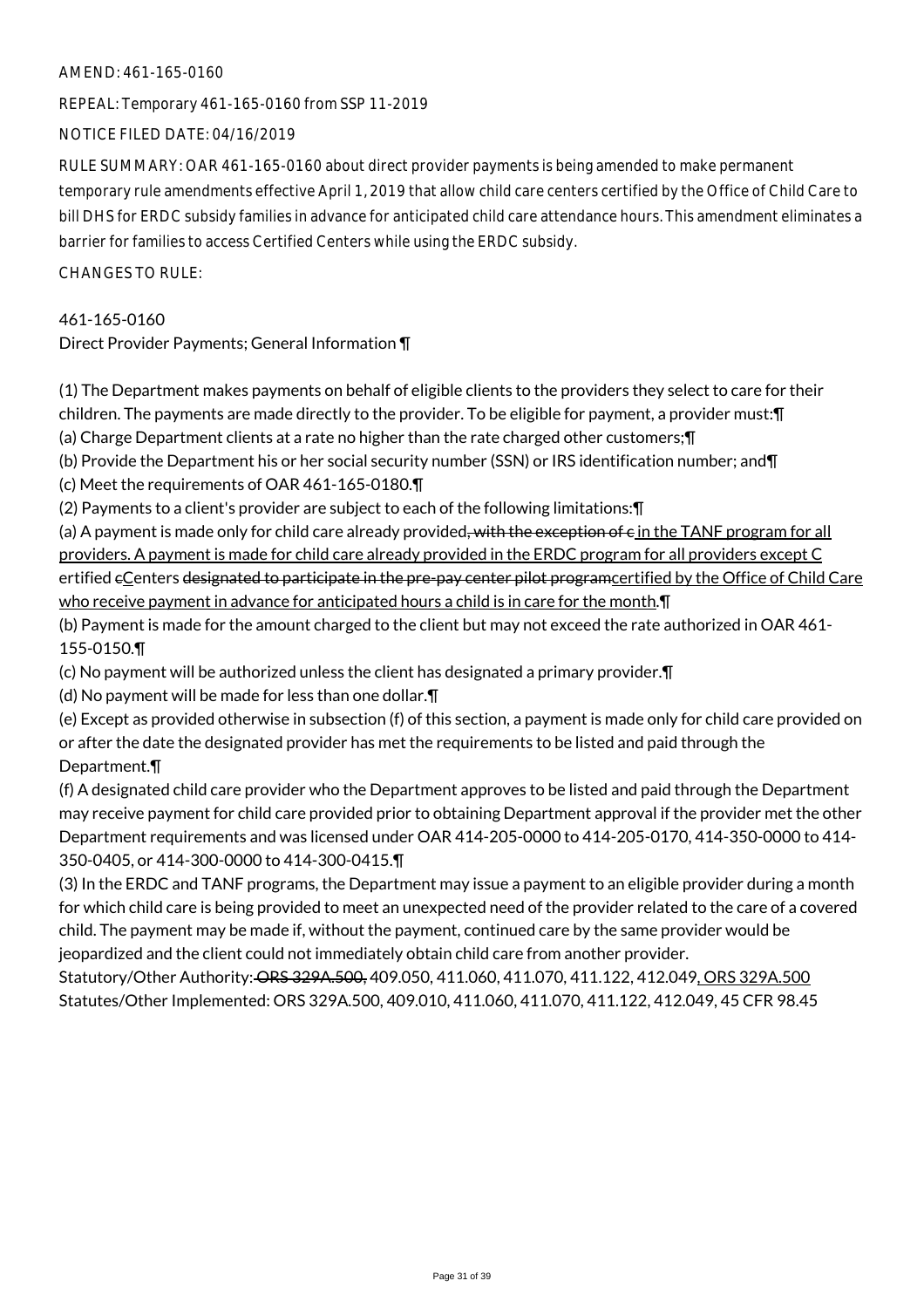### AMEND: 461-165-0180

### NOTICE FILED DATE: 04/16/2019

RULE SUMMARY: OAR 461-165-0180 about the eligibility of child care providers is being amended to make permanent temporary rule changes (retroactive to September 30, 2018) that required child care providers who are exempt from licensing by the Office of Child Care and who are not related to children in care to test for lead in all water faucets or fixtures used for drinking, cooking, preparing infant formula or preparing food. This amendment protects children receiving Department-subsidized child care from lead exposure.

 $CHANGESTORUIF$ 

### 461-165-0180 Eligibility of Child Care Providers ¶

(1) The Department must approve a child care provider to receive payment for child care if information available to the Department provides no basis for denying eligibility unless the Department determines, following a final fitness determination (see OAR 125-007-0260 and 407-007-0320) or Child Protective Service (CPS) records checks, that the provider or other subject individual (see OAR 125-007-0210 and 407-007-0210(8)(a)(J)) is not eligible for payment.¶

(2) The Department may approve a child care provider who is legally exempt (see section (12) of this rule) as a child care provider for a child (see OAR 461-001-0000) in their household, despite the criminal or CPS history of another member of this household, if all of the following requirements are met:¶

(a) There is no criminal history consisting of a disqualifying crime listed in 45 CFR 98.43(c).¶

(b) The household member with the criminal or CPS history is a parent (see OAR 461-001-0000) or caretaker relative (see OAR 461-001-0000) of the child needing child care.¶

(c) The child care is needed for the household member with the criminal or CPS history to participate in the JOBS program, or the education or employment covered by the ERDC program.¶

(d) The approval for Department payments only applies for the child of the household member, or a child for whom the household member is a caretaker relative.¶

(3) Ineligibility for payment may result from any of the following:¶

(a) A finding of "denied".¶

(A) A provider may be "denied" under OAR 461-165-0410 and 461-165-0420. If, after conducting a weighing test as described in OAR 407-007-0300, the Department finds substantial risk to the health or safety of a child in the care of the provider, the provider must be "denied" and is ineligible for payment.¶

(B) A provider who has been "denied" has the right to a hearing under OAR 407-007-0335.¶

(b) A finding of "failed".¶

(A) A provider may be "failed" if the Department determines, based on a specific eligibility requirement and evidence, that a provider does not meet an eligibility requirement of this rule not covered in paragraph (c)(A) of this section.¶

(B) While the provider is in "failed" status:¶

(i) The Department does not pay any other child care provider for child care at the "failed" provider's site.¶ (ii) The Department does not pay a child care provider at another site if the "failed" provider is involved in the child care operation unless the Department determines that the reasons the provider is in "failed" status are not relevant to the new site.¶

(C) A provider with a status of "failed" may reapply at any time by providing the required documents and information to the Department for review.¶

(c) A finding of "suspended".¶

(A) A provider may be "suspended" if the Department determines and provides notice that the provider does not meet an eligibility requirement in the following subsections and paragraphs of section (8) of this rule: (b), (d), (e), (h), (i), (j), (k), (L), (o)(H), (o)(I), (o)(L), (t), or in section (11) of this rule. A provider who has been "suspended" may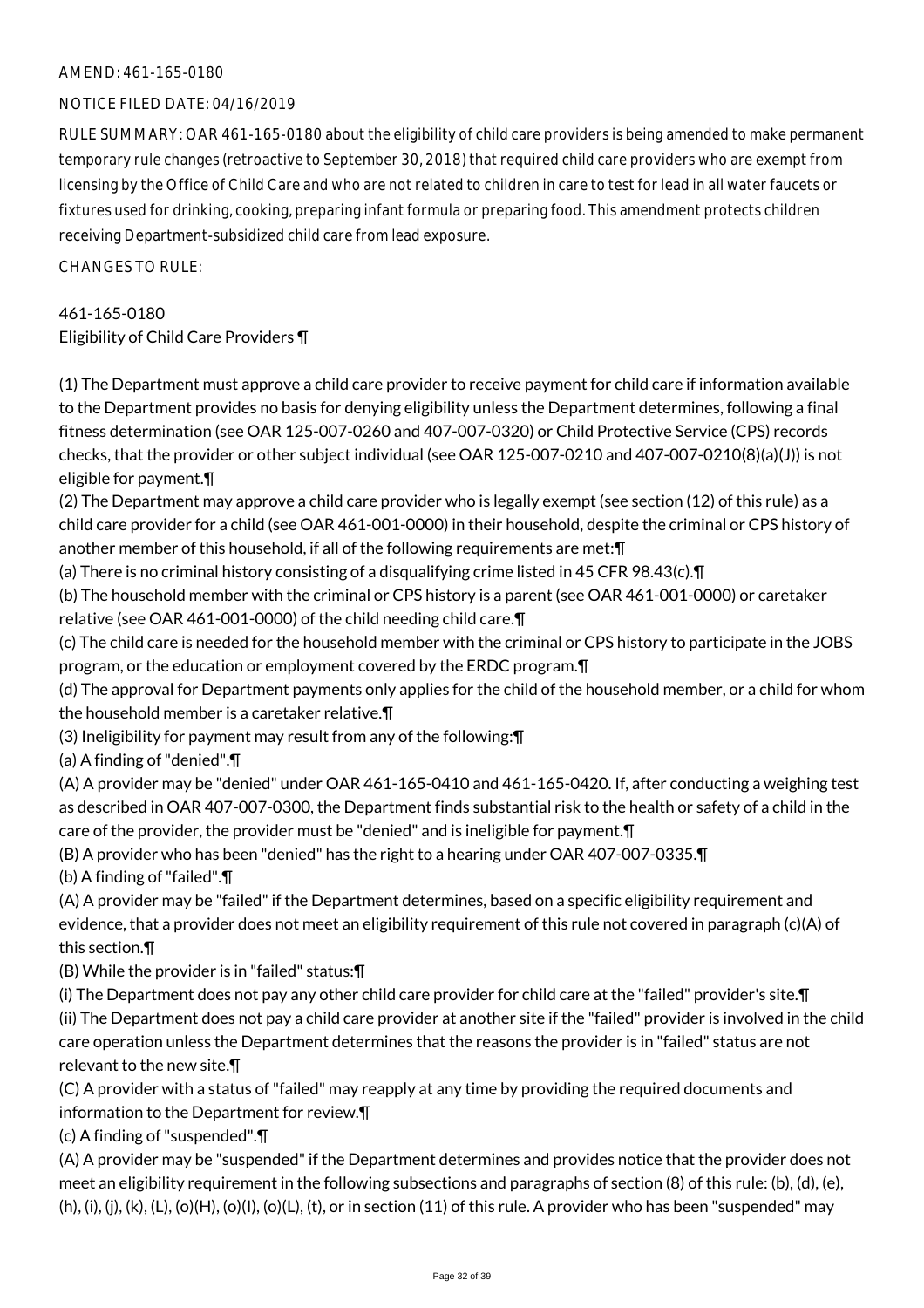challenge this status by requesting a contested case hearing subject to the requirements and limitations of OAR 461-025.¶

(B) While the provider is in "suspended" status:¶

(i) The provider is ineligible for payment for at least six months.¶

(ii) The Department does not pay any other child care provider for child care at the "suspended" provider's site.¶ (iii) The Department does not pay a child care provider at another site if the "suspended" provider is involved in the child care operation unless the Department determines that the reasons the provider is in "suspended" status are not relevant to the new site.¶

(C) A provider with a status of "suspended" may be eligible for payments after the six month ineligibility period ends when the provider has been approved following reapplication, including providing the required documents and information to the Department for review.¶

(d) The Department has referred an overpayment against the provider for collection and the claim is unsatisfied.¶ (4) The provider must submit a completed Child Care Provider Listing Form (DHS 7494) to the Department within 30 calendar days from the date the Department issues the listing form to the client. The provider and each individual identified under section (4) of this rule must complete and sign the authorization for a records check through the Criminal History (CH) record system maintained by the Oregon State Police (OSP), Federal Bureau of Investigation (FBI), and the Child Protective Service (CPS) record system maintained by the Department and, if necessary, an authorization to release information and fingerprint cards. The provider, each individual described in section (5) of this rule, and each subject individual described in OAR 125-007-0210 and 407-007-0210(8)(a)(J) must fully disclose all requested information as part of the records check.¶

(5) This rule also establishes additional requirements for the following individuals:¶

(a) The site director of an exempt child care facility and each individual in the facility who may have unsupervised access to a child in care.¶

(b) The child care provider and each individual the provider uses to supervise a child in his or her absence.¶

(c) In the case of a provider who provides care for a child in the provider's home--¶

(A) Each individual 16 years of age or older who lives in the provider's home; and¶

(B) Each individual who visits the home of the provider during the hours care is provided and may have unsupervised access to a child in care.¶

(6) To receive payment or authorization for payment, the provider must comply with at least one of the following subsections:¶

(a) If the provider is not legally exempt:¶

(A) Be currently certified or registered with the Office of Child Care (OCC) of the Oregon Department of

Education (ODE) under OAR 414-205-0000 to 414-205-0170, 414-300-0000 to 414-300-0440, or 414-350-

0000 to 414-350-0250 and be in compliance with the applicable rules;¶

(B) Complete the Department's background check process;¶

(C) Complete the Department's listing process; and¶

(D) Be approved by the Department.¶

(b) If the provider is legally exempt and a legally exempt relative (see section (12) of this rule):¶

(A) Complete the Department's background check process;¶

(B) Complete the Department's listing process; and¶

(C) Be approved by the Department.¶

(c) If the provider is legally exempt and not a legally exempt relative for all children in care:¶

(A) Meet all OCC Regulated Subsidy Provider requirements under OAR 414-180-0005 through 414-180-0100;¶

(B) Submit to and pass a site visit at the location where care will be provided;¶

(C) Complete the Department's background check process;¶

(D) Complete the Department's listing process; and¶

(E) Be approved by the Department.¶

(d) In the case of a tribally licensed child care facility:¶

(A) Must receive annual health and safety inspections from the Indian Health Services;¶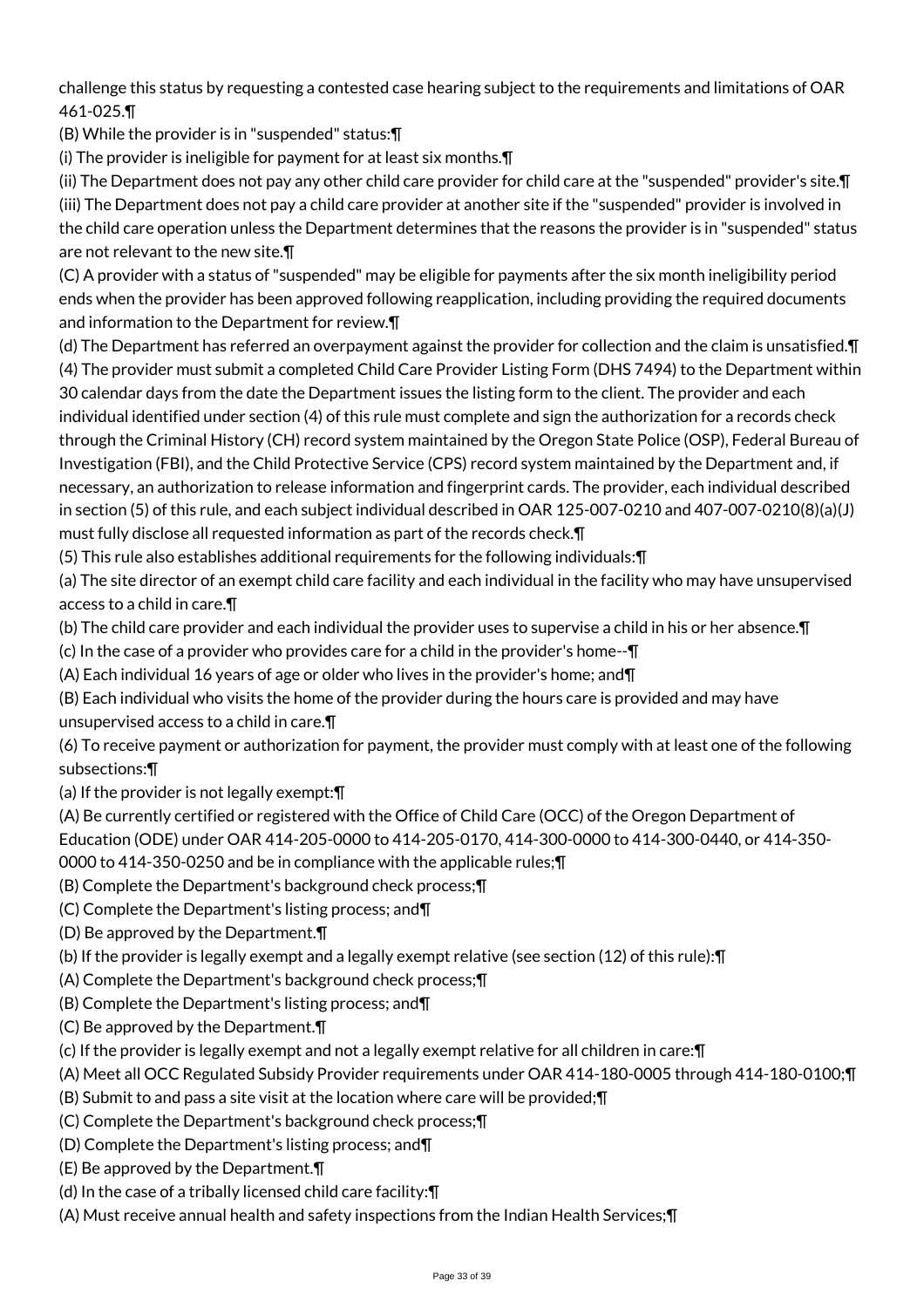(B) Each individual who may have unsupervised access to a child in care must be enrolled in the Early Learning Division Office of Child Care Central Background Registry or approved by the Department of Human Services Background Check Unit;¶

(C) Complete the Department's listing process; and¶

(D) Be approved by the Department.¶

(7) Each individual described in section (5) of this rule must:¶

(a) Allow the Department to conduct a national criminal history records check through the Oregon State Police and the Federal Bureau of Investigation as specified in OAR 407-007-0250.¶

(b) Provide, in a manner specified by the Department, information required to conduct CH, FBI, OSP, and CPS records checks and determine whether the provider meets health and safety requirements.¶

(c) Have a history of behavior that indicates no substantial risk to the health or safety of a child in the care of the provider.¶

(8) Each provider must:¶

(a) Obtain written approval from their certifier or certifier's supervisor if the provider is also certified as a foster parent.¶

(b) Be 18 years of age or older and in such physical and mental health as will not affect adversely the ability to meet the needs of safety, health, and well-being of a child in care; and¶

(A) Have competence, sound judgment and self-control when working with children;¶

(B) Be mentally, physically and emotionally capable of performing duties related to child care.¶

(c) Not be in the same ERDC or TANF filing group (see OAR 461-110-0330 and 461-110-0350) as the child cared

for; the parent (see OAR 461-001-0000) of a child in the filing group; or a sibling living in the home of the child.¶

(d) Allow the Department to visit or inspect the site of care while child care is provided.¶

(e) Keep daily attendance records showing the arrival and departure times for each child in care.¶

(A) Times must be recorded as the child care children arrive and depart.¶

(B) Written attendance and billing records for each child receiving child care benefits from the Department must be retained for a minimum of 12 months and provided to the Department upon request.¶

(f) Be the individual or facility listed as providing the child care. The provider may only use someone else to supervise a child on a temporary basis if the person was included on the most current listing form and the provider notifies the Department's Direct Pay Unit.¶

(g) Not bill a Department client for an amount collected by the Department to recover an overpayment or an amount paid by the Department to a creditor of the provider because of a lien, garnishment, or other legal process.¶

(h) Report to the Department's Direct Pay Unit within five days of occurrence:¶

(A) Any arrest, indictment, or conviction of any subject individual or individual described in section (5) of this rule.¶

(B) Any involvement of any subject individual or individual described in section (5) of this rule with CPS or any other agencies providing child or adult protective services.¶

(C) Any change to the provider's name or address including any location where care is provided.¶

(D) The addition of any subject individual or individual described in section (5) of this rule.¶

(E) Any reason the provider no longer meets the requirements under this rule.¶

(i) Report suspected child abuse of any child in his or her care to CPS or a law enforcement agency.¶

(j) Supervise each child in care at all times. This includes being within sight or sound of all children; being aware of what each child is doing; being near enough to children to respond when needed; and being physically present when kindergarten-age or younger children are playing outside, unless the play area is fully fenced and hazard free.¶

(k) Prevent any individual who behaves in a manner that may harm children from having access to a child in the care of the provider. This includes anyone under the influence (see section (12) of this rule).¶

(L) Allow the custodial parent of a child in his or her care to have immediate access to the child at all times.¶ (m) Inform a parent of the need to obtain immunizations for a child and have a completed, up-to-date Oregon shot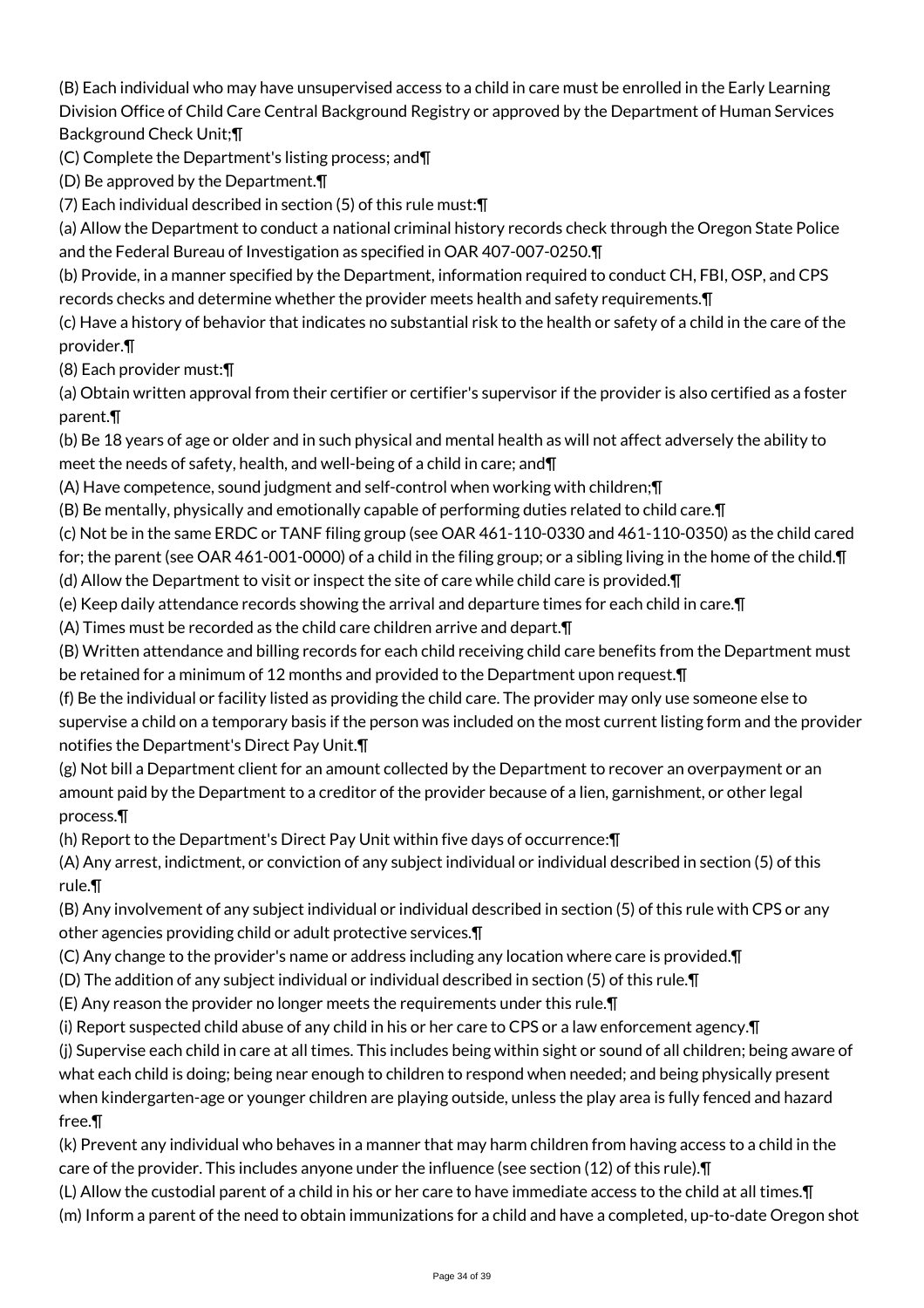record called the "Certification of Immunization Status" (CIS) form, or a non-medical or medical Exemption form, on file for each child in care.¶

(n) Take reasonable steps to protect a child in his or her care from the spread of infectious diseases.¶

(o) Ensure that the home or facility where care is provided meets all of the following standards:¶

(A) Each floor level used by a child has two usable exits to the outdoors (a sliding door or window that can be used to evacuate a child is considered a usable exit). If a second floor is used for child care, the provider must have a written plan for evacuating occupants in the event of an emergency.¶

(B) The home or facility has water that is safe for drinking and preparing food. Additionally, a legally exempt provider must meet the lead testing requirements in OAR 414-180-0015(5)-(13) and OAR 414-180-0045(1)((see section (15) of this rule).¶

(C) The home or facility has a working smoke detector on each floor level and in any area where a child naps.¶ (D) Each fireplace, space heater, electrical outlet, wood stove, stairway, pool, pond, and any other hazard has a barrier to protect a child. Any gate or barrier may not pose a risk or hazard to any child in care.¶

(E) Any firearm, ammunition, and other items that may be dangerous to children, including but not limited to alcohol, inhalants, tobacco and e-cigarette products, matches and lighters, any legally prescribed or over-thecounter medicine, cleaning supplies, paint, plastic bags, and poisonous and toxic materials are kept in a secure place out of a child's reach.¶

(F) The building, grounds, any toy, equipment, and furniture are maintained in a clean, sanitary, and hazard-free condition.¶

(G) The home or facility has a telephone in operating condition.¶

(H) No one may smoke or carry any lighted smoking instrument, including e-cigarettes or vaporizers, in the home or facility or within ten feet of any entrance, exit, window that opens, or any ventilation intake that serves an enclosed area, during child care operational hours or anytime child care children are present. No one may use smokeless tobacco in the home or facility during child care operational hours or anytime child care children are present. No one may smoke or carry any lighted smoking instrument, including e-cigarettes and vaporizers, or use smokeless tobacco in motor vehicles while child care children are passengers.¶

(I) No one may consume alcohol or use controlled substances (except legally prescribed and over-the-counter medications) or marijuana (including medical marijuana) on the premises (see section (12) of this rule) during child care operational hours or anytime child care children are present. No one under the influence of alcohol, controlled substances (except legally prescribed and over-the-counter medications) or marijuana (including medical marijuana) may be on the premises during child care operational hours or anytime child care children are present. No one may consume alcohol or use controlled substances (except legally prescribed and over-thecounter medications) or marijuana (including medical marijuana) in motor vehicles while child care children are passengers.¶

(J) Is not a half-way house, hotel, motel, shelter, or other temporary housing such as a tent, trailer, or motor home. The restriction in this paragraph does not apply to licensed (registered or certified) care approved in a hotel, motel, or shelter.¶

(K) Is not a structure -¶

(i) Designed to be transportable; and¶

(ii) Not attached to the ground, another structure, or to any utilities system on the same premises.¶

(L) Controlled substances (except lawfully prescribed and over-the-counter medications), marijuana (including medical marijuana, marijuana edibles, and other products containing marijuana), marijuana plants, derivatives, and associated paraphernalia may not be on the premises during child care operational hours or anytime child care children are present.¶

(p) Complete and submit a new listing form every two years, or sooner at the request of the Department, so that the Department may review the provider's eligibility.¶

(q) Provide evidence of compliance with the Department's administrative rules, upon request of Department staff.¶

(r) Comply with state and federal laws related to child safety systems and seat belts in vehicles, bicycle safety, and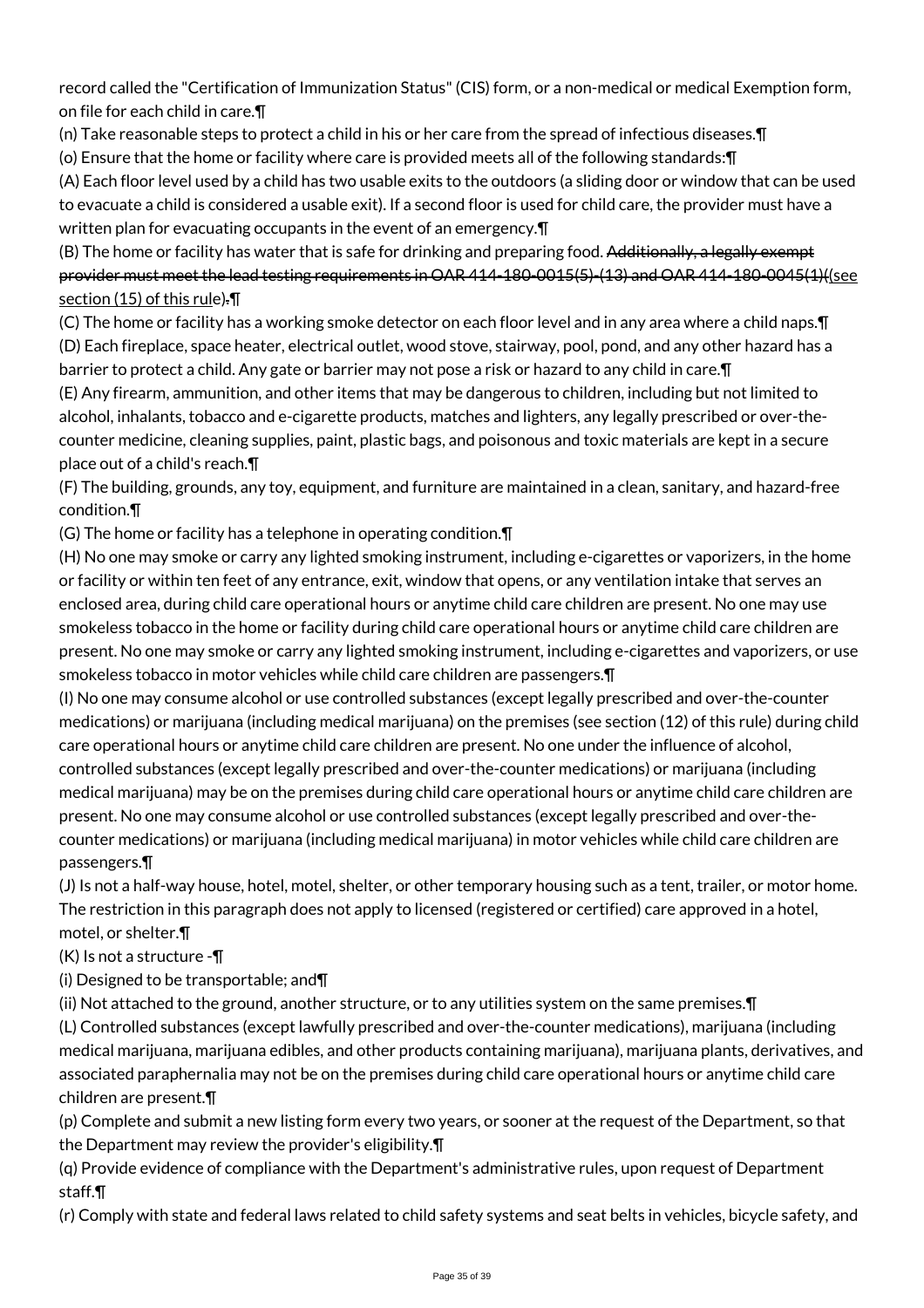crib standards under 16 CFR 1219 and 1220.¶

(s) Place infants to sleep on their backs.¶

(t) Not hold a medical marijuana card; or distribute, grow, or use marijuana (including medical marijuana) or any controlled substance (except lawfully prescribed and over-the-counter medications).¶

(u) Develop and communicate expulsion and suspension policies to parents and caretakers.¶

(v) Provide care at a location within the state of Oregon.¶

(9) Legally exempt providers must complete the "Introduction to Child Care Health and Safety" two-hour, webbased training prior to Department approval.¶

(10) Legally exempt providers must complete an orientation provided by the Department or a Child Care Resource and Referral agency within 90 days of being approved by the Department if the provider begins providing child care services after June 30, 2010, or resumes providing child care services, after a break of more than one year that began after June 30, 2010.¶

(11) Child care providers and any individual supervising, transporting, preparing meals, or otherwise working in the proximity of child care children and those completing daily attendance and billing records shall not be under the influence.¶

(12) For purposes of these rules:¶

(a) "Premises" means the home or facility structure and grounds, including indoors and outdoors and space not directly used for child care.¶

(b) "Under the influence" means observed abnormal behavior or impairments in mental or physical performance leading a reasonable person to believe the individual has used alcohol, any controlled substances (including lawfully prescribed and over-the-counter medications), marijuana (including medical marijuana), or inhalants that impairs their performance of essential job function or creates a direct threat to child care children or others. Examples of abnormal behaviors include, but are not limited to hallucinations, paranoia, or violent outbursts. Examples of impairments in physical or mental performance include, but are not limited to slurred speech as well as difficulty walking or performing job activities.¶

(c) "Legally exempt" means the child care provider is exempt from licensing with the OCC because the provider is not subject to the licensing requirements under OAR 414-205-0000 to 414-205-0170, OAR 414-350-000 to 414- 350-0405, and OAR 414-300-0000 to 414-300-0415.¶

(d) "Legally exempt relative" means a legally exempt provider who is a relative to all children in care including a great-grandparent, grandparent, aunt, uncle, or sibling not living in the home of any child in care.¶

(13) Legally exempt providers that are not a legally exempt relative to all children in care must meet all of the requirements in this section before approval by the Department, unless otherwise noted:¶

(a) Have an up-to-date, in-person infant and child CPR and first aid certification or have a currently valid waiver of this requirement from the Child Care Resource and Referral program.¶

(b) Complete the Recognizing and Reporting Child Abuse and Neglect (RRCAN) web-based or classroom training.¶

(c) Complete six hours of ongoing education in each two-year listing period as provided in this subsection. All trainings must be accepted by the Oregon Center for Career Development (OCCD) and be part of the OCCD's 10 Core Knowledge Categories recognized by Oregon Registry Online to count toward the six hours.¶

(A) Two of the six hours must fall under the "Human Growth and Development" category; and¶

(B) Two of the six hours must cover "Understanding & Guiding Behavior".¶

(14) Child care centers or programs that are legally exempt from certification or registration with the OCC, are located in a commercial or institutional facility, and receive payment from the Department on behalf of a family receiving a child care subsidy, may not exceed the following staff to children in care ratios:¶

(a) Six weeks through 23 months of age, the minimum number of staff to children is one to four. The maximum number of children in a group is eight.¶

(b) 24 months through 35 months of age, the minimum number of staff to children is one to five. The maximum number of children in a group is 10.¶

(c) 36 months of age to attending kindergarten, minimum number of staff to children is one to 10. The maximum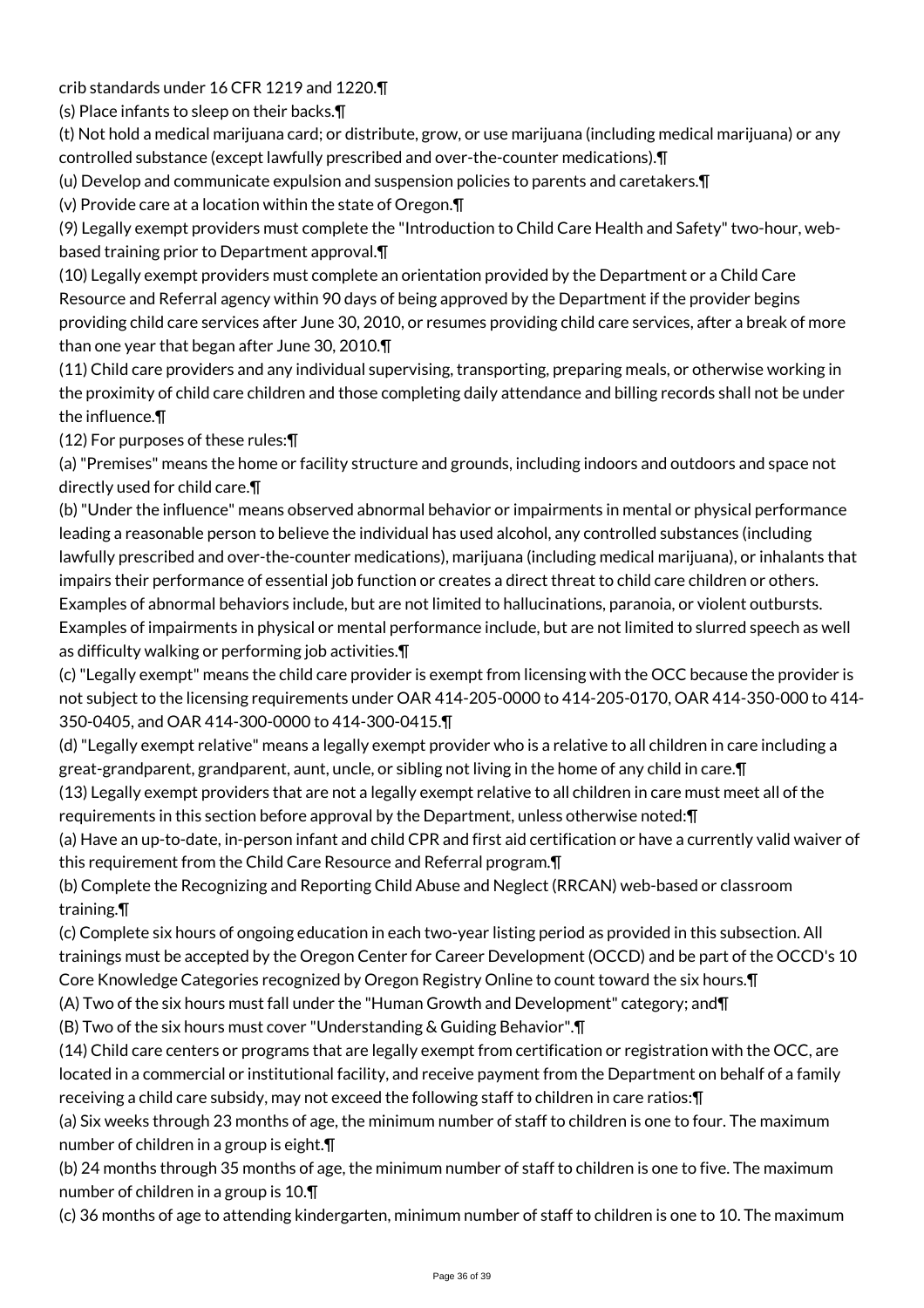number of children in a group is 20.¶

(d) Attending kindergarten and older, the minimum number of staff to children is one to 15. The maximum number of children in a group is 30.¶

(e) In a mixed-age group of children, the number of staff and group size shall be determined by the age of the youngest child in the group.¶

(15) Except as noted otherwise below, the requirements of this section are in effect starting September 30, 2018. As used in this section, "drinking water faucet or fixture" means any plumbing fixture on the premises used to obtain water for drinking, cooking, preparing infant formula or preparing food. This section only applies to a provider who is legally exempt and not a legally exempt relative. This section applies to legally exempt providers approved to receive Department subsidy payments prior to September 30, 2018. This section applies to legally exempt providers who submit a completed Child Care Provider Listing form for Department-approval starting September 30, 2018. This section does not apply to care provided in the child's home when the legally exempt provider lives somewhere else.¶

(a) In locations where care is provided, lead testing is required for each drinking water faucet or fixture.¶ (b) Providers must test each drinking water faucet or fixture at least once every six years from the date of the last test. Providers who have had a drinking water faucets or fixture tested within six years prior to the effective date of this rule will need to submit the results to the Department or the Office of Child Care (OCC), in the Department of Education, Early Learning Division.¶

(c) If a home or facility does not use any of the on-site plumbing fixtures to obtain water for drinking, cooking, preparing infant formula, or preparing food, the provider must: \[

(A) Submit a written statement to the Department or OCC identifying the alternative source of water and confirming that the provider does not use any on-site plumbing fixtures for drinking, cooking, preparing infant formula, or preparing food; and¶

(B) Notify the Department or OCC in writing if the alternative source of water changes.¶

(d) All sample collection and testing must be in accordance with the Environmental Protection Agency (EPA)'s 3Ts for Reducing Lead in Drinking Water in Schools and Child Care Facilities, Revised Manual from October 2018, adopted by this reference.¶

(A) If test results show water from any drinking water faucet or fixture has 15 parts per billion (ppb) or more of lead, the provider must:¶

(i) Prevent access to that drinking water faucet or fixture immediately after receiving the test results; and¶ (ii) Continue to prevent access to that drinking water faucet or fixture until mitigation is completed in accordance with paragraph (B) of this subsection.¶

(B) Following receipt of test results showing that water from any drinking water faucet or fixture has 15 parts per billion (ppb) or more of lead, the provider must comply with all of the following sub-paragraphs:¶

(i) Submit a corrective action plan to the Department or OCC for approval within 60 days of receiving the test results. The corrective action plan must identify an appropriate mitigation strategy in accordance with Module 6 of the EPA's 3Ts for Reducing Lead in Drinking Water in Schools and Child Care Facilities, Revised Manual from October 2018, adopted by this reference.¶

(ii) Implement the mitigation method within 30 days of approval by OCC.¶

(C) A provider who fails to submit a corrective action or a mitigation method is no longer eligible to receive child care subsidy payments.¶

(e) The provider must keep a copy of the most recent test results on-site at all times.¶

(f) Providers must follow the routine practices identified in Module 6 of the EPA's 3Ts for Reducing Lead in Drinking Water in Schools and Child Care Facilities, Revised Manual from October 2018.

Statutory/Other Authority: ORS 181.537, 329A.500, 409.050, 411.060, 411.070

Statutes/Other Implemented: ORS 181.537, 329A.340, 329A.500, 409.010, 409.050, 409.610, 411.060, 411.070, 411.122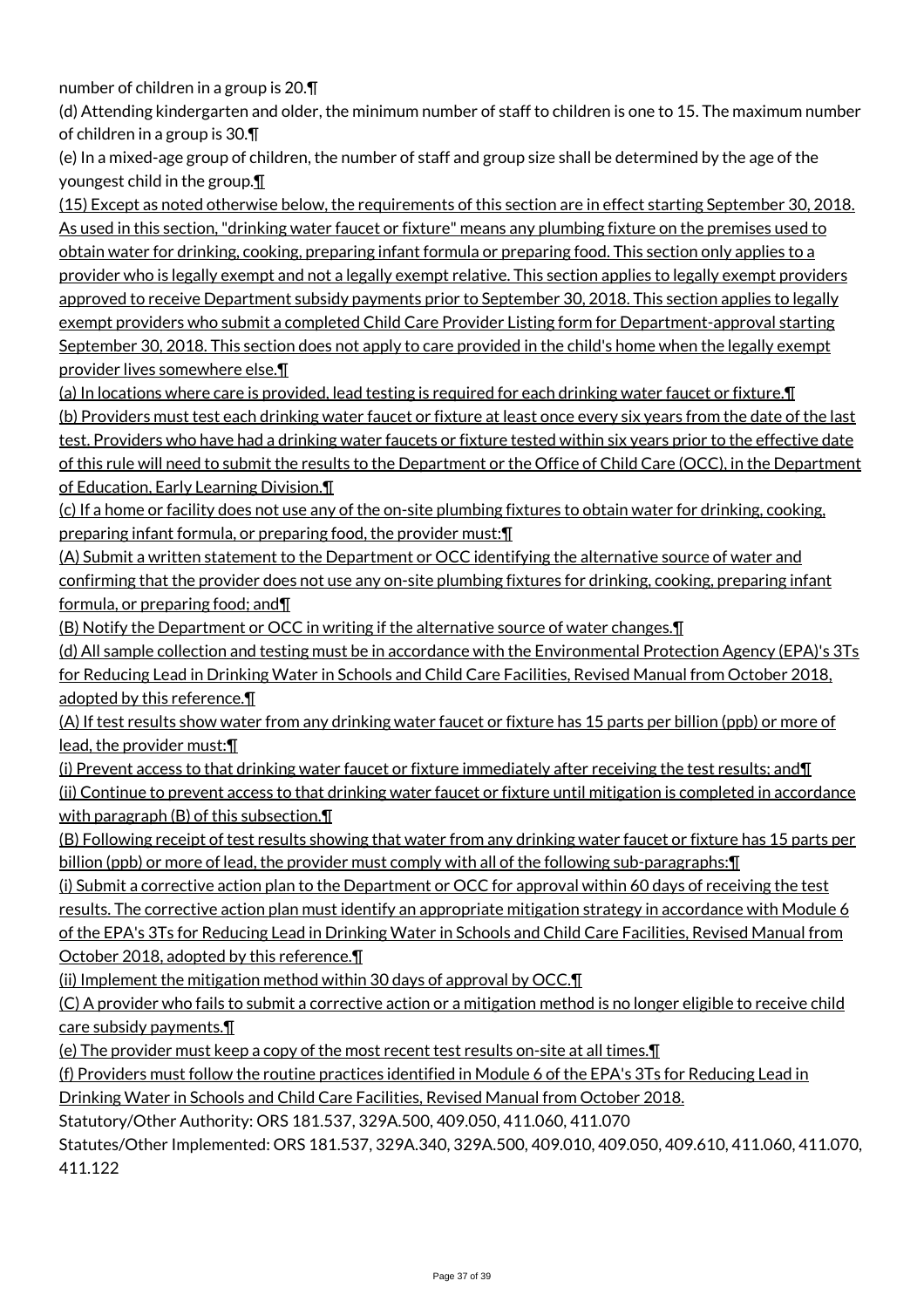### AMEND: 461-195-0551

### NOTICE FILED DATE: 04/16/2019

RULE SUMMARY: OAR 461-195-0551 about methods of recovering overpayments is being amended to remove outdated references to TANF cooperation incentives. These incentive payments have not been in place since 2010 and this change updates the rules, consistent with what is supported by Integrated Eligibility.

CHANGES TO RULE:

### 461-195-0551

Methods of Recovering Overpayments ¶

(1) In addition to judicial process, the Department may recover an overpayment (see OAR 461-195-0501) through an agreed repayment plan, reduction in benefits, voluntary payment from the client or authorized representative (see OAR 461-115-0090), and offset of the debt.¶

(2) The Department reduces current benefits to collect an overpayment only as follows:¶

(a) In the GA and OSIP programs, the Department may recover an overpayment by reducing cash benefit payments by the lesser of the following:¶

(A) The total overpayment amount;¶

(B) The total benefit amount; or¶

(C) Ten percent of the client's total benefit requirement at the standard of need.¶

(b) In the REF, SFPSS, and TANF programs, the Department:¶

(A) Allows only half of the 50 percent earned income deduction described in OAR 461-160-0160.¶

(B) Reduces the benefit payment by 10 percent of the total benefit requirement of the benefit group (see OAR 461-110-0750) at the adjusted income payment standard. The reduced benefit payment after such reduction, when combined with all other income may not be less than 90 percent of the benefit group's adjusted income payment standard for a family with no income. In the TANF program, the cooperation incentive (see OAR 461-135-0210) is not included in the calculations prescribed by this paragraph.¶

(c) In the SNAP program, unless the Department and the client agree to a repayment plan and the filing group (see OAR 461-110-0370) meets the terms of the plan, the Department collects an overpayment from a liable member of a filing group participating in the SNAP program by reducing the SNAP program benefit allotment of the benefit group each month as follows:¶

(A) For an overpayment caused by client error (see OAR 461-195-0501) or administrative error (see OAR 461-

195-0501), 10 percent of the group's monthly allotment or \$10 a month, whichever is greater.¶ (B) For an overpayment caused by an IPV (see OAR 461-195-0601), 20 percent of the group's monthly

entitlement or \$20 a month, whichever is greater.¶

(3) In the child care programs:¶

(a) The Department may not recover an overpayment through reduction of a client's child care program benefits.¶

(b) When a child care program provider is liable for a child care overpayment (see OAR 461-195-0501) the

Department may recover the child care overpayment by reducing up to 100 percent any future child care payment for which the provider bills the Department.¶

(4) The Department may recover an overpayment by offset as follows:¶

(a) Using the collection services provided by the Department of Revenue and any other state or federal agency to collect a liquidated claim established by:¶

(A) A court judgment.¶

(B) A confession of judgment.¶

(C) A document signed or acknowledged by the debtor that acknowledges the debt, such as:¶

(i) The Department-designated form to acknowledge an IPV.¶

(ii) A plea bargain agreement.¶

(iii) Any other document acknowledging the overpayment.¶